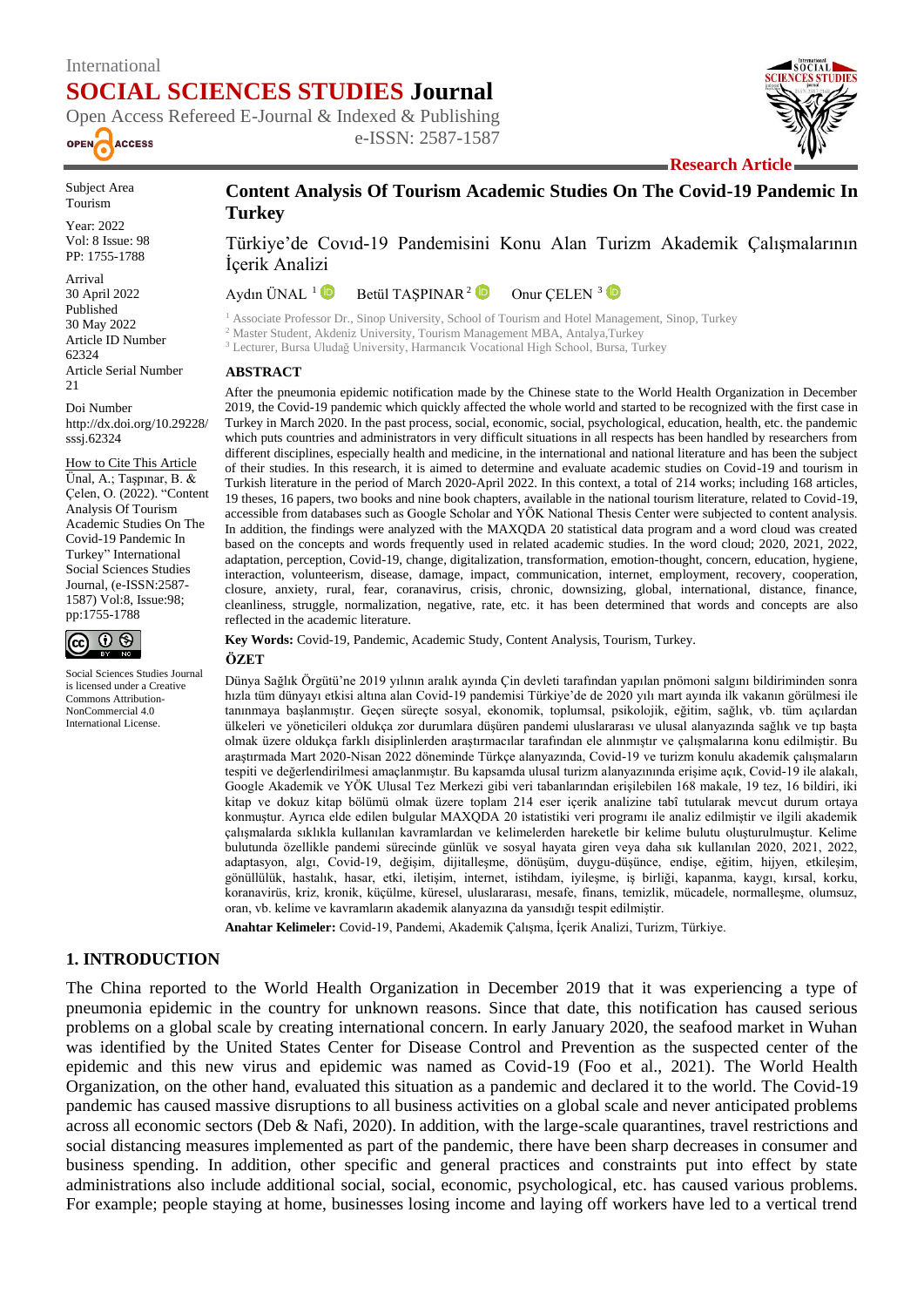in unemployment rates on a national and international scale and a decrease in personal disposable incomes (Bakar & Rosbi, 2020). Since travel services are an important component in the basis of tourism activities, any factor that hinders travel can have profound negative effects on the tourism industry. International travel restrictions such as the Covid-19 pandemic can be given as a typical example of the fragile nature of tourism (Yeh, 2021). The Covid-19 pandemic has affected the accommodation sector and all other tourism components as much as travel services. The fact that the demand for accommodation and travel approaches zero in the April-June period of 2020, with the isolation of the population especially in Europe and the Far East countries and the closing of international borders in many countries since March 2020, is important in terms of showing the severity of the crisis in the global tourism sector (Duro et al., 2021). Due to its negative consequences, specific practices and global impact, this pandemic contains very cruel and permanent examples in determining the strategies to be considered in future planning and the steps to be followed in the tourism sector (Monhanty et al., 2020: 754). With the emergence of the Covid-19 pandemic and observing its devastating effects around the world, research and studies in this field have gained intensity. In particular, international academic research in the field of tourism has handled the pandemic from different perspectives in terms of its effects and results. It is seen that international researches on the Covid-19 pandemic and tourism are mostly designed to reduce the negative effects of the pandemic, to find a solution to the problems of the tourism sector and to guide future tourism activities (Tiwari et al., 2021). However, in the national tourism literature, a comprehensive study has not been reached yet regarding the scope of research and studies carried out since the beginning of the pandemic. Based on this problematic, in this research, a total of 214 works; including 168 articles, 19 theses, 16 papers, two books and nine book chapters, which can be accessed in the national tourism literature, related to Covid-19 which can be accessed from databases such as Google Academic and YÖK National Thesis Center are subject to content analysis and it is aimed to determine the current situation by keeping.

## **2. METHOD**

## **2.1. Purpose of the Research**

Since march 2020 in Turkey, social life, economy, sectors, businesses and especially economic, political, health, tourism, etc. The main purpose of the research is to analyze the content of academic studies published in the Turkish literature on the Covid-19 pandemic, which deeply affects the tourism sector, which is highly sensitive to crises. Content analysis in scientific research; it is frequently used in the process of summarizing and specifying the basic contents of the written information and the messages they want to give (Cohen et al., 2007). Universities, graduate education programs, academic journals, scientific congresses and meetings have a very important place in the production of academic information. Content analysis has become one of the most preferred and prominent methods in the analysis of academic studies published and published in all these channels.

## **2.2. Data Collection Process of the Research**

The articles, proceeding papers, books, book chapters and theses that constitute the data of the research were obtained from the YÖK National Thesis Center and Google Academic databases.

## **2.3. Universe and Sample of the Research**

The universe of the research consists of the academic studies on Covid-19 published in the Turkish literature in the field of tourism. The research sample consists of academic studies (articles, proceeding papers, books, book chapters and theses) that can be accessed from YÖK National Thesis Center and Google Academic databases as of 28 April 2022 are open to access and published in Turkish in the field of tourism.

## **2.4. Analysis of the Research**

The data collected in the research; 168 articles, 16 papers, two books, nine book chapters, 19 theses, that is 214 academic studies in total were subjected to content analysis. In addition, a word cloud was created by making use of the MAXQDA 2020 statistical program for the main findings related to the related researches. MAXQDA; it is a statistical program that enables the analysis of various data such as interviews, reports, tables, online surveys, focus groups, videos, audio files, literature reviews and visuals (MAXQDA Learning, 2020). In the process of creating the word cloud, conjunctions and words that do not make sense on their own were not included in the evaluation.

## **3. RESULTS**

The evaluations of the *articles* included in the content analysis within the scope of the research are presented below.

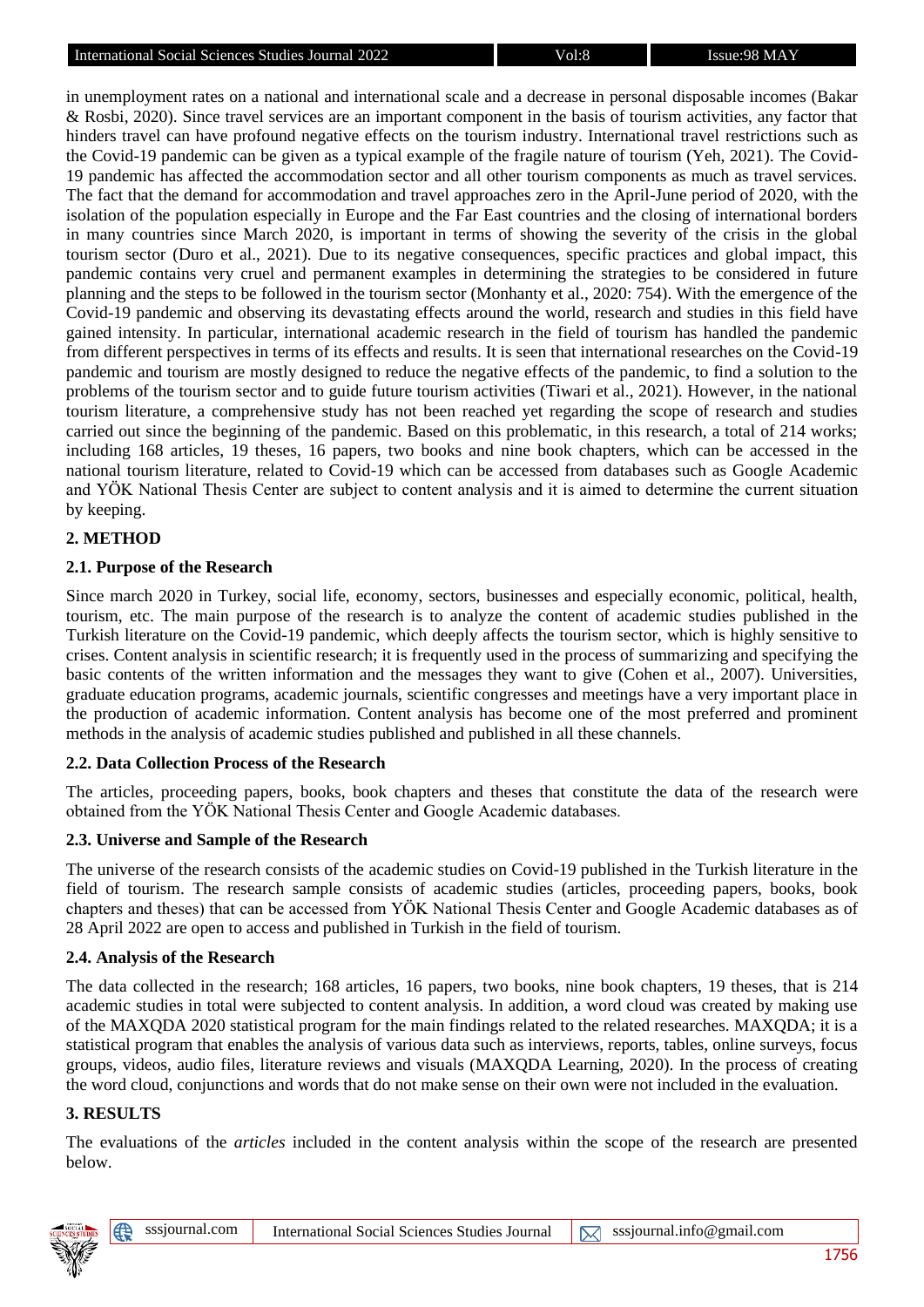Sezen Doğancılı (2020) announced by various tourism associations and institutions in order to accelerate the Turkish tourism sector after Covid-19; certificate programs, incentive elements and the rules to be followed during work were examined by content analysis method. In the study, it was seen that the most comprehensive regulations were made in the accommodation sector but there were not enough regulations in the travel agencies, professional tourist guides and transportation sector. In Alaeddinoğlu & Rol (2020) they discussed the relationship between tourism and epidemics within the framework of the crises created by the epidemics in tourism and the solutions produced. As a result of the study, it has been determined that the holiday perceptions and holiday preferences of consumers have changed greatly. In addition, the importance of crisis management, technological applications, rules and precautions in the deep and long-lasting pandemic process was emphasized in the study. In Akyol (2020a) study, in which he evaluated the views of university students studying tourism on the Covid-19 epidemic using semi-structured interview technique, with descriptive analysis; he stated that the view that the Covid-19 epidemic negatively affected tourism activities in Turkey most economically came to the fore. Another striking result of the study, which also includes the predictions of the participants about the process is the opinion that destinations and tourism businesses can find the opportunity to renew themselves in the relevant process. In Bahar et al. (2020) they aimed to conceptually reveal the economic effects of the Covid-19 epidemic on the tourism sector; they focused on the effects of the previous crises on tourism and evaluated the possible effects of the Covid-19 virus on tourism with economic data. According to the result of the study, in which the concept of controlled and healthy tourism was brought to the fore, it was stated that the demand shocks to be caused by the epidemic would inevitably lead to employment and income losses in the tourism sector. In Kıvılcım (2020) he discussed the effects of Covid-19 on the tourism sector and made predictions about possible changes and innovations that may occur in the tourism sector after Covid-19. According to the study, which includes general information about the Covid-19 outbreak; it was emphasized that a new era will begin in the tourism sector and contactless digital transactions, social distance tours and isolated holidays will be at the forefront.

Kılıç et al. (2020) examined the consumer attitudes of Turkish tourists after Covid-19 with the data they had planned in a qualitative design, preferred interview as the data collection method and collected from ten participants with the help of a semi-structured interview form. According to the results of the study; it has been determined that there have been changes in touristic consumer attitudes of tourists after Covid-19 and it is thought that the results obtained from the study will contribute to tourism professionals, destination managers and researchers working on the subject. Acar (2020) in his study aiming to determine the current and future possible effects of the epidemic, which emerged in Wuhan, China and was diagnosed as Covid-19 on tourism activities; the data and instructions which are constantly updated and instantly shared on the official website of the World Health Organization (UNWHO), regarding the epidemic, which poses a serious threat to international public health due to its effects,have been examined by document analysis method. As a result of the study, in which the data related to the special measures directly affecting the tourism sector were evaluated within the scope of the study, and in addition to the reports and warnings of the World Tourism Organization (UNWTO); it has been determined that the new coronavirus will cause damage in the country's economies, the effects of which can be felt for a long time and the tourism sector will be directly adversely affected by these losses. Demir et al. (2020) conducted a study in the field of tourism with airline companies, hotel businesses, tour operators and travel agencies, yacht and boat businesses and senior managers/owners of food and beverage businesses, using in-depth interview technique through a semi-structured questionnaire. . The data obtained from the study were analyzed with the descriptive analysis technique and the findings; it has been discussed and interpreted in three main groups, including before the Covid-19 outbreak in Turkey, during and after the epidemic. In order to reveal the impact of Covid-19 on tourism, which is one of the sectors most affected by Covid-19. Korkut et al. (2020) analyzed by means of the boundary test. As a result of the analyzes made; on the basis of the number of cases and deaths it has been determined that Covid-19 has a co-integrated structure with tourism. It has been understood that the short-term coefficient estimates negatively affect the stock prices of the companies included in the BIST Tourism index of Covid-19. On the other hand, according to the study; after the normalization process started, it was seen that the stock prices of tourism companies recovered and the relationship in question was positive according to the long-term coefficient estimates. In addition, it was emphasized in the study that the recovery in the tourism sector will be rapid after the pandemic.

Kiper et al. (2020) in the study they carried out by taking opinions of academicians working in the field of tourism, on how much damage the epidemic can cause to tourism activities and how this damage can be eliminated; they used quantitative and qualitative analyzes together. According to the results of the study, tourism academics stated that they have concerns that the tourism industry may experience serious losses due to the epidemic. However, the opinions and analyzes stated in the study; it has been stated that it will contribute to tourism operators, tourism public decision makers and other researchers who are considering working in this field. In the study of Çetinkaya et al. (2020) they aimed to reveal the risk, hygiene and security perceptions of tourists in line with the restrictions and

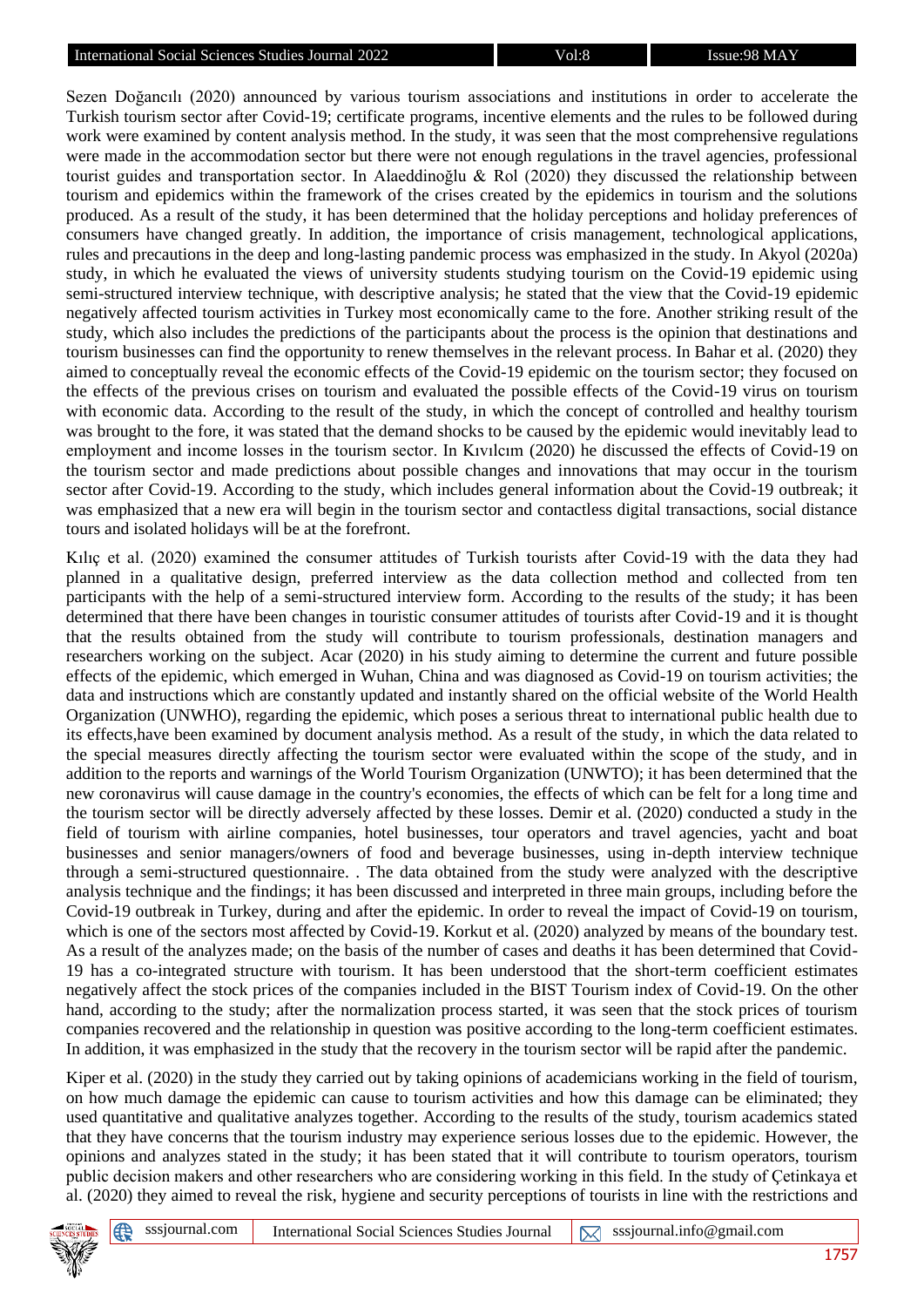regulations that emerged with the changing travel conditions during the Covid-19 process; by applying a questionnaire to 1152 people, they evaluated touristic travel risk perception and hygiene security perception during the Covid-19 process in Turkey. According to the results of the study; it has been observed that the arithmetic average values of tourists regarding travel risk perceptions and hygiene security perceptions with the Covid-19 epidemic are at a high level and these perceptions do not change according to demographic data. Using the data of Işık Erol (2020) Statista, International Labor Organization (ILO), World Tourism Organization (UNWTO) and Economic Cooperation and Development Organization (OECD); the reflections of the possible contraction in the sector on the contraction in employment due to the Covid-19 crisis were discussed in the theoretical framework. In the study, in which Italy, Spain and Turkey are given as examples; it has been stated that not knowing when the Covid-19 crisis will end despite the measures taken in these countries will cause concerns in the tourism sector as well as in all other sectors. Aydın & Doğan (2020) examined the changing decisions and behaviors of touristic consumers and the changes in the tourism sector in the New Normal Period in Turkey after Covid-19, evaluated their effects in terms of general and touristic consumers, academic researches, company reports and institutions made during the process. They conveyed their predictions for the future based on secondary data such as statistics announced. Özçoban (2020) examined the potential of rural tourism, which is among the alternative tourism types in Turkey in line with the possible effects of the new coronavirus and other epidemics that may arise after this process, on customer preferences. In the conceptual study; scientific researches, documents, tables and statistics were used. In line with the findings obtained from the study, it was concluded that the demand for mass tourism could focus on individual travels, that rural tourism could be an important option in this process, and that although Turkey has a rich potential in terms of rural destinations, there are deficiencies in terms of accommodation, marketing and promotion, and suggestions regarding rural tourism are made. has been found.

In Buluk & Eşitti (2020) with the data collected during the spring semester distance education course of Çanakkale Onsekiz Mart University Faculty of Tourism undergraduate education, to determine the opinions of tourism students about this education method due to the Covid-19 process necessitating internet-based distance education and based on this. aimed to evaluate the internet-based distance education system. According to the results of the study, it was revealed that the vast majority of tourism undergraduate students (approximately 86%) followed the distance education course system, which was implemented in a short time and especially male students found distance education courses more effective and were more satisfied. In addition, according to the study findings; it has been seen that the support services provided, learning conditions, evaluation system in distance education, program effectiveness and students' personal suitability for this new system are important determinants of distance education course satisfaction and some suggestions have been made to universities and various public and private stakeholders. In Çıtak & Çalış (2020) they discussed the financial effects of Covid-19 on the tourism sector, which provides significant foreign currency income for Turkey. In the study, the importance that is thought to contribute to employment and the financial power of the companies has been specified and the positive contributions of the government's intervention in the tourism sector to the trust of the people employed in the tourism sector and the investors of the sector have been emphasized. In the study of Özaltın Türker (2020) in order to examine the possible effects of the Covid-19 epidemic on the tourism sector, 82 academicians who provide education in the field of tourism participated, the possible effects of the Covid-19 epidemic on tourist behaviors, world and Turkey tourism, possible consumer demands after the epidemic and tourism enterprises. A content analysis was carried out with the data obtained through an open-ended questionnaire consisting of five questions covering the strategies that should be applied. The basic concepts that emerged as a result of the analysis; more demand for hygiene and trust, social distance, individual tourism instead of mass tourism, nature tourism, new standards and digitalization. The possible expectations of tourists from tourism enterprises after the epidemic were gathered under six themes and 24 codes were determined regarding the relevant themes. Gümüş & Hacıevliyagil (2020) examined the relationship between the number of deaths and cases of Covid-19 and the stock market indices in the tourism and transportation sectors that were most affected by the epidemic. In order to test the long-term relationship in the study, first generation and second generation unit root tests were applied and then ARDL Bounds Test approach was used. As a result of the study, no significant relationship was found between the number of cases of the epidemic and the index series, and it was determined that the number of deaths in the epidemic and the independent variables at the 5% significance level were cointegrated and acted in the opposite direction in the long run. It is stated that 0.0004 percent of the deviations that occur in the short run are corrected in the next period and reach the long-term equilibrium at a very low rate. In the study of İbiş (2020) it was aimed to determine how the travel agencies in Turkey were affected by the Covid-19 epidemic, to reveal the thoughts and predictions of the sector representatives for the future and to develop solution proposals by evaluating the findings that emerged as a result of interviews with the officials of travel agencies with qualitative research methods. The results of the study stated that travel agencies were greatly affected by the Covid-19 epidemic, their income sources were cut in this process but many fixed expenses continued and the agencies needed more support.

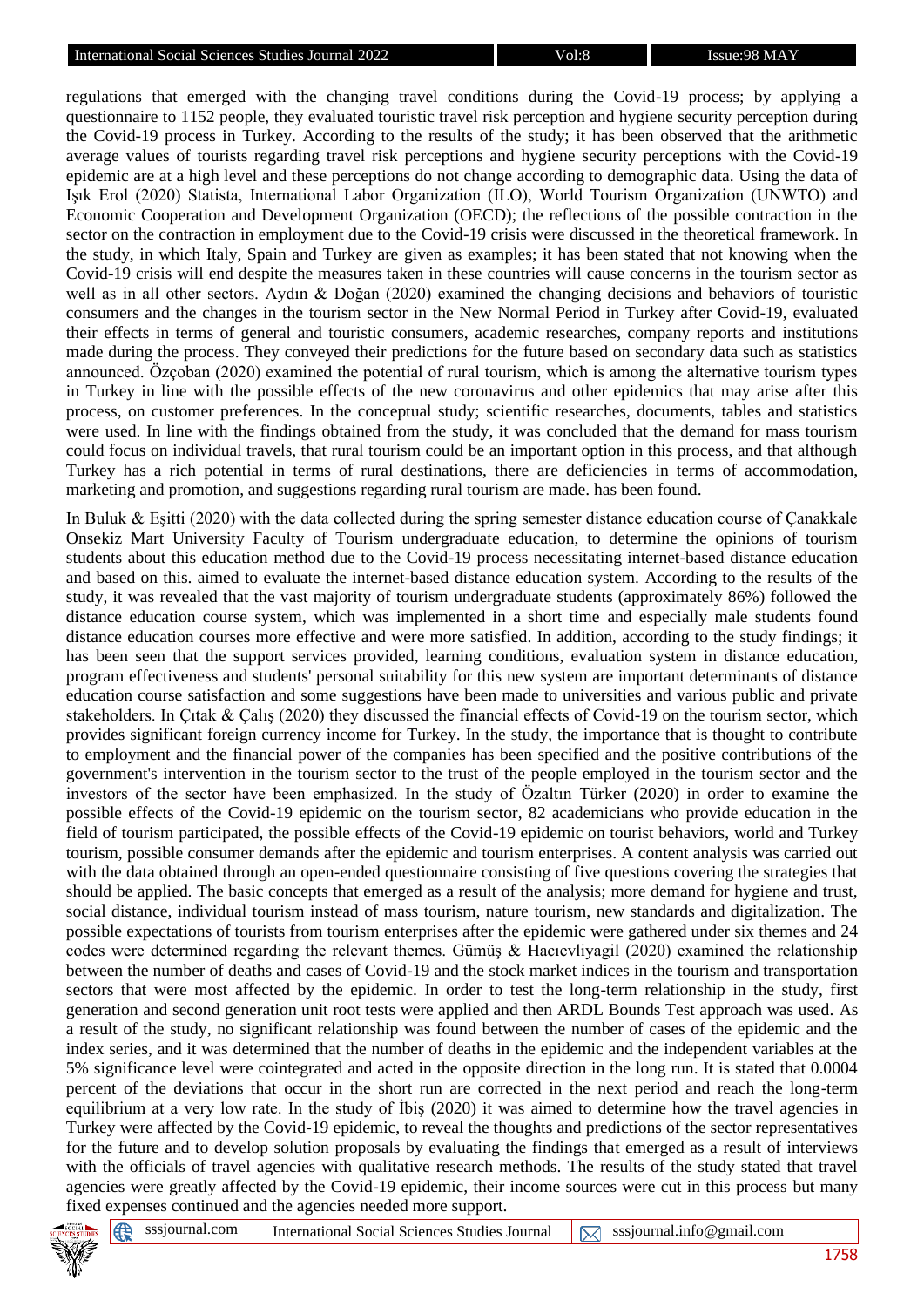In his study, Tanrıkulu (2020) uses descriptive approach and hermeneutics as well as quantitative data; focused on holistic tourism aiming at holistic tourism, discussing the importance and place of tangible and intangible cultural values in the approach, the current position of the world and Turkey in tourism and its goals under the shadow of Covid-19. Using the document analysis technique, Bağçı et al. (2020) evaluated the immediate and possible effects of the epidemic (pandemic) diagnosed as the new type of coronavirus (Covid-19) in the context of health tourism. According to the results of the study; it was emphasized that the Covid-19 treatment process, which emerged as an effective epidemic will have a positive impact on Turkey's health tourism in terms of turning it into an opportunity with proactive behavior. In a compilation study conducted by Cinar & Özkaya (2020) to determine the national and international effects of the Covid-19 pandemic on medical tourism; revealed that the new coronavirus has caused damages that can be felt for a long time in the economies of the countries and that the medical tourism sector is directly adversely affected by these damages. In his study, Çavuşlugil Köse (2020) examined the Covid-19 national literature in the field of tourism with bibliometric analysis in order to identify current research areas and create a forward-looking roadmap. Various propositions were developed by evaluating the common aspects of 41 articles examined within the scope of the study and it was aimed to determine a roadmap for potential research opportunities. In his study, Aylan (2020) examined the effects of the Covid-19 pandemic on the tourism sector in Turkey through the analysis he carried out using descriptive and content analysis methods on the data he obtained from the news about the pandemic in the written media covering the tourism sector in Turkey. In this context, the data collected from the newspapers Turizm Gazete, Turizm Güncel and Turizm Günlüğü were analyzed. As a result of the study, it has been determined that after the pandemic in Turkey mostly news containing opinions and predictions about the legal regulations made, the economic loss caused by the pandemic in the sector and how the sector will turn after the pandemic. In Kervankıran & Bağmancı (2020) the data obtained from the United Nations World Tourism Organization (UNWTO), the Economic Development and Cooperation Organization (OECD) and the World Bank and the Ministry of Culture and Tourism and the Turkish Statistical Institute (TUIK) report on the Covid-19 epidemic. In line with the data obtained from those who came to Turkey for travel purposes and those who went abroad from Turkey after the process the tourism activity in Turkey before and after Covid-19 was compared, the changing view of the mutual mobility was interpreted and the changing form of the tourism activity in Turkey was evaluated.

Khan (2020) examined the effects of the Covid-19 epidemic on tourism in Safranbolu using quantitative data. According to the results of the study, it was stated that the Covid-19 epidemic significantly reduced the number of tourists coming to Safranbolu and negatively affected tourism income. In addition, it has been emphasized in the study that small-scale cultural tourism destinations are more resistant to crises. Atay (2020) presented the Covid-19 epidemic and the effects of the epidemic on tourism with various data, discussed that the epidemic caused serious economic and social effects for countries and destinations whose economy is dependent on tourism and made various suggestions for countries and destinations whose economy is dependent on tourism. In his study, Günay Aktaş (2020) briefly looked at the global structure of tourism before the Covid-19 epidemic and the effects of the epidemic on tourism and formed a framework for the expected transformation of tourism after the epidemic. In the study, predictions about the future of epidemic and health tourism, based on domestic tourism mobility were shared and some suggestions were presented on how Turkey should be positioned in the tourism transformation process. In Oran (2020) he discussed the tourism sector which is one of the sectors where the most negative effects of the global crisis due to Covid-19 were seen. In the results of working; it has been stated that the international tourism sector is faced with much more negative effects compared to other sectors and it is expected that national tourism will tend to recover in a short time, while the recovery process in international tourism activities will take longer due to insecurity. It has been stated that the Covid-19 pandemic has reduced its activities in the first quarter of 2020, compared to the same period of the previous year and increased unemployment problems in the sector. In addition, in the study, it was emphasized that tourism revenues and consequently global revenues decreased and the necessity of economic support in order to protect the sector in order to reduce the negative effects of businesses and workforce. Soylu (2020) examined the changes in macroeconomic indicators in the Turkey economy in his study. In the results of working; it has been stated that Covid-19, which has made its impact felt all over the world, directly affects the sectoral confidence indices, foreign trade statistics, labor market, industrial production index and tourism revenues in the Turkey economy. However, the study predicts that the Turkey economy will have a "V" shaped trend with the changes in economic indicators, expansionary monetary and fiscal policies implemented within the scope of the fight against Covid-19.

In the study of Yenişehirlioğlu & Salha (2020) data were collected and content analysis was carried out by interviewing 50 participants with regular economic income, who regularly take a vacation every year, over Whatsapp and Skype using semi-structured interview technique. In the results of working; it has been determined that local tourists mostly cancel their reservations and they will not take any action for holiday purposes within a

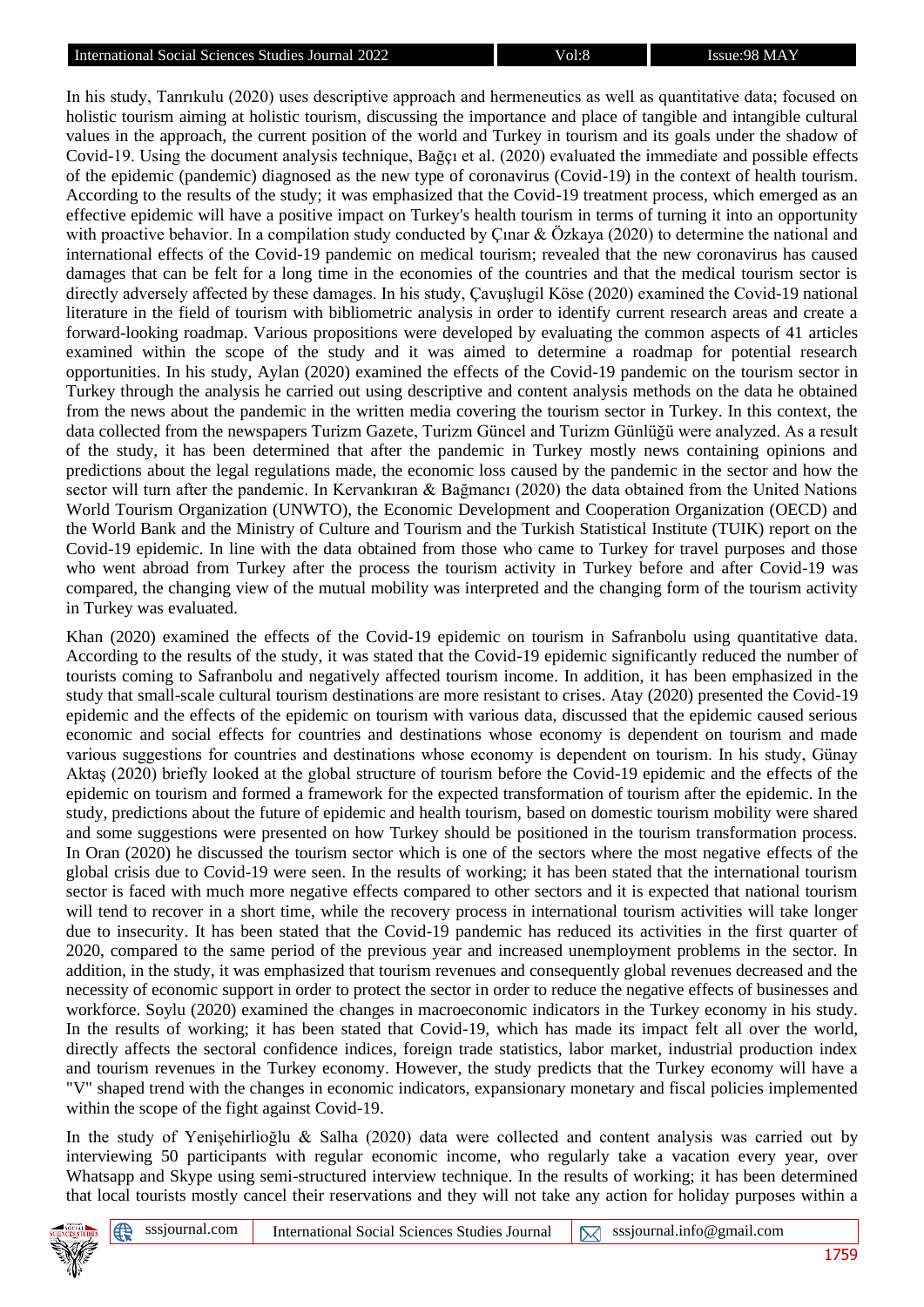period of 3-6 months. In the study, it has also been determined that the participants do not want to take a vacation in the summer of 2020 and the people who will take a vacation will consider options such as summer, bungalow, highland, where people are very few, social distance is high if possible. In Akyol (2020b) in his study in which he investigated the opinions of students who received tourism education at the associate degree level about distance education practices during the Covid-19 epidemic; preferring the interview technique, one of the primary data techniques, as a data collection tool, applied the semi-structured version of this technique and used the descriptive analysis technique while evaluating the data. As a result of the study, it was stated that the views of the participants about the education system offered by their institutions within the scope of distance education practices were generally positive. In his study, Binbaşıoğlu (2020) used the data collected from the official websites of the national tourism organizations about Covid-19, document review and content analysis from qualitative research methods and the official websites of the national tourism organizations of the twenty countries that attract the most tourists in the world with Covid-19 as a communication tool. investigated the relevant usage levels. According to the results of the study; the official website of Spain's national tourism organization ranks first with a high average score and a total score in the dimensions of communication, information and health regarding Covid-19. In addition, since no menu, title or information about Covid-19 was found on the Mexican official website, all items were evaluated as zero points and it was stated that they were in the last place. In order to determine the effects of the pandemic process on the guides, in their study Düzgün & Kurt (2020); they conducted semi-structured interviews online and over the phone with 16 active tourist guides affiliated to Ankara Chamber of Tourist Guides. By analyzing the obtained data with descriptive analysis technique; economic, trust and future planning. As a result of the study, it was revealed that the guides experienced serious economic difficulties in this process and could benefit from the financial support provided to them in very low amounts. In his study, Akbaba (2020) investigated the effect of tourist fatigue on tourists' intention to buy, recommend and pay more in the context of the Covid-19 outbreak by applying a survey to 495 people. In the results of working; it has been determined that the level of fatigue and accordingly the intention to purchase, the intention to recommend and the intention to pay more are low and it has been determined that the tourists feel the highest motivational fatigue at the point of participating in touristic activities.

Yazıcı Ayyıldız (2020) examined the effects of the Covid-19 epidemic on the tourism sector and hotel businesses and conducted interviews with the managers of 13 five-star hotels operating in Kuşadası in line with the information obtained about the measures they took and the marketing strategies they implemented after the hotels that were reactivated after the epidemic. In the results of working; it has been revealed that hotel businesses have been deeply affected by the epidemic, room prices have decreased to a great extent and they have turned to different markets instead of lost markets due to travel restrictions. Altınay Özdemir (2020) explained how the Covid-19 epidemic will cause a change or effect in Turkey's tourism sector and the changes that will occur in the tourism sector as a result of the measures taken, with possible scenarios. Within the scope of the study, an openended questionnaire consisting of four questions regarding demographics, frequency of going on vacation and the type of tourism that will be of interest after the epidemic was applied to 62 domestic tourists. According to the findings of the study, it was stated that after the epidemic, tourists will tend to nature-based tourism. Silik et al. (2020) in their study aiming to measure the post-Covid-19 behaviors of potential domestic tourists by considering generational differences; they analyzed the data they obtained from 356 questionnaires that they applied and evaluated on domestic tourists traveling within the country at least once a year. As a result of the study, it was revealed that some behaviors of potential domestic tourists after the Covid-19 epidemic may differ according to generations. Eryılmaz (2020) in the study carried out by selecting domestic and international chain hotels in the top ten according to the number of hotels; he analyzed the information about Covid-19 on the web pages of domestic and international chain hotels operating in Turkey. According to the results of the study; it has been revealed that all international chain hotels and the majority of domestic chain hotels provide information about Covid-19. In Zoğal & Emekli (2020) they examined the changes observed in the functions and meanings of second homes which are owned with different motivations, generally used for recreational purposes and in certain periods of the year in Turkey, by making an evaluation on the current and possible effects of the phenomenon. In the study, as a result of the evaluation of the restrictions brought by the official institutions in Turkey to prevent the epidemic, the press news on the subject and the statements of the local administrators; it has been determined that second homes are heavily preferred by consumers who want to have an isolated holiday and this leads to serious price increases in both rental and sale second homes.

In her study, Şen Demir (2020) examined what kind of measures have been tried to be taken throughout the sector with the circulars published by the ministry from the beginning of the pandemic until today, using the content analysis method. As a result of the study, a general evaluation of the decisions taken by the ministry since the beginning of the pandemic was made. Özaltın Türker & Ertürk (2020) evaluated the data they obtained with



⊕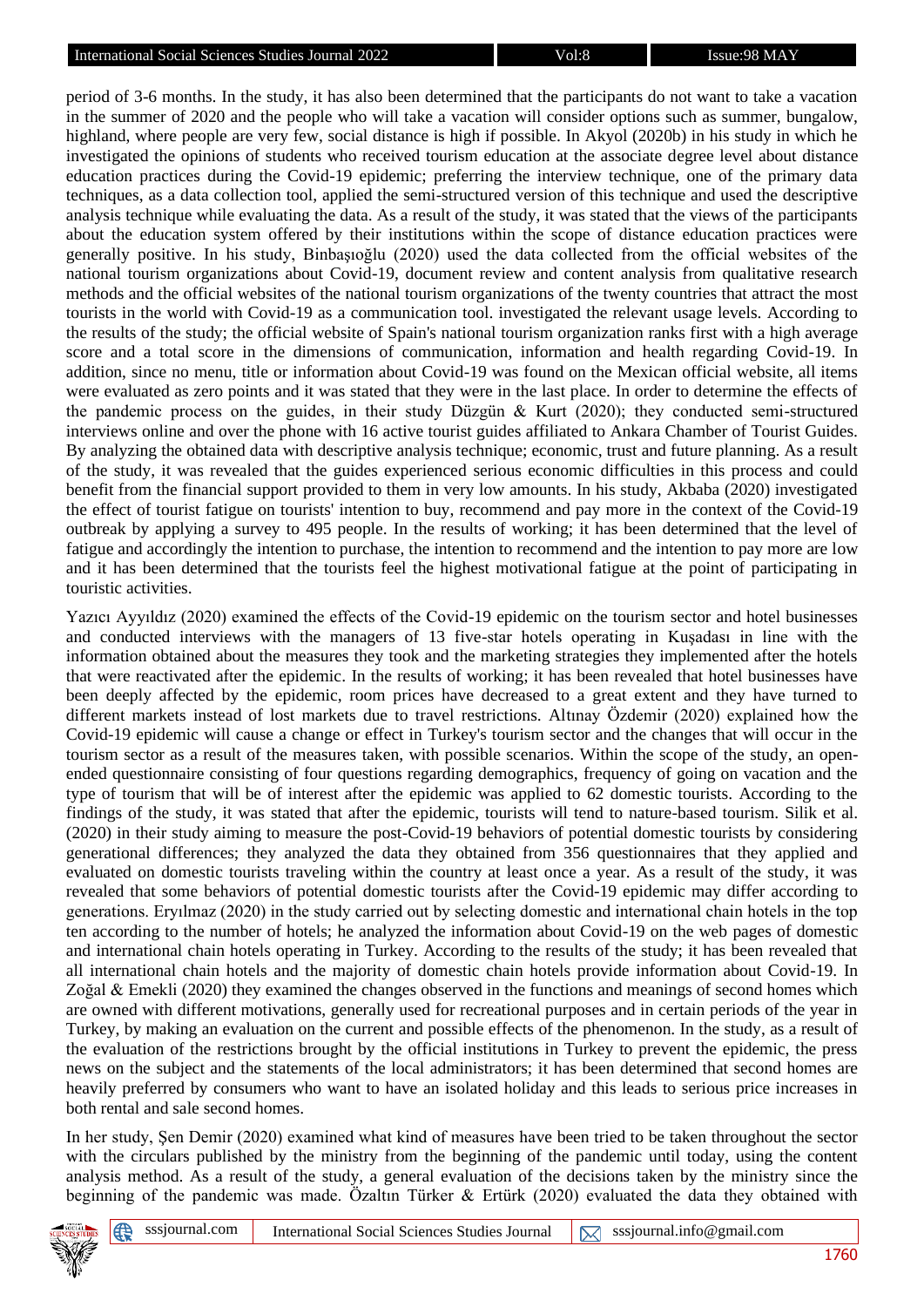content analysis in the study they carried out with the participation of 116 managers in order to determine the possible effects of the Covid-19 epidemic on accommodation businesses. According to the results of the study, the concepts to be emphasized the most after the epidemic; it is stated that there will be concepts of hygiene, promotion, trust and personalized service. In Büyük & Can (2020) they tried to determine the economic effects of Covid-19 on the tourism sector and therefore on the travel and accommodation industry within the statistical data announced. In the study, the situation reached as of June 2020 has been revealed; forecasts regarding the recovery of the sector after June 2020 and in the post-pandemic period were stated and various suggestions were developed regarding the recovery after the pandemic. Öztürk & Tankuş (2020) in their studies carried out within the scope of the sensitivities of consumers while making decisions regarding tourism activities during pandemic periods; they aimed to present the effects of Covid-19 on consumer behavior with potential tourist features in the perspective of solution proposals. The data obtained from the study, which included 481 questionnaires were analyzed using statistical methods. In the results of working; it has been seen that the working processes of consumers are affected and it has been revealed that there are significant cancellations in travel mobility. Altın (2020) analyzed the performance of the tourism sector in Turkey between 1969 and 2020, using the WASPAS method. According to the results of the study; the best performance of the tourism sector in Turkey was in the 2000s, while the lowest performance was in the 1970s. According to the study; it has been stated that the years when the performance was the lowest were the years when Turkey's efforts to open up were at the initial stage and therefore, low tourism income and expenditure is a natural result. In addition, the study explained the period of crisis and high tourism performance as the sensitivity of tourism revenues to exchange rates. In the study of Batman et al. (2020) data collection based on observation, participant observation and interview methods in two five-star hotels operating in Antalya and Muğla, in order to investigate the compliance of the measures taken and the rules applied in the hotel enterprises during the Covid-19 epidemic by the guests and employees, performed the transactions. According to the findings obtained from the study; the compliance of the personnel working in the hotel businesses in Antalya and Muğla with the pandemic rules is at a high level. However, when the compliance of the guests with these rules is examined, an extremely low compliance is observed in Antalya, while a much higher compliance is observed in Muğla.

Akduru (2020) examined how the Covid-19 pandemic changed expectations from accommodation service businesses. The data obtained in the in-depth interviews made with the video interview method from the top managers (43) of five star hotels operating in Bodrum/Muğla, who agreed to participate in the study were analyzed by content analysis. According to the findings obtained from the study; in 2020 it has been determined that tourist demands in accommodation businesses are concentrated in the framework of activities that can be done individually at the sea, such as using a family room/renting a villa as accommodation, receiving à la carte food service as catering service, flyboarding as entertainment services. Türker & Karaca (2020) in the study in which they examined the possible changes in tourism and the tourist guiding profession after the new type of coronavirus (Covid-19) epidemic, from the perspective of professional tourist guides; 109 professional tourist guides were reached and the data obtained from the tourist guides were subjected to content analysis. As a result of the study, it was determined that the codes of hygiene, individual travel, small groups, social distance and active management came to the fore and suggestions were made regarding possible changes in the tourism and tourist guiding profession. In Çakır & Barakazi (2020) they aimed to statistically indicate how the epidemic process affects the tourism activities carried out all over the world and to reveal the measures taken for the sustainability of tourism activities. In the study; it has been stated that while it is seen that the tourism activities carried out all over the world have decreased significantly the concerns about the epidemic will continue. Another striking result obtained in the study is that the probability of returning to normal in the tourism statistics in the coming years will be limited despite all possible precautions. In their study, Bayesen et al. (2020) aimed to determine the potential of tourists to turn to ecotourism which is a sustainable and environmentalist type of tourism, after the Covid-19 pandemic. In the study, the concept of ecotourism, tourism activities and the Covid-19 pandemic were examined in detail within the study, interviews were made with 19 people and the findings were examined. According to the results of the study; it has been stated that when suitable conditions are provided after the pandemic, the participants are prone to turn away from mass tourism and towards ecotourism and Çanakkale is a suitable destination for ecotourism. In the study of Kılıç (2020) the reports and interviews of the World Health Organization, World Tourism Organization, Ministry of Culture and Tourism, Tourism-related Non-Governmental Organizations, Tourism Gazatesi and tourism CEOs on the tourism industry in order to solve the effects of the epidemic called Covid-19 in the tourism industry and analyzed its warnings. In the results of working; that social distancing should continue, that those working in tourism and businesses; the necessity of certification of standards such as vocational training, hygiene and customer health was emphasized. In Akça (2020) he talked about the measures taken within the scope of Covid-19 in the aviation sector and examined the economic impact of the epidemic on the sector. In this context, in this study, evaluations regarding the current situation of Turkey through aviation sector indicators were carried out.

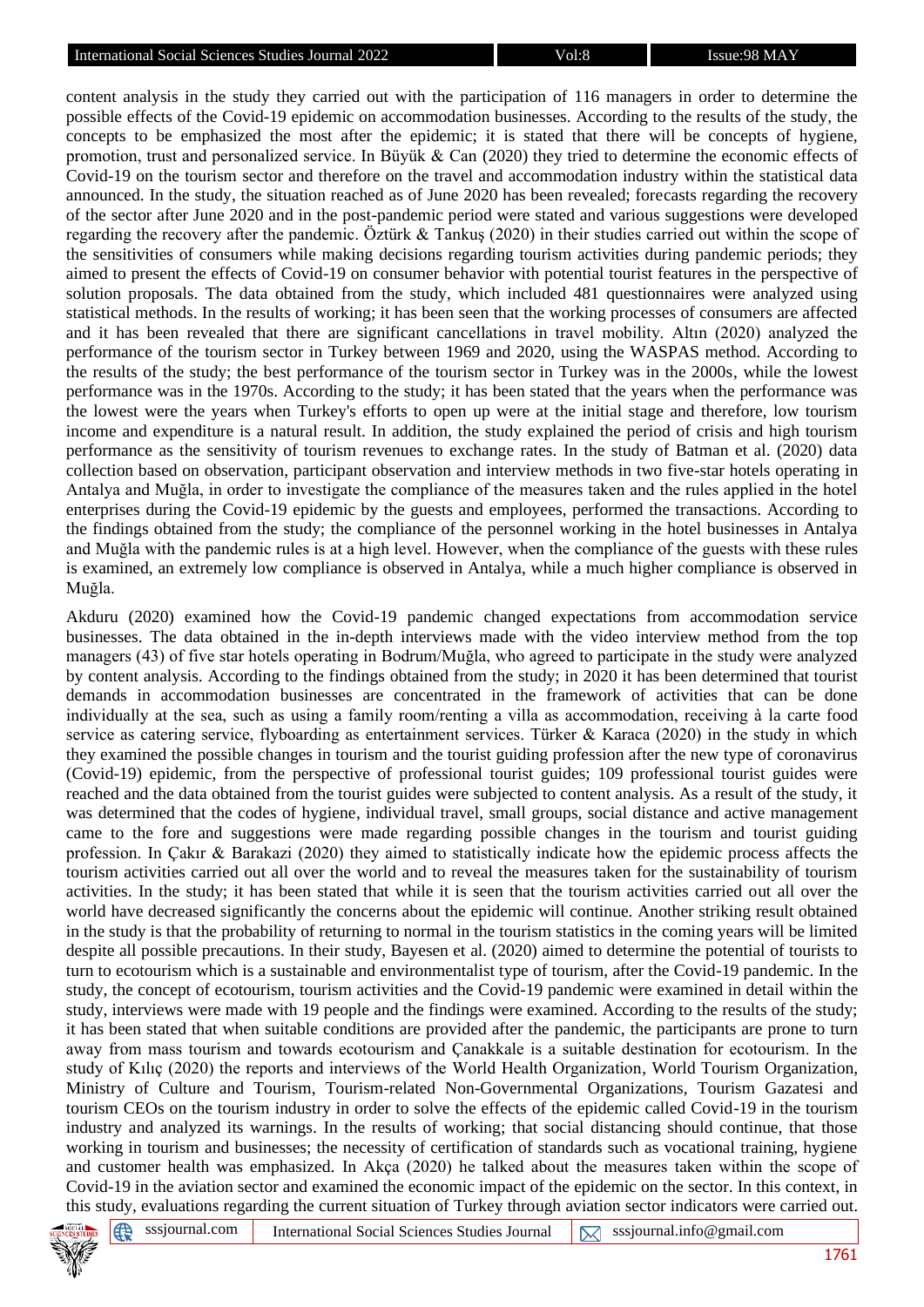Macit & Macit (2020) in their study to investigate the measures taken in the Turkey civil aviation sector for the Covid-19 pandemic. The global aviation management of the Covid-19 pandemic has evaluated the management of the process in the Turkish civil aviation sector by examining the precautionary recommendations published by international health and aviation organizations. In the study, it was concluded that the Covid-19 pandemic may be the biggest crisis experienced by global aviation and that the Turkish civil aviation industry will be adversely affected by this crisis.

In Kabadayı & Kardeş (2020) they investigated the effects of Covid-19 on the attitudes and behaviors of potential domestic tourists and their travel tendencies. In the study, according to the findings obtained from the data collected from 731 people with the survey technique, most of the people have reduced or postponed their travel plans, the preferred touristic products have been differentiated and the hygiene sensitivity has greatly increased. Çalışkan (2020) interpreted the tourism movement in the axis of the Covid-19 pandemic on the basis of the sociocultural, socio-political and environmental developments of the world that has changed with the pandemic process, and made various suggestions in this context. Okat et al. (2020) revealed that the biggest concerns of businesses are their own sustainability, as a result of their study to determine the impact of the Covid-19 epidemic on food and beverage businesses the measures they will take during this crisis and what kind of crisis management they will implement. In the study, it was also observed that the enterprises were not sufficiently prepared for possible crises and it was determined that large and corporate enterprises were more ready for crises and worked on crisis scenarios. Arslan & Kendir (2021) stated that rural tourism which is one of the alternative tourism types has risen with the Covid-19 epidemic on the basis of the Tokat-Zile example with a semi-structured interview form, focus group method and pandemic period for 21 people from different professions residing and working in Zile district; analyzed by video-conference. According to the results of the SWOT analysis applied to the study findings; after the Covid-19 epidemic it has been determined that Zile is quite suitable for tourism activities that can be done in the countryside but there are deficiencies in infrastructure and transportation, especially in promotion, in evaluating its potential. In Doğru & Koçak (2021) semi-structured interviews were conducted with 16 people from tourism accommodation business officials in Fethiye, in order to determine the impact of the Covid-19 outbreak on accommodation establishments providing touristic services in Fethiye, one of the important tourism centers of Turkey. In the results of working; compared to previous years, the tourism potential in 2020 is very low, touristic demands decrease and businesses suffer economic losses, businesses comply with the legal measures taken against the epidemic sufficiently the most difficult situation regarding the measures is the use of masks, the tourists comply with the measures taken sufficiently and the use of masks is the most. They found that the decrease in touristic demand decreased the accommodation prices the occupancy rates of the accommodation enterprises were at low levels and the length of stay of the tourists in the accommodation business decreased and the accommodation enterprises experienced an economic contraction during the epidemic process compared to the previous years.

In the study conducted by Karadeniz et al. (2021) by sending the online questionnaire, which was created in the form of eight open-ended questions, to hotel managers in different positions in the electronic environment; the aim of this study was to evaluate the opinions of hotel managers on the macro-level effects of the Covid-19 epidemic on the tourism sector and their micro-level expectations and suggestions for hotel businesses. According to the results of the study; it has been determined that the biggest effects of the epidemic on the tourism sector will be the loss of high income and employment. Özcan (2021) in his study, aimed to measure the efficiency of businesses operating in the BIST tourism and transportation sectors by using the financial statement data Data Envelopment Analysis (DEA) and Tobin q ratio, including the periods between the first quarter of 2019 and the third quarter of 2020. In the light of the findings obtained from the study; when the periods discussed are evaluated, it has been determined that it is not possible to talk about the negative impact of the Covid-19 pandemic on business performance in terms of DEA analysis and that the Covid-19 pandemic has a negative impact on business activities in the transportation and tourism sectors according to the Tobin q ratio. Dündar et al. (2021) conducted an analysis to determine the opinions of accommodation facility managers in Antalya on the basic measures that can be taken within the scope of the Covid-19 outbreak. In the study, it has been revealed that hotel managements attach great importance to hygiene activities in every unit of the hotel in the period called "new normal" after the coronavirus. According to the results of Gürlenen & Çınar (2021) they conducted a SWOT analysis of Turkey in order to determine the effects of Covid-19 on health tourism activities; it has been stated that Turkey's strength is that "measures have been taken quickly before, during and after the pandemic" and its weakness is "insufficient promotion and marketing of health systems". In order to evaluate the effects of 19 on tourism, they carried out a study using the online visual software program Carrot. In the study, the largest cluster of studies including the terms Covid-19 and tourism impact "the impact of Covid-19 on the tourism industry (32)" was stated. According to the result obtained from the study, there were large income losses in the airline, casino, cruise, hotel, car rental and restaurant industries.



⊕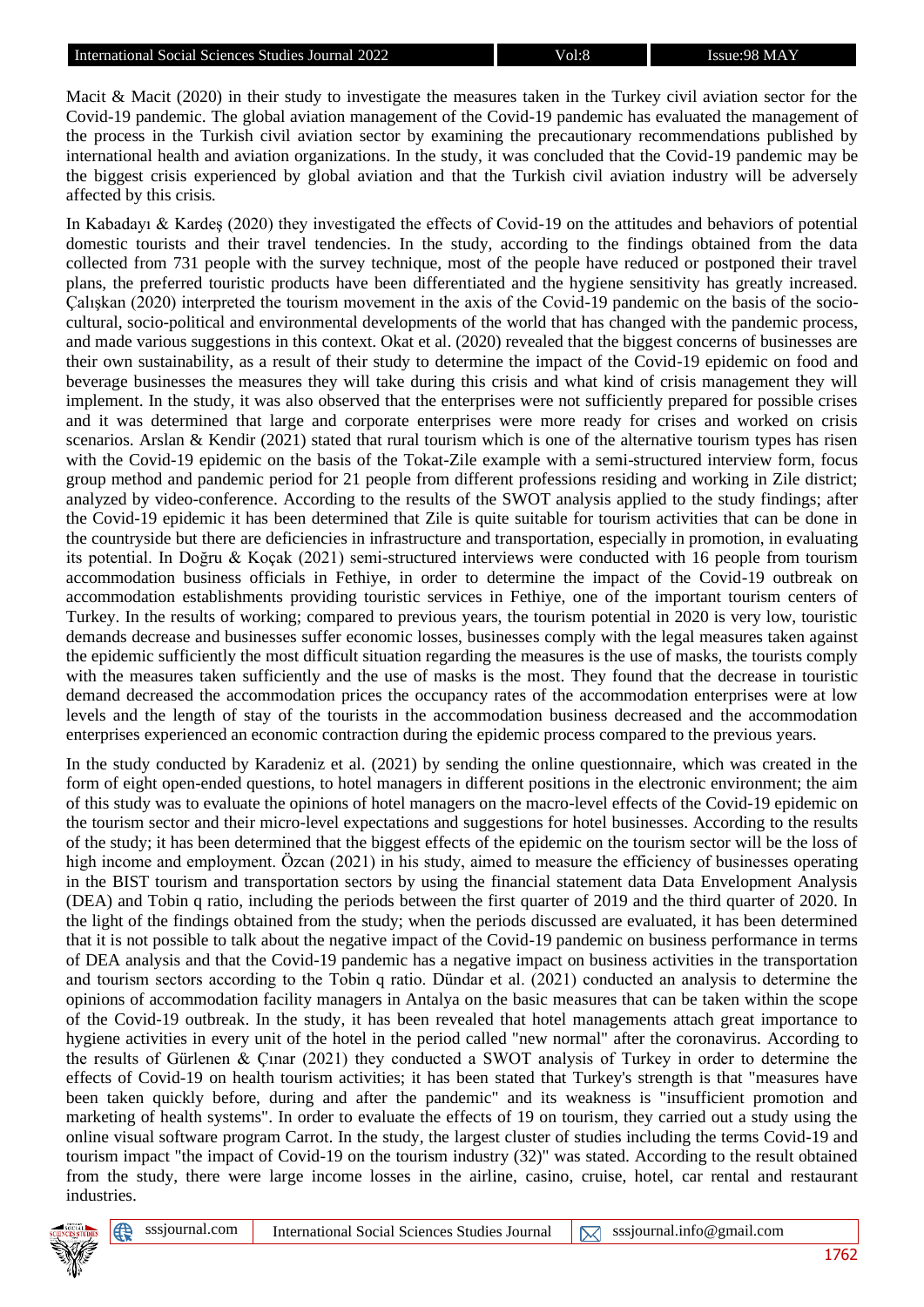Etyemez & Kemer (2021) in their study, aimed to determine how touristic restaurants in Nevşehir province were affected by the Covid-19 epidemic and they carried out content and descriptive analysis on the data collected from 16 touristic restaurant operators by interview method. In the results of working; it has been determined that the Covid-19 epidemic has affected the touristic restaurant businesses and operators financially and morally. In Kervankıran & Bağmancı (2021) they examined the impact of Covid-19 on tourism in Turkey within the framework of its differentiating appearance at the provincial level. According to the results of the study, in which the tourism statistical data of the Ministry of Culture and Tourism for the years 2019 and 2020 were used; it has been revealed that the provinces most affected by the Covid-19 process in Turkey are also the provinces where tourism grows the fastest, that unlimited growth in Turkey's tourism is problematic in some provinces spatially and the concept of "downsizing" should be discussed, especially in these provinces. In Sarkhanov & Tutar (2021) a case study, one of the qualitative research approaches based on the opinions of Azerbaijan tourism business managers, was carried out, and the effect of the economic crisis caused by the pandemic on the Azerbaijan tourism sector was examined. According to the findings obtained from the study; it has been stated that Azerbaijan has experienced the crisis caused by the Covid-19 pandemic severely and that it will not be easy for the Azerbaijani tourism sector to overcome the crisis without government support. In order to reveal the effect of the news of the first Covid-19 case in Turkey in Ege & Metin (2021) on the share returns of the companies traded in the BIST Food and BIST Tourism indexes, Turkey's report on the companies. Conducted a study using the "Event Study" method to examine the relationship between the news of the first Covid-19 case and share returns. According to the data obtained from the study; they determined that the share returns of food companies were positively affected in the face of a negative event such as Covid-19, while the share returns of tourism companies were negatively affected. Demir & Türkmen (2021) collected data through an online form prepared with 571 local tourists in order to determine the expectations and thoughts of Turkish tourists about vacationing after the Covid-19 epidemic. According to the data collected in the study; after the Covid-19 epidemic, the tourists changed their holiday plans and a significant part of the tourists stated that they would like to take a vacation in the July-October period and would like to stay in small-scale boutique facilities if the travel bans are lifted. In the study, it was also stated that the tourists expressed their opinions about the tourism enterprises to take measures to ensure cleaning-hygiene and social distance.

Gün & Tutcu (2021) examined the tourism sector during the Covid-19 process and investigated how the tourism sector in Turkey was affected by the pandemic process. According to the findings obtained from both qualitative and quantitative data; the tourism sector in Turkey has been severely affected by the Covid-19 process; it is stated that the number of tourists coming to Turkey from abroad and the income obtained from tourism decreased significantly in 2020 compared to 2019. Şengel & Erkan (2021) examined the financial policies implemented by EU countries in the tourism sector during the Covid-19 process. The data obtained from the United Nations World Tourism Organization (UNWTO) regarding the fiscal and monetary policies applied by the EU countries towards the tourism sector during the Covid-19 process were analyzed with the help of the MAXQDA Analysis Program. According to the analysis results; the financial and monetary policies developed by the European Union countries to reduce the impact of Covid-19 on the tourism sector are in strong relations with each other and countries provide support, especially SMEs, for tourism enterprises to continue their activities. In Erdoğan & Yamaç Erdoğan (2021) in order to embody and reveal the path to be followed by the Turkish tourism industry in the first quarter of 2020, within the scope of the new coronavirus epidemic, the data were obtained by deciphering the five public statements made by the Minister of Culture and Tourism Mehmet Nuri ERSOY regarding the normalization activities in tourism in April. According to the results of the study; in order to revive tourism mobility the main focus is to reduce the number of cases and control the epidemic specified.

In his study, Düzgün (2021) Hypnos Sapanca Glamping & Spa business conducted a case study in order to evaluate glamping tourism which is preferred by tourists for touristic purposes because they can move more individually rather than crowded environments during the Covid-19 pandemic process through a sample business. According to the results of the study; after the pandemic, the interest in glamping tourism has been revealed due to the fact that people tend to areas that allow them to act individually so depending on the tourist preferences in Turkey and in the world. In Demir et al. (2021), the factors affecting the holiday purchasing behavior of consumers during the pandemic process were evaluated within the framework of the survey results applied to 791 domestic tourists. According to the findings obtained from the study; it has been observed that while the Covid-19 measures of the facility, the features of the facility, the human density of the facility and the service application of the facility, affect the hotel choice decision of consumers in the holiday purchasing process, service preferences have no effect on Covid-19. In the study of Buluk Eşitti (2021) through the data collected online from 650 local participants and 20 tourism business managers in Antalya and Bodrum the demands of the Turkish domestic market in the Covid-19 process and the tourism business managers' internal market and tried to determine the perspectives on tourism. According to the study findings; it was emphasized that tourism managers should give due importance to the

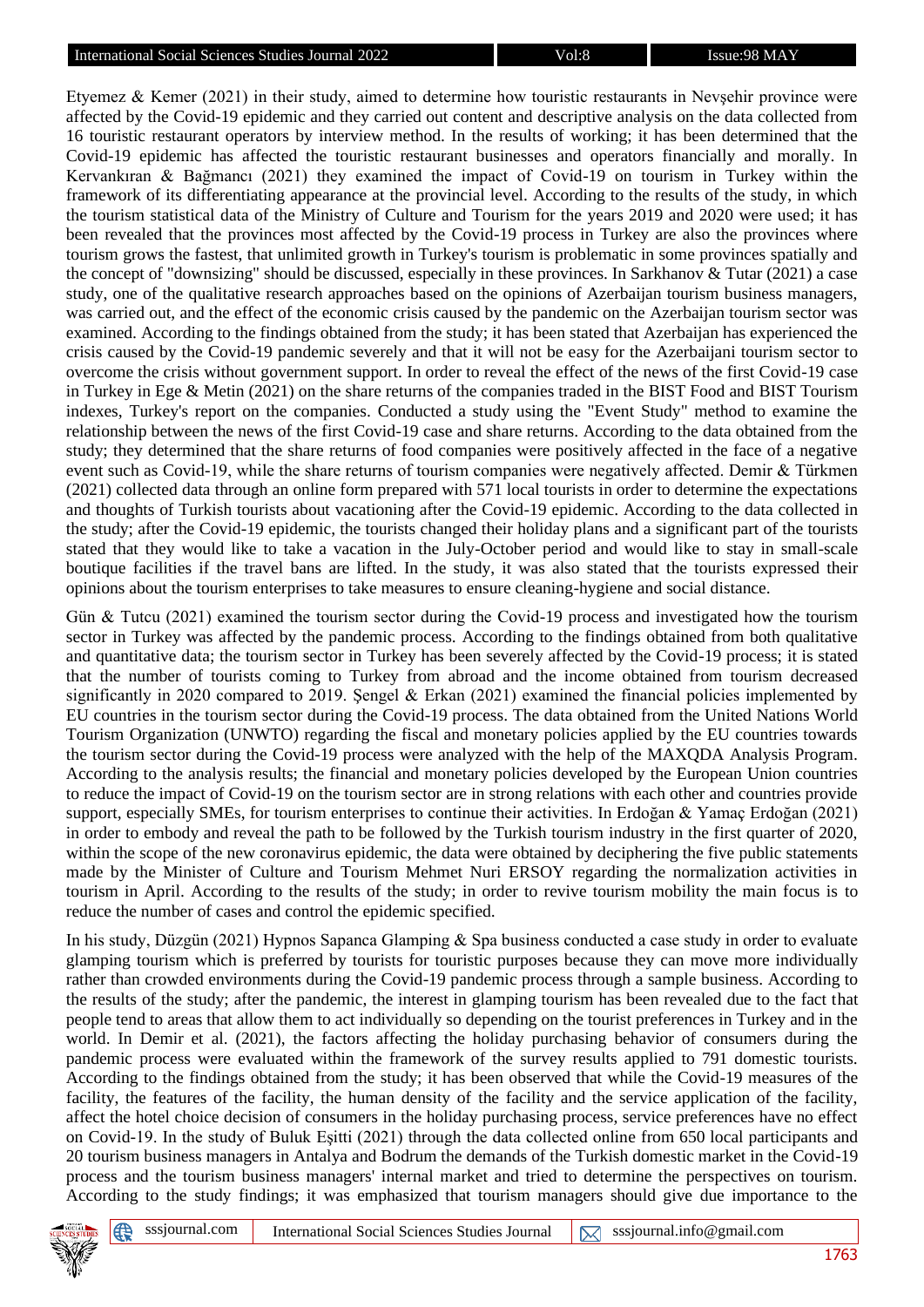domestic market and the prices should be revised so that the domestic market can benefit, considering the tourism demand of the domestic market. In addition, it was stated in the study that the managers of tourism enterprises stated that it is not right to increase hotel prices immediately after the crisis has passed and that the necessary value should be given to the domestic market. In Durgun Kaygısız (2021) in his study using secondary data; opportunities and risks in Turkish tourism have been analyzed in the light of possible developments expected after Covid-19. In the study of Urfa et al. (2021) which they discussed within the scope of document analysis and trend analysis, one of the qualitative research methods; they discussed the situation (crisis) in which the tourism industry is faced with the Covid-19 epidemic in Turkey. According to the findings obtained as a result of the study; strategies have been proposed in order for the sector to adapt to the epidemic.

In Özkan & Yeşildağ (2021) a semi-structured interview form, which is a data collection method in qualitative research was applied to 33 tourist guides in order to reveal the level of economic, sociopsychological and professional impact of tourist guides from the epidemic process. According to the results of the study; it has been revealed that tourist guides are negatively affected economically, sociopsychologically and professionally from the epidemic process and that it is necessary to turn to different professions even though they love their profession. Karamustafa & Örnek (2021) in their study in which they discussed the importance of a proactive approach to crises in general and the tourism product enriched with integrations made in this context, based on the coronavirus (Covid-19) epidemic; acting on the idea that the integration of tourism with technology, medicine, history, nature, agriculture and design will be beneficial both in terms of making tourism stronger and prepared against possible disadvantages and providing strengthening benefits for other related sectors and fields, "They created a model with the concept of "6T". Türksoy (2021) evaluated the secondary residences in the Çeşme district, which came to the fore again with the pandemic, integrated with tourism its effects and future projections with the help of descriptive analysis through the data they obtained through qualitative research design, case study and interview. According to the findings obtained from the study; it has been stated that a sustainable development plan is needed for the healthy development of secondary houses in the region and their use for tourism purposes. In the study carried out with 138 students to determine whether there was a difference in the stress levels perceived by the students according to their demographic characteristics and whether there was a difference in their emotional state regarding healthy nutrition and nutrition during the Covid-19 epidemic process. Hastaoğlu (2021) revealed that the stress levels perceived by the students during the Covid-19 epidemic period were high and this affected their healthy eating behaviors and the processes of coping with stress affected their nutritional feelings. In the study conducted by İflazoğlu et al. (2021) on 453 questionnaires, they aimed to determine the differences between the future expectations and perceptions of the tourism sector and various socio-demographic variables of high school students who received tourism education in the days when the Covid-19 pandemic continued. According to the findings obtained from the study; in the long run it has been seen that the majority of the students look to the future with hope in their career development and they want to clinch this situation by continuing their higher education. In general, it was stated that the negative attitudes of the students towards the tourism sector stemmed from the working conditions.

In Cihangir & Demirhan (2021) a case study was conducted with 28 entrepreneurs, seven guides and four agencies in the study of the value created for urban tourism by discussing both the touristic place and the entrepreneurship dimension of Van Historical Cheese Bazaar. The participants in the study stated that the restoration has positive and negative results both commercially and in terms of the tourism sector. According to the results of the study, emarketing efforts have increased against the contraction in the market during the Covid-19 process. Bilgiçli  $\&$ Yıldırgan (2021) determining how yacht tourism businesses operating in Marmaris, an important tourism destination of Turkey, were affected by the Covid-19 epidemic, how they continued the epidemic process and their predictions about the epidemic for the future; they developed recommendations in the light of these findings. In the study, interviews were conducted with yacht tourism operators and the information obtained was evaluated. According to the findings obtained from the study; yacht operators stated that, like all other industrial enterprises, they were economically and psychologically affected by the Covid-19 epidemic, their hopes for the future became uncertain due to the loss of income sources, they had difficulties due to the continuation of fixed expense payments and more support was needed in order to maintain their existence. Derinöz (2021) using literature review and document analysis methods from qualitative research methods, investigated how the Covid-19 pandemic affected tourism, what kind of changes or transformations this effect caused in tourism and what kind of tourism approach(s) the pandemic would build in the future. According to the results of the research; it has been stated that tourism, which is an important industry for the world has been heavily affected by the pandemic, the decline in tourism activities has accelerated with the spread of the pandemic and the crisis has deepened. According to the results of the study; domestic tourism destinations are emphasized, mass tourism is abandoned, special sustainable tourism approaches come to the fore and tourism becomes individualized. Özdemir et al. (2021) aimed to examine

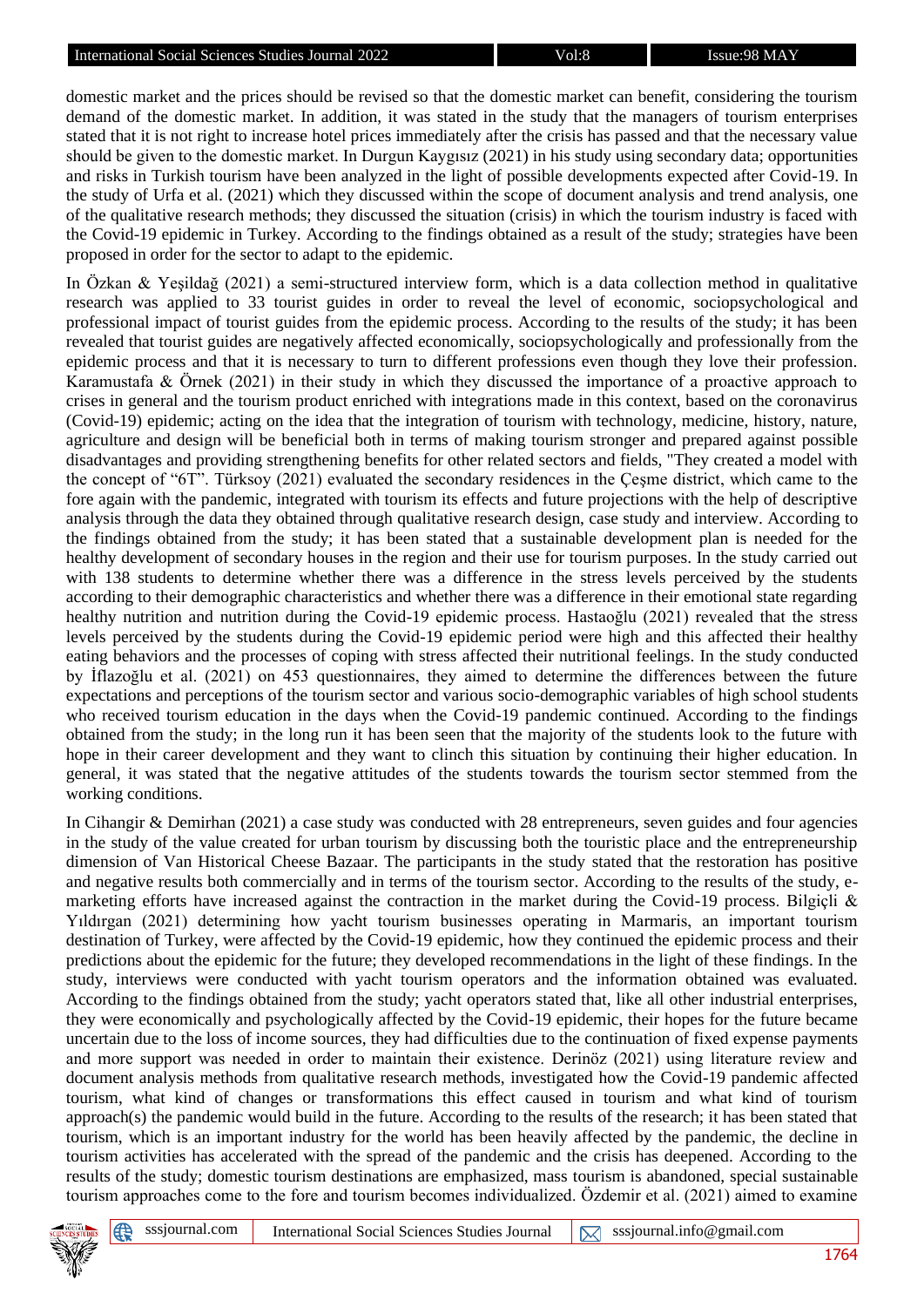the bibliometric content features of the studies published on Covid-19 in the field of tourism by including 90 journals related to tourism in total, which are members of Dergipark. According to the data obtained from the study; the subject of "the effect of the Covid-19 epidemic on the tourism sector" is the most researched subject, the qualitative method is preferred as the method the internet sites are used the most as the data source, and the statistical analyzes (descriptive statistics, confirmatory factor analysis, correlation, etc.) determined.

In his study, Efendi (2021) examined the complaints received by the small-scale accommodation facilities in Çeşme, based on the idea that the purchases for the facilities over the internet increased with the Covid-19 process and aimed to reveal the complaints received by the small-scale accommodation facilities over the internet. In the results of working; the most frequently complained about cleaning in rooms and public areas, bathrooms; old, small and useless, the furniture in the rooms; besides being poor quality and worn out, the variety of products used in food and beverage areas is less. Çizel et al. (2021) examined the intention of domestic tourists to avoid travel in a time of high risk and uncertainty such as Covid-19, through a model from the perspective of complexity theory. In the study, 349 domestic tourists reached through an online survey took place. In the results of working; it is discussed what kind of effects it has on the outcome variable in the context of different age, gender, education level, marital status and different condition variables. Accordingly, it has been determined that hygiene and economic concerns during the pandemic process affect tourists' intention to avoid travel. Eryılmaz & Kaya (2021) examined the changes in destination expectations before and after the Covid-19 period and examined the effect of the said change on expectations. Study data were collected from participants (six) who are experts in the field of tourism (four) and who are not. According to the data obtained from the study; expectations before the Covid-19 period (accommodation, food and beverage areas, transportation and general destination) are at the forefront for individual areas, especially in terms of hygiene and with Covid-19, there are changes in the expectations and preferences of individuals for destinations. In Yaba & Koç (2021) the first case was seen in Turkey due to the Covid-19 pandemic, the date of March 11, 2020, which is considered the beginning of the comprehensive measures taken and the closure of the borders of the country and the beginning of the period called "new normal" in Turkey between 1 June 2020 and the media coverage of tourism news in the world and examined the national newspapers broadcasting in Turkish in Turkey. According to the results of the study; it has been determined that in most of the news about Covid-19 and tourism the closure of the country borders, travel restrictions, the late start of the tourism season and the negative economic effects accordingly and the positive effect on health tourism with the opening of new hospitals in the news about Covid-19 and tourism.

Cinnioğlu (2021) conducted interviews with eight five-star hotel managers operating in the province of İstanbul and aimed to determine the leadership behaviors of hotel managers during the Covid-19 pandemic process. As a result of the study, when we look at the leadership styles that hotel leaders follow while continuing their activities, it has been determined that they exhibit a leadership behavior that gives importance to staff and teamwork, develops a strategy and creates a vision and it has been determined that hotel businesses do not have a strategy before the pandemic spread in Turkey. Kılıç (2021) it has examined the effects, benefits and results of the "Safe Tourism Certification" program, which is one of the four stages of the crisis determined by the T.R. Ministry of Culture and Tourism. In the results of working; it has been stated that the T.R. Ministry of Culture and Tourism's "Safe Tourism Certificate" application proactively manages the reliability and crisis communication of the Turkish tourism industry. In Türk & Oktay (2021) the 24-item Contactless Tourism Opinion Scale consisting of cognitive risk perception, emotional risk perception, attitude, subjective norms, perceived behavioral control and behavioral intention factors was reached online and resulted from people's perceptions of Covid-19 risk, aimed to determine the non-contact tourism, which has brought a new dimension to tourism and the risk perception arising from this disease. In the results of working; it has been determined that people are generally worried about the Covid-19 epidemic and are seriously afraid of the contagion of this disease to themselves and their surroundings. However, in the study it was observed that the cognitive risk, emotional risk and subjective norms of men and women differed and according to the marital status variable, there were significant differences in cognitive risk perception, emotional risk perception, attitude, subjective norm and behavioral intention factors. Tekin (2021) made recommendations for the innovative practices of tourism enterprises and higher education institutions during the Covid-19 pandemic, the characteristics of the future professions and human resources and the innovative tourism education of the future. Özdemir Güzel (2021) collected data through an online interview form with a total of twenty-nine participants working in hotel businesses operating in the İstanbul Beşiktaş region, determining the difficulties, opportunities and threats experienced by the employees of the five-star hotel business during the Covid-19 epidemic process, and their thoughts on their future plans and to evaluate their expectations. As a result of the study, it was determined that the hotels planned a process management and took various hygiene measures during the Covid-19 epidemic period without victimizing their personnel and it was concluded that the process created economic difficulties for the employees, posed a threat within the scope of job insecurity and created an

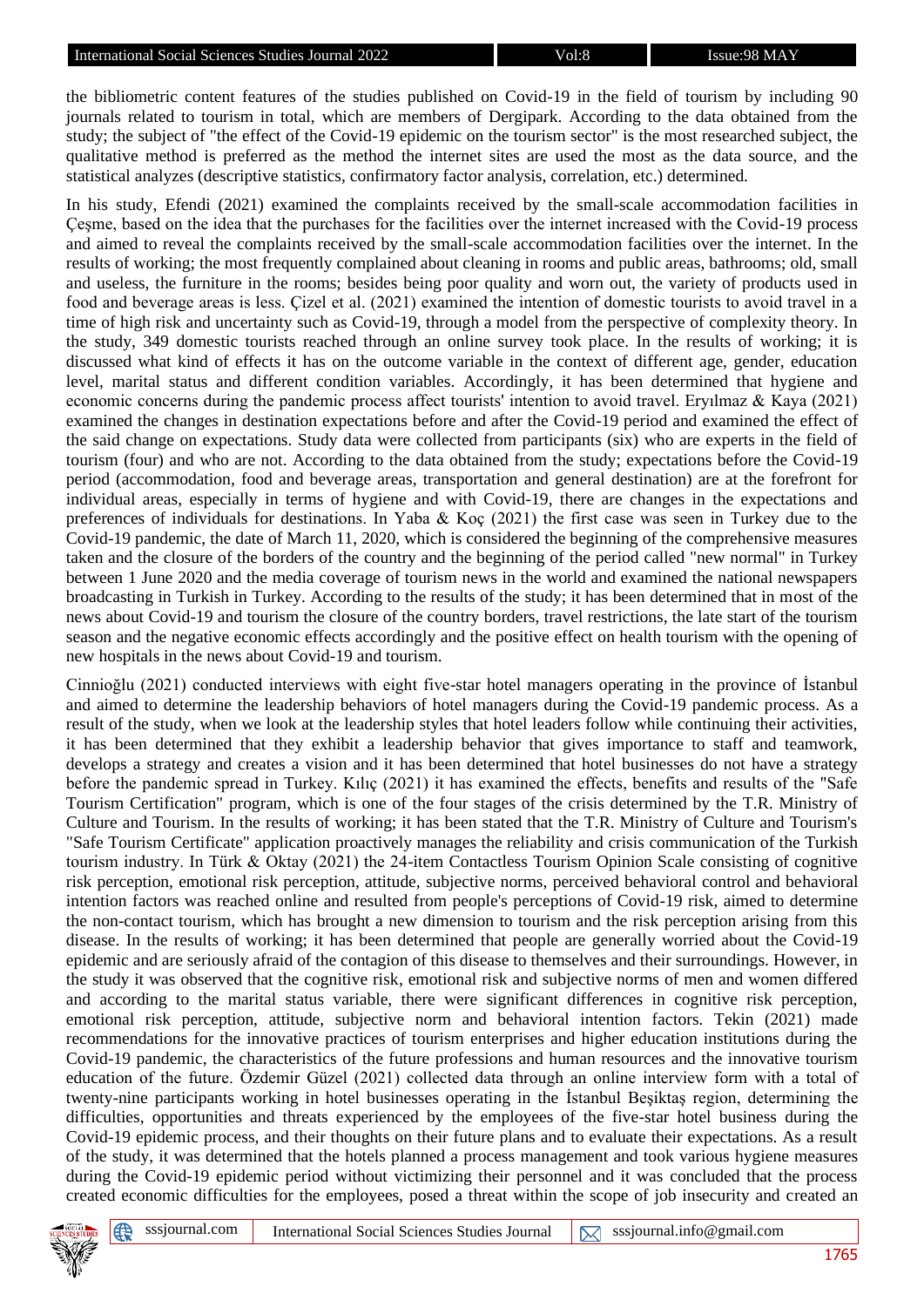opportunity for sector change and personal development. In addition, it was stated in the study that the majority of the employees did not think of a change in their career planning in the post-Covid-19 period.

Toktaş (2021) investigated crisis management conceptually with statistical data obtained from the official pages of the United Nations World Tourism Organization, the Ministry of Culture and Tourism of Turkey and the Turkish Statistical Institute and the regulations for tourism enterprises in Turkey during the Covid-19 process. According to the data obtained from the study; in tourism, which is a very important sector for the Turkish economy, many experiences have been gained in crisis management with the Covid-19 pandemic and it has been stated that these experiences will be useful in future crises. Avcı (2021) investigated the changes that emerged in tourism trends with the Covid-19 epidemic, the structure of tourist types and the forms of tourism to be realized and how hypochondriacal tourists affected their tourism preferences. According to the results of the study; he stated the measures to encourage hypochondric tourists to tourism activities and the opportunities that businesses can offer to tourists in this regard. In Akay (2021) researching the information about the Covid-19 outbreak was carried out from general to specific; it aimed to determine the global effects on the world and more specifically, the tourism structures in Kırşehir and the negativities faced by their employees in this process. In the study, there are findings on how the changes and the measures taken for the changes in the tourism sector affect the sector and the employees. Akdemir (2021) also mentioned the importance of waste production with the Covid-19 pandemic and evaluated its applicability in terms of the tourism sector theoretically. In the study, information that both researchers and sector representatives can benefit from is presented. In Dalahmetoğlu & Avcı (2021) a comprehensive literature review was conducted to determine the effect of Covid-19 on the businesses producing geographically marked food and beverage in Kastamonu province, which has an important gastronomic tourism potential and volunteering with small and medium-sized processors producing geographically marked food and beverage. based interview technique. In the study, the positive and negative effects of the Covid-19 epidemic disease on the businesses that produce food and beverage within the framework of gastronomy tourism operating in Kastamonu are included. Özer & Okat (2021) investigated the eating attitudes of individuals in Turkey during the coronavirus days and whether the eating attitudes of individuals differed according to demographic characteristics. As a result of the analyzes carried out in the study, it was determined that the eating attitudes of the majority of the individuals participating in the study during the coronavirus days were inclined to emotional eating, and it was determined that they tended to overeat due to negative emotions such as loneliness, stress and depressed mood. In Cömert & Azbaz (2021) they aimed to reveal the extent to which the pandemic has affected congress tourism revenues and to determine the approximate loss of congress tourism revenues of the top ten countries and Turkey in congress tourism worldwide in 2018. In the study, an estimated five billion 582 million dollars to be obtained from congress tourism worldwide due to the pandemic in 2020, and 56 million dollars in Turkey, which could not be obtained due to the lack of congresses but by taking the necessary precautions against the transmission of the Covid-19 virus and only by allowing the vaccinated participants and it was emphasized that it can be returned to its former level.

Yüksek & Kalyoncu (2021) 30 club members were selected from the members of the International Federation of SKÅL Associations (SKÅL), all of whom were tourism professionals and by applying content analysis to the data they obtained, by evaluating the effects of the global epidemic Covid-19 on the tourism sector and by evaluating various tourism They aimed to identify the problems of their stakeholders and to propose solutions to these problems. In the study, the problems experienced by travel agencies, solution suggestions and alternative model suggestions; the problems experienced by accommodation businesses, solution suggestions and alternative model suggestions and problems experienced by other stakeholders, solution suggestions and alternative model suggestions have been reached. Karahan & Öztürk (2021) 101 e-news about extreme tourism in Google News were analyzed with thematic content analysis and it was investigated whether tourism could return to normal after the Covid-19 outbreak. According to the data obtained in the study; it is emphasized that the effects of excessive tourism are felt again after the Covid-19 epidemic, especially in popular destinations. In Acun Köksalanlar & Esenkal Çözümeli (2021) it was aimed to determine the perspectives of the students studying in the tourist guide department of İznik vocational school on distance education. In the study, as a result of the content analysis, it was determined that 52% of the students evaluated distance education negatively. According to the results obtained from the study; it has been determined that students evaluate distance education negatively due to reasons such as lack of one-to-one education and classroom environment, inability to communicate, internet problems, lack of technical tools such as computers, students are unwilling to study, cannot focus, and stay away from lessons and school. Çam & Çılgınoğlu (2021) they aimed to provide information about how the press and media organs reflect the developments regarding the new coronavirus (Covid-19) disease to the society and how this epidemic disease affects the tourism sector. In the study, the attitudes of the people of İstanbul to the new coronavirus (Covid-19) disease, what kind of measures were taken during the pandemic process, whether the measures were followed or



⊕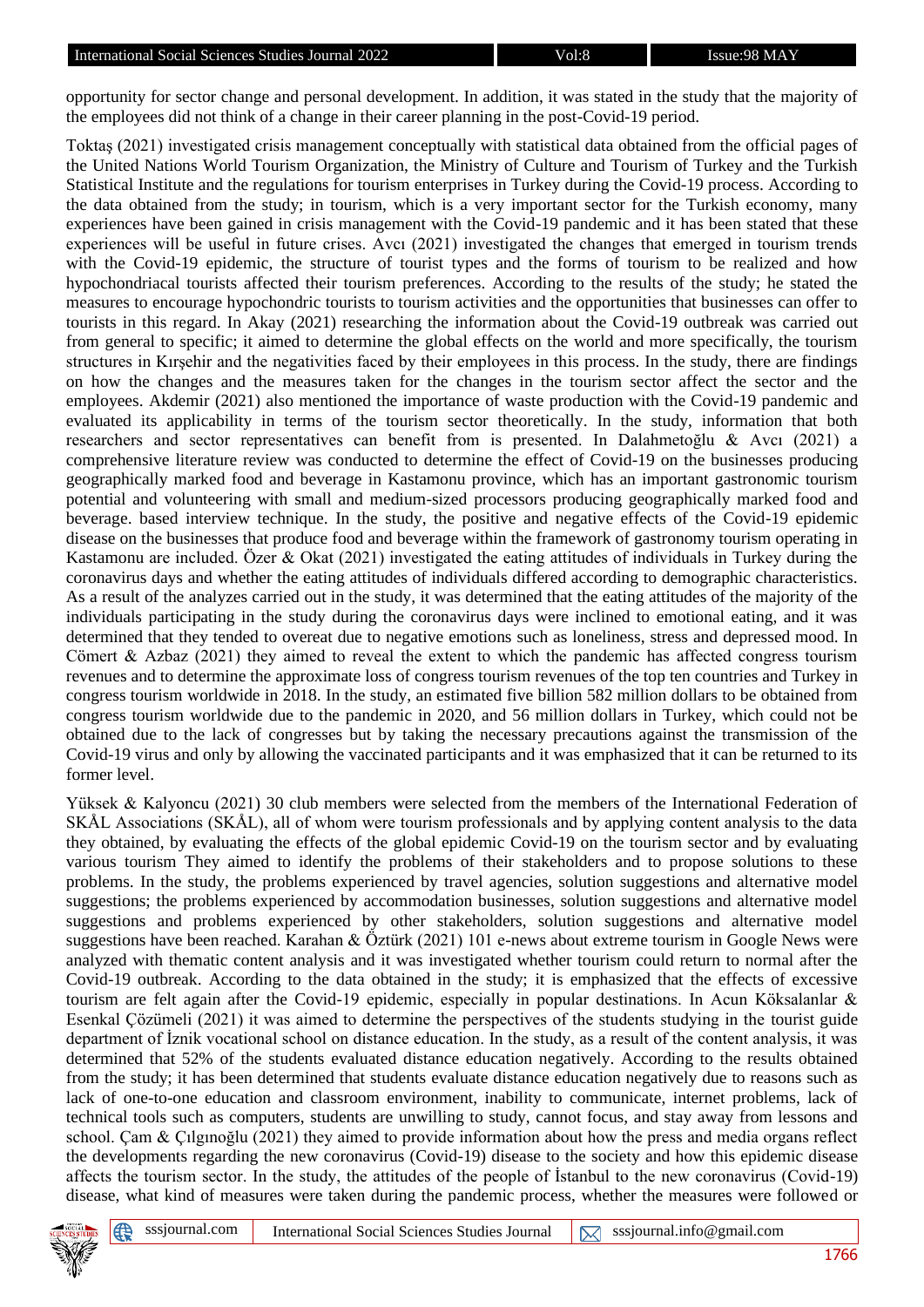not, what kind of change was in their lives, how the negativities in the field of tourism took place, etc. Akseki & Gök (2021) the connection structure of the tourism sector and its importance for the country's economy, with the data published by TUIK, the final demand losses of the tourism sector during the pandemic process were evaluated and the cost of this to the economy was revealed. According to the findings obtained in the study; it has been emphasized that the tourism sector will trigger a 1.6% decrease in GDP in 2021 according to the pessimistic scenario and an increase of only 0.3% in a thousand according to the optimistic scenario.

Toker (2021) handled the representation forms and dimensions of the Covid-19 epidemic in the tourism media with an exploratory approach and collected data on 772 news texts related to the epidemic at turizmgazetesi.com by document analysis method. As a result of the analyzes made in the study; in 2021, the number of news articles related to the epidemic decreased significantly; Turkey's public representation takes place at the Ministry of Tourism, Ministry of Health and Presidency levels, followed by Germany, England and Spain only at the Prime Ministry levels, respectively; according to the frequency of being included in the news texts of the countries, it has been observed that Turkey is followed by Germany, England, Spain and Russia. Sarman & Sarman (2021) carried out a compilation study in order to determine the possible effects of Covid-19, a current pandemic, on health tourism and to make some suggestions to country administrators, sector representatives and managers. Çetinkaya & İstanbullu Dinçer (2021) by applying an online survey, aimed to analyze the work motivation and life satisfaction of the guides during the Covid-19 process and to reveal the relationship between them. In the results of working; it has been concluded that there is a positive relationship between the work motivation of the guides and their life satisfaction, in this context, if the motivation is high, life satisfaction will also be felt high. Özdemir & Akçakanat (2021) they made a comparison over the financial data of a total of 15 companies that carry out tourism and airline transportation activities in Borsa İstanbul and the financial ratios that emerged in the pre- and post- Covid-19 periods. According to the results of the study, statistically significant differences were found in the change in sales, operating profit margin and return on equity ratios in both six and nine-month results and only six-month results in net profit margin compared to the pre-Covid-19 period. Koç & Depeci (2021) in Turkey, to examine how the tourism sector, which has suffered great losses due to the Covid-19 pandemic, is handled in national newspapers broadcasting in Turkish, for what purpose tourism news is given, what is the content, scope and format of tourism news. They carried out a study on the news about tourism in ten national newspapers broadcasting in Turkish. According to the results of the study; It has been determined that tourism news is given more space in the economy pages of the newspapers, the economic dimension of tourism is in the foreground in the tourism news in the newspapers and sea tourism is given more place in the newspapers among the types of tourism. Kurt Yılmaz & Sürgevil Dalkılıç (2021) by analyzing the studies in the national and international literature, aimed to classify and explain the changes, developments, effects and difficulties that emerged with the epidemic in the tourism sector. In the study, the themes of financial and economic crisis, new strategies for tourism businesses, worry and anxiety, state and government supports, tourism news, medical tourism and service perceptions of hotel guests were created and tourism-specific situations and developments were revealed.

Konak (2021) it was aimed to examine the perspectives of undergraduate students in tourism education on compulsory digital and online learning, which started at universities in the midst of the Covid-19 epidemic, by applying an online questionnaire to Eskişehir Osmangazi University Tourism Faculty undergraduate students who attended online courses in the 2020-2021 academic year. According to the data obtained from the study; it has been determined that laptop computers are used the most in accessing distance education, and there are problems in accessing the internet due to technical and signal strength problems. Boyraz (2021) in his study, examined the extracurricular activities organized by the institutions providing tourism undergraduate education at the higher education level during the coronavirus (Covid-19) epidemic in terms of various variables and explained the evaluation of the institution's activity performances and qualifications by analyzing 230 online activities. According to the results of the study; institutions providing tourism undergraduate education in Turkey can provide diversification in educational communication by using technology-based digital platforms and social media channels as an alternative to the distance education system in the coronavirus epidemic crisis; however, it has been revealed that they cannot benefit from these platforms sufficiently. Boz (2021) presented tourism policy recommendations for Mersin after the Covid-19 pandemic. The details and justifications of the tourism policies determined in the study were explained and conveyed in detail over four components. Üner (2021) carried out a systematic compilation study on recreational activities in tourism literature during the Covid-19 period through the databases of Sciencedirect, Web of Science, Taylor&Francis, Emerald insight, Scopus. In the study, information has been obtained in the tourism literature about the preferences of consumers towards outdoor recreation and healthy living such as camping, park visits and walks, beach activities, comprehensive recreation trainings for elderly individuals. Gökdemir (2021) aimed to determine the predictions of tourist guides about possible applications that they may encounter in their work areas during and after the Covid-19 pandemic. In the study, it



⊕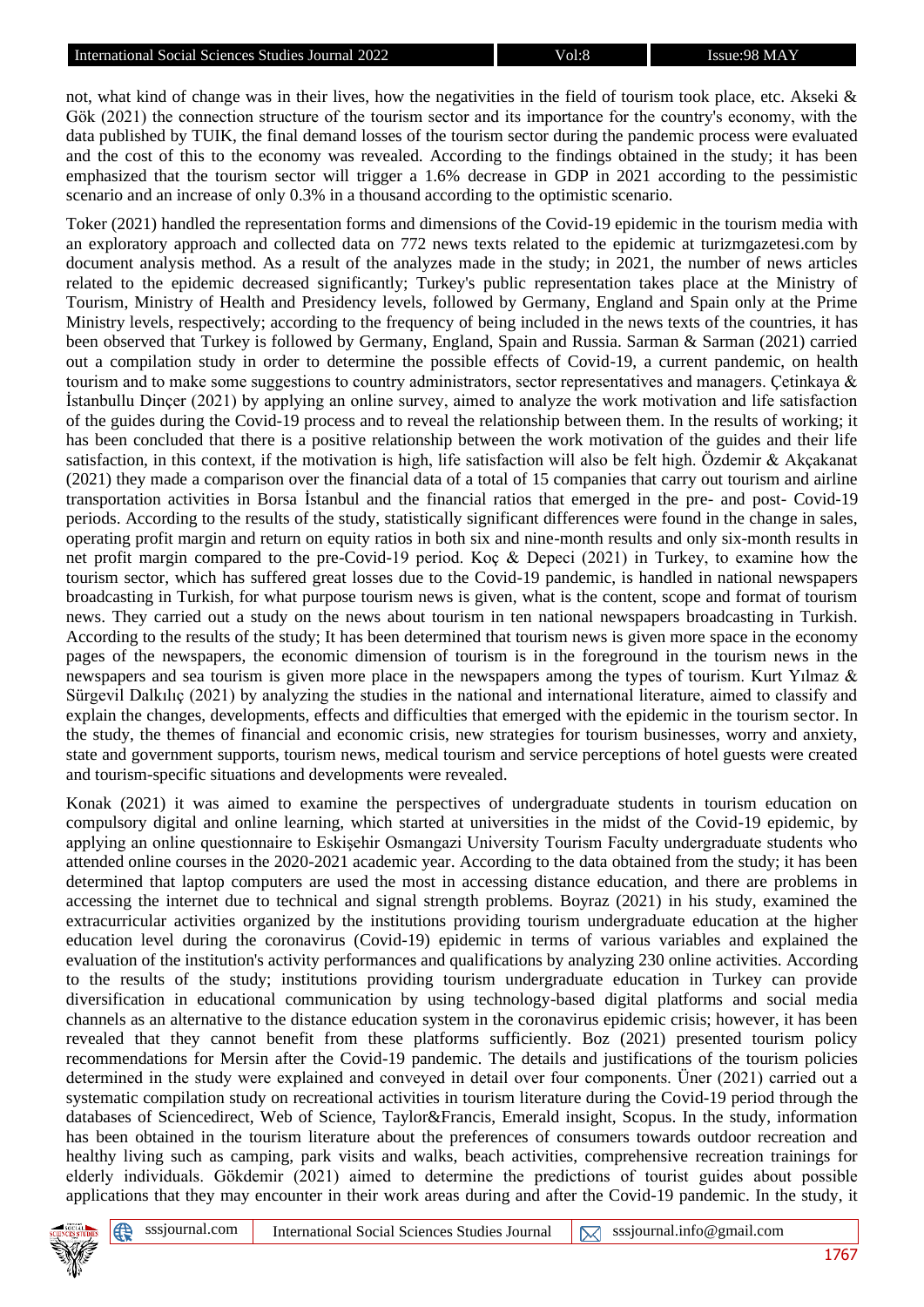was concluded that the guides predicted that the number of people on tours will decrease and human contacts will be less during and after the Covid-19 period. Kutay & Tektüfekçi (2021) during the Covid-19 epidemic process; the financial statements for the years 2019 and 2020 which can be accessed through the Public Disclosure Platform website of seven enterprises traded within the scope of the Borsa İstanbul (BIST) Tourism Index in Turkey, were examined and analyzed with a holistic approach. In the study, it was determined that the Covid-19 outbreak process affected the BIST Tourism Index businesses, whose reports were examined, to a very significant extent.

Özel et al. (2021) conducted a study on the data obtained from 432 personnel with the Google survey application in order to determine the health and safety practices applied after Covid-19, as a predictor of the level of organizational adjustment and employee performance in accommodation businesses. According to the results of the study; a positive and significant relationship was found between health and safety practices, organizational compliance and employee performance. It has been determined that managerial measures, which are subdimensions of health and safety practices, affect employee performance and organizational compliance negatively, while working, cooperation and communication according to the criteria affect positively. It has been determined that the sub-dimensions of awareness and consciousness have a negative effect on organizational adaptation, however, they do not have a significant effect on employee performance, and training practices affect employee performance positively and organizational compliance negatively. In addition, it has been concluded that post-Covid-19 health and safety practices have a significant positive effect on organizational compliance and employee performance. Akar Şahingöz & Öztürk (2021) they aimed to determine the food and beverage preferences of individuals in the normalization process, which started with the decrease in the course of the Covid-19 pandemic. The study revealed that individuals are uneasy about the consumption of food and beverages outside the home, their orientation to healthy eating has increased and that there may be a significant change in their daily routines after the pandemic. Demirdelen Alrawadieh & Çifçi (2021) met with 18 kitchen chefs to determine the perspectives of kitchen chefs on the situation of the food and beverage industry during the Covid-19 epidemic and to reveal the expectations after the epidemic. In the study, the food and beverage sector (perceptions in terms of employees, changing consumer needs and general views on the sector) during the Covid-19 epidemic and the changes that may occur in the food and beverage sector after the Covid-19 epidemic (innovation practices, hygiene and sanitation, robotic applications) main title was determined and suggestions for implementation were presented. Özşahin Koç (2021) examined the distribution of key audit issues presented in the audit reports of tourism enterprises before the pandemic (2018) and after the pandemic (2020). According to the results of the study; compared to the prepandemic period, there was a decrease in the number of key audit matters. Garipağaoğlu-Uğur et al. (2021) investigated the impact of the Covid-19 pandemic on the consumer's willingness to travel and whether the intention to travel would allow them to pay extra for hygiene measures. In the study, it has been determined that the risk perceived by people due to the Covid-19 pandemic negatively affects the intention to travel, attitudes and perceived behavioral control have a positive effect on the intention to travel and the intention to travel has no effect on the willingness to pay extra. Güngör et al. (2021), in the sample of Turkey, the impact of the Covid-19 epidemic on tourism, transportation and food and beverage sectors and the daily death and case numbers of Turkey due to Covid-19 in Borsa İstanbul (BIST) Tourism, Transportation and Food & Beverage indices. The effect on the RALS Engle and Granger cointegration test was investigated. In the study, there is a long-term relationship between the BIST Tourism index and the number of cases and deaths; however, it has been stated that there is no relationship between BIST Transportation and Food & Beverage indices and the number of cases and deaths.

Akkuş & Temel (2021) the application process continues with three cities that were included in the UNESCO Creative Cities Network and registered in the field of gastronomy in order to determine to what extent the important gastronomy destinations in Turkey transferred their activities to the digital environment during this challenging process. They compared three cities and in the study, it was determined that Gaziantep, one of the registered gastronomy destinations during the epidemic process and Adana one of the gastronomy destinations whose registration process continues came to the fore. Özel & Yıldız (2021) with the theory of planned behavior, aimed to determine the intentions of consumers to eat out. According to the results of the study, it was concluded that the participants' attitudes towards eating out were high, their subjective norms were low, their perceived behavioral control was high and their intentions were quite low. Uğur & Apak (2021) in order to determine the cultural tourism potential of the Safranbolu destination and to determine the effect of the Covid-19 epidemic process on the destination supply structure within the scope of alternative tourism, public and official institutions (TUIK, Safranbolu District Culture and Tourism Directorate, Safranbolu Tourism Information Bureau, Safranbolu District Governorship). They used the statistical data they published. In the study, when the statistics of Safranbolu's supply structure are examined, it has been determined that there is not enough accommodation supply according to the increase in tourists. Aksoy et al. (2021) empirically examined the relationship between the fears of Covid-19 and their perceptions of trust towards Turkey and their intention to travel during the epidemic period of

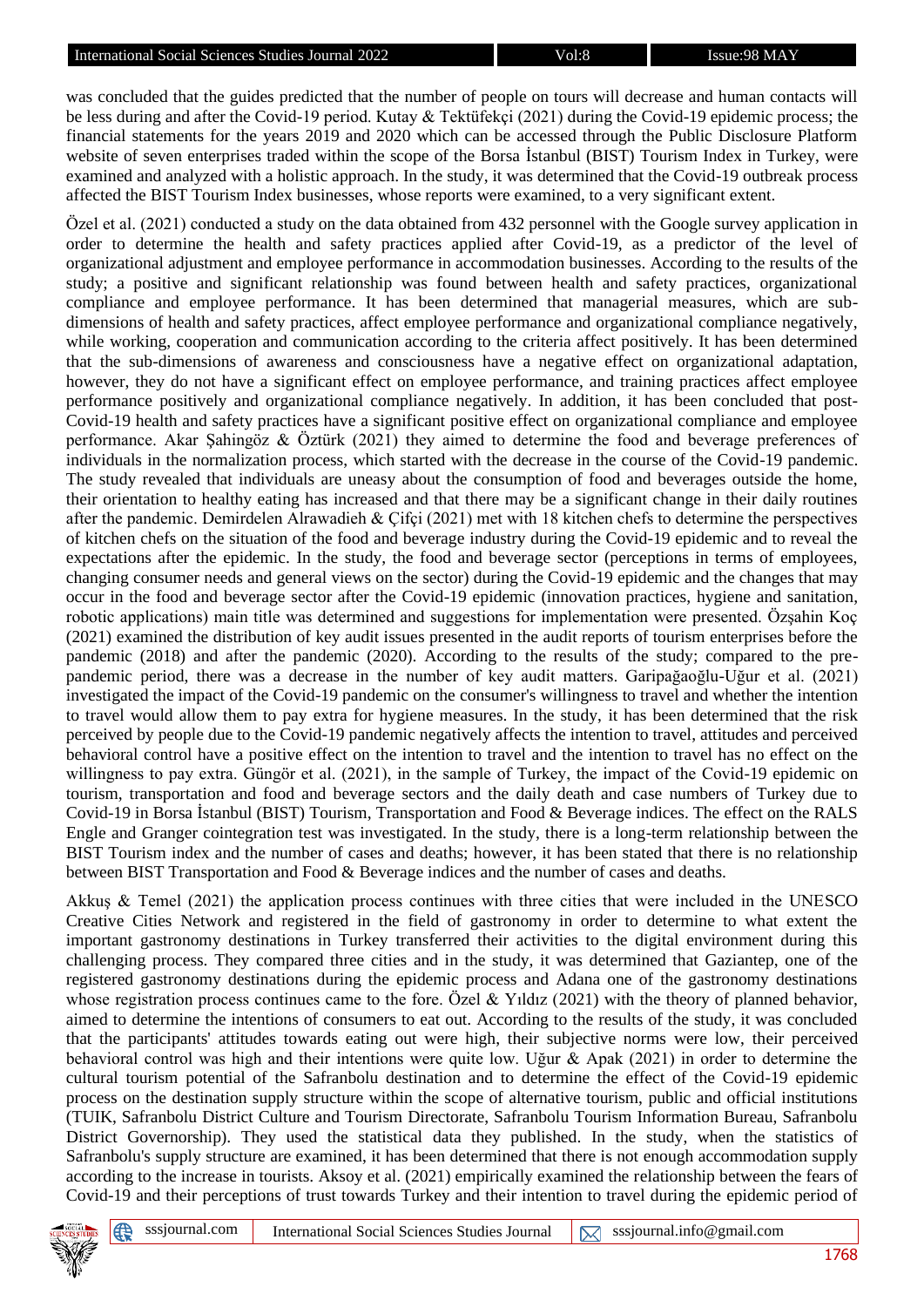individuals living in Azerbaijan. In the study, no statistically significant relationship was found between the fear of Covid-19 and the intention to travel. However, in the study, it was determined that there is a statistically significant, moderate and positive relationship between individuals' perception of trust towards Turkey and their intention to travel. Sertkaya & Baş (2021) the initial effects of the Covid-19 outbreak on the Turkish economy were discussed and then the uncertainties, risks and possible scenarios were discussed. Sandıkcı & Çoban (2021) they conducted telephone interviews with the managers/owners of eight restaurants serving in Afyonkarahisar to reveal what the changes in the menus of the restaurants serving in Afyonkarahisar were caused by the coronavirus (Covid-19) epidemic. In the study, it was concluded that the menus were changed due to the coronavirus epidemic in all of the restaurants where the interviews were held, except for two restaurants.

Karaman & Kara (2021) they discussed the impact of Covid-19 on the travel habits of airline pilots who travel frequently due to their profession and the change in touristic consumption behaviors with different dimensions. According to the analysis of the online survey results applied to 192 commercial airline pilots in the study; it has been revealed that Covid-19 affects the private life and work of pilots, changing their travel attitudes and preferences and increasing their hygiene and safety expectations during their touristic stays. Doğan (2021) discussed the impact of Covid-19 in different sectors on the sectoral loan performances of banks and analyzed the loan performance ratio data of the sectors in selected provinces with a statistical method. As a result, it has been determined that the policies implemented after the Covid-19 epidemic had a positive effect on banking credit performance. Dağ et al. (2021) the perception of Covid-19 on consumer behavior, especially normal life and tourism; tourism tendency and tour type depending on their attitudes and preferences; the effects of security needs such as food and accommodation and hygiene on domestic tourists were examined through a questionnaire. As a result of the analysis made; it has been revealed that the perception of Covid-19 negatively affects the impact on life-tourism within the scope of the general impact and the tourism tendency-tour style within the scope of attitude and preference and the food and accommodation arrangement within the scope of hygiene and safety. Tool & Ergen (2021) with the semi-structured interview technique, determined the technological innovations of the hotel businesses, which are an important part of the tourism sector and evaluated the effects of the Covid-19 epidemic in these innovations. In the study, it was observed that the epidemic had a large effect on the increase in the use of technology in hotel businesses, technological innovations reduced contact, increased the quality of service, reduced the workload of the staff and the use of paper in the facility.

Karamustafa et al. (2021) changes in the food and beverage service processes offered within the accommodation establishments during the Covid-19 epidemic were revealed. In the study, semi-structured interviews were conducted with the food and beverage managers of the accommodation establishments and the obtained data were evaluated with content analysis. Aşan & Gargacı Kınay (2021) it is aimed to explain the features of nutrition and recreation experiences in the public Instagram posts made with the hashtag #evdeekmekyapımı. As a result, it has been stated that #evdeekmekyapımı is not only an activity for nutritional purposes but also a reflexive recreation activity where individuals can show their perpetrators. Eroğlu Gümüş & Belber (2021) examined the effects of the pandemic on the employees in their studies and developed solutions to eliminate the negativities. The data obtained from the study were handled in three categories as economic-personal-psychological, examined in positive and negative terms, and suggestions were made to eliminate the negativities. Akbulut & Ekin (2021) they examined the roadmap published by Horwath [HTL] as an example of destinations' recovery strategies from the effects of the Covid-19 outbreak. In the study, the importance of providing state supports to the enterprises located in the supply part of the destination due to the crisis and the suggestions for the increase in the tourism movements predicted after the pandemic were emphasized. Gözgeç Mutlu & Doğdubay (2021) conducted a study on the effects of customers visiting far east restaurants and how these customers' perceptions of far east restaurants changed with Covid-19. According to the results of the study; factors that led the participants to the far east restaurant; personal effects, hedonic effects, interpersonal effects; dandy (deviant) effect, herd (fitting in group) effect, prestige effect and functional effects; The health effect was determined as the chief effect. In addition, it was stated that the concern that the content of far eastern dishes may cause viruses created a negative perception in some of the participants and the majority of the participants did not have any negative perceptions for these restaurants. Karakaş & Atay (2021) examined how smart destination applications can contribute to the restructuring process of tourism. It was concluded that the strategies and solutions implemented in the study contributed significantly to the improvement of Malaga tourism.

Zengin & Turan (2021), they investigated the importance of digital marketing for accommodation businesses during the pandemic period through accommodation businesses that have an important place in the tourism industry. As a result of the study, it has been determined that accommodation businesses are significantly adversely affected by the Covid-19 pandemic, they appeal to different customer portfolios during the pandemic period and the use of digital marketing tools intensifies in adapting to changing conditions. Beşballı (2021) evaluated the



⊕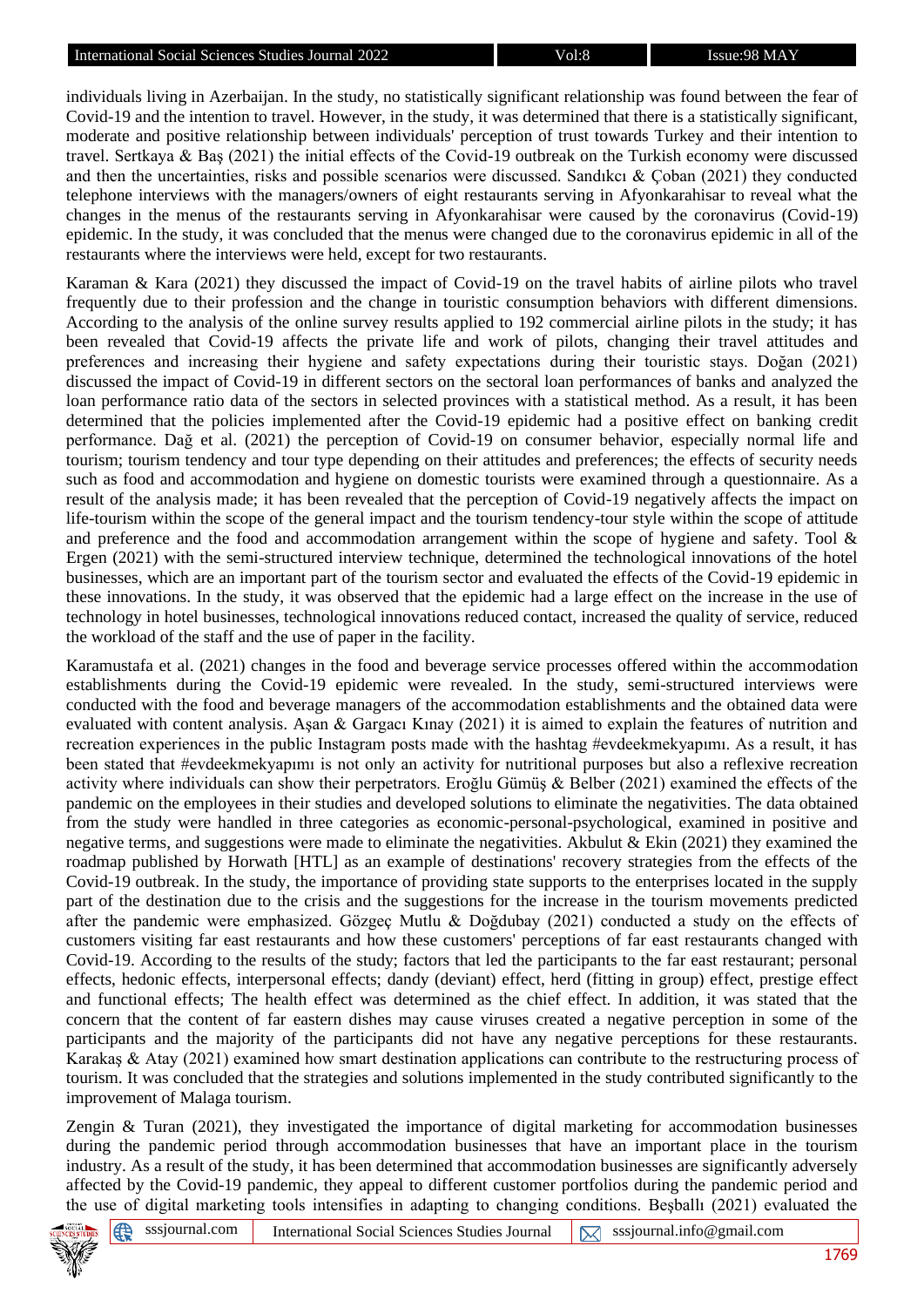impact of the Covid-19 pandemic on the country's economy, specifically in the tourism sector. In the study, it is stated that it is not possible to replace the delayed demand in the tourism sector, this sector will enter the post-crisis period with high costs and it will take a long time to catch up with the pre-crisis trend even if a rapid recovery is expected. Türkseven & Koşan (2021) a five-star resort hotel business operating in Marmaris and appealing to the high-income group evaluated the strategies implemented within the scope of revenue management in the 2020 summer season and the performance realized accordingly. In the study, the measures taken, strategies and performances of a luxury hotel business during the Covid-19 process reveal. According to the results of the study; front office and sales-marketing managers mostly developed strategies related to demand management. It was stated that timely measures regarding Covid-19 were taken and implemented and the financial performance of the hotel business was more successful than the previous year, despite Covid-19. Gönen & Çetinkaya (2021) tried to determine whether the epidemic and subsequent restrictions affected housing preferences. In the study, the changes in the housing preferences of the people after the pandemic and what kind of living spaces they prefer were evaluated by using the data obtained from the Google trend data before and after the pandemic and the Uşak Municipality Directorate of Reconstruction. Avcı & Bardakoğlu (2021) they aimed to determine the negative holiday experiences of domestic tourists who purchased services from accommodation establishments during the Covid-19 pandemic process. In the study, the effects of negative experiences on consumer satisfaction were discussed and suggestions were presented. Batıbeki & Saatcı (2021) it was investigated whether the attitudes of the accommodation business employees operating in Çanakkale, which hosted Chinese tourists intensively before the Covid-19 pandemic before and after contact with Chinese tourists, showed a difference after Covid-19. As a result of the study, the attitudes and thoughts of the participants towards Chinese tourists before they started working in the sector were positive but it was stated that this situation changed after he started working in the sector. Güllü  $\&$ Akçay (2021) they investigated the classification of e-complaints made by the guests of global accommodation businesses and the e-complaints of hotel guests in the Covid-19 process. In the results of working; hotel guests' ecomplaints are classified into six main categories and 26 sub-categories as general, restaurant and food-beverage, rooms, front office, service quality and management, service quality and management categories.

Demirci & Üstün (2021) collected data from 346 people in Bursa between March-May 2021 according to the convenience sampling method in order to determine the effect of Covid-19 and travel risk perceptions on travel behavior. As a result of the study, it was revealed that Covid-19 and travel risk perceptions have a statistically significant effect on travel behavior. Tükel (2021) conducted an analysis with 550 (245 female and 305 male) participants residing in different cities in Turkey in order to determine the relationship between individuals' participation in leisure time activities and their psychological resilience during the Covid-19 process. According to the findings of the study, it was observed that the psychological resilience of the participants during the Covid-19 process was partially low but it was determined that the psychological resilience levels of the individuals who actively participated in sports activities before and during the Covid-19 pandemic were high. Kılıç & Çınar (2021) they made analyzes by giving information on the pandemic and performed a SWOT analysis involving Turkey's medical tourism. In the study, Turkey's strengths and weaknesses, opportunities and threats for medical tourism were found and suggestions were made on what strategies and targets could be for them. Yeşilyurt & Kurnaz (2021) attention will be paid to the establishment and application process of cloud kitchen, the application principles of cloud kitchen systems, cloud kitchen business models and cloud kitchens in the context of the Covid-19 global epidemic and subsequent restrictions, changes in the restaurant industry addressed the issues. As a result of the study, it was concluded that cloud kitchen systems have the potential to contribute to the sustainability of existing restaurants and provide significant advantages for new ventures. Dost et al. (2021) explained the concept of travel health nursing, which has become widespread in the world and conducted a compilation study in order to provide information about travel health services and nursing practices applied during the Covid-19 pandemic in our country. In the study, it was stated that travel health services are very important in the field of public health where protection is superior to treatment and it has been stated that the knowledge, attitudes and behaviors of the society about travel health are insufficient in our country. Koç & Şahin (2021) conducted an analysis by reaching 465 people online in order to determine the travel cravings and travel motivations of individuals during the Covid-19 period when travel was restricted. The results obtained from the study; It has been determined that individuals traveling during the Covid-19 period are relatively young have a desire for self-development and socialization and seek different experiences.

Akkaşoğlu & Akyol (2022) the impact of the Covid-19 outbreak on the tourism industry in tourism revenues, the number of tourists, the share of tourism in the Gross Domestic Product (GDP) and the number of employment in tourism. In the study, it was determined that the tourism industry was able to catch the average data in two years after the epidemics and crises experienced in the previous years. Eker et al. (2022) brought together studies dealing with the Covid-19 pandemic in Turkey in the context of tourism and tried to reveal the importance that researchers

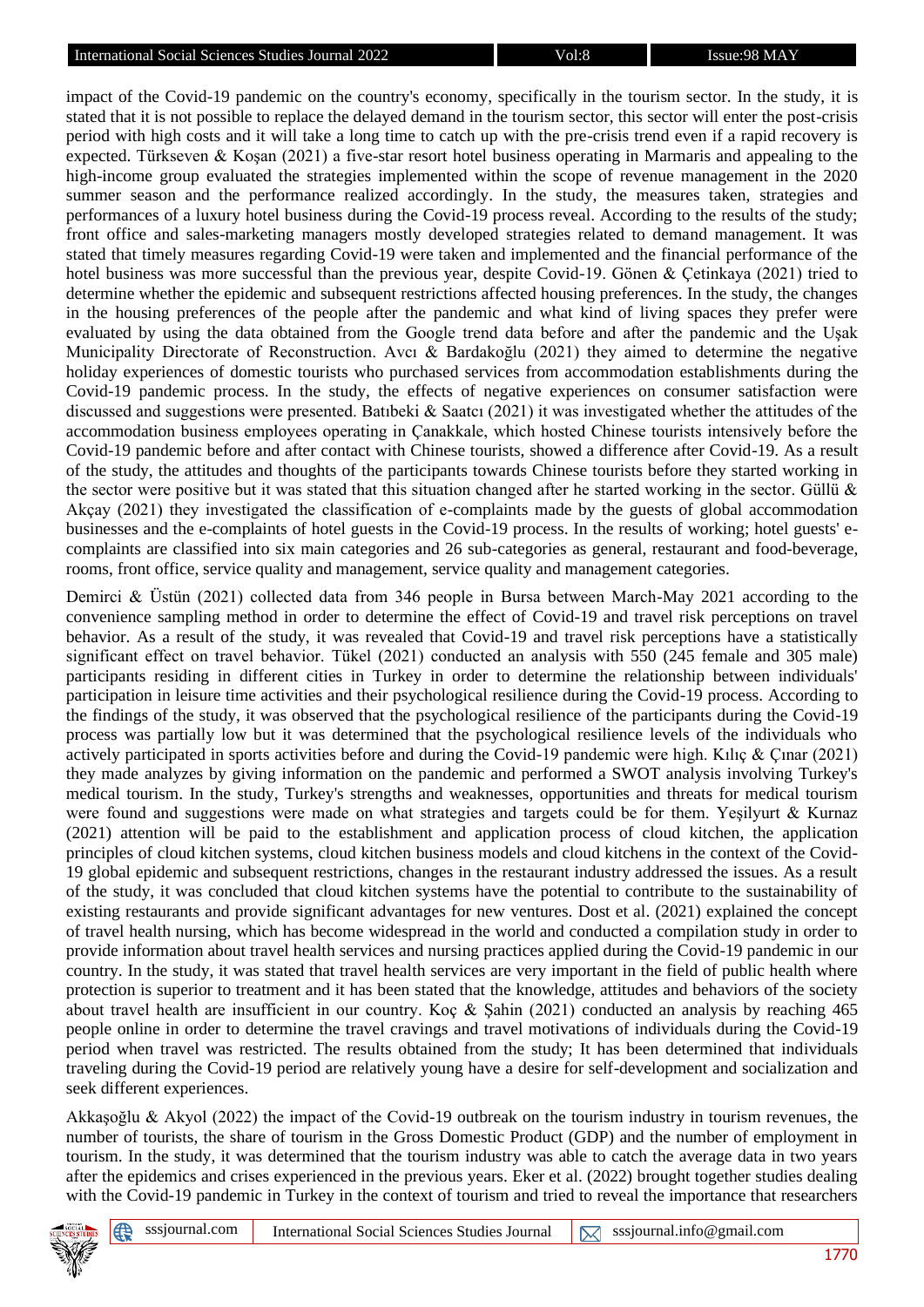attach to this issue. In the study, 86 articles published in the "Tr Index" literature were examined and evaluated with bibliometric analysis. As a result of the study, it was determined that the related articles mostly focused on the effects of Covid-19 on the tourism industry, tourism movements and tourism workers. Gezen & Özcan (2022) investigated the effect of Covid-19 on the financial status of tourism businesses traded in the Borsa İstanbul (BIST) Tourism Index. As a result of the study, it was determined that one business was in the risky range in terms of financial distress in 2019 and 2020, when Covid-19 started and continued and other businesses were in the safe range. Çilek (2022) examined the effects of the Covid-19 outbreak on the financial performance of companies included in the BIST tourism index. According to the performance ranking as a result of the analysis made in the study the three best businesses in 2019 and 2020 while PKENT was determined as MERIT and MARTI, the three worst enterprises were determined as AYCES, TEKTU and ULAS in 2019 and TEKTU, AYCES and AVTUR in 2020. Acun Köksalanlar & Esenkal Çözümeli (2022) the perspectives of tourist guide students on the future of tourism and the tourism guiding profession after the pandemic were investigated using semi-structured interview technique and non-random sampling method. As a result of the study, it was determined that the majority of the students were negatively affected by this process psychologically and they felt pessimistic and anxious. In addition, in the study, it was determined that the students mostly had a negative perspective on the future of tourism and that 45% of them evaluated the future of tourist guiding as negative and 38% as positive. Acuner & Ergin (2022) the travel restrictions caused by the Covid-19 global epidemic, the interruption of some businesses in the tourism sector the possible crises that will arise due to the regulations that businesses have to comply with in the epidemic conditions and the management of these crises. According to the data obtained by the survey technique; in accommodation businesses, travel businesses and food and beverage businesses; it has been concluded that optimism has a moderating role in the relationship between crisis management practices and business performances. Altıntaş et al. (2022) evaluated the posts made by travel bloggers using instagram application before and during the Covid-19 period, and examined the effect of İstanbul posts on followers and destinations by content analysis method. In the study, it was determined that the number of photo sharing decreased during the Covid-19 period even old photos were shared and the number of videos increased.

Kılıç & Şenel (2022) examined the relationship between fear caused by the Covid-19 outbreak, travel motivation and purchase intention in the context of push and pull theory. As a result of the study, statistically significant relationships were found between the fear of Covid-19 and both purchase intention and travel motivation. Yavuz (2022) the effect of the direct income loss on the gross domestic product due to the decrease in the number of foreign tourists in the tourism sector due to the pandemic in 2020 was calculated and analyzes were carried out in order to present policy recommendations. As a result of the analyzes made in the study, it was determined that there was a loss of approximately 18 billion US dollars in the gross domestic product originating from foreign tourists who did not come to Turkey due to the measures taken due to the pandemic. Özçalık & Eren (2022) determined three events representing the development of the Covid-19 epidemic as a result of the analysis of the investors' reaction to the tourism stock market indices of the Covid-19 epidemic using the "event study" method. According to the analysis results; it has been determined that investors reacted negatively to the Covid-19 epidemic according to market returns (MSCI ACWI), and the highest losses by region were experienced in the European tourism index. Kılıç Karamahmutoğlu (2022) examined the effect of Covid-19 on the financial performance of transportation and tourism businesses by using the ratio analysis method in his study. The results of the study showed that Covid-19 had a significant impact on the financial ratios of transportation and tourism businesses, apart from the liquidity ratios and it was stated that while Covid-19 increased the financial risks of businesses, it caused a significant decrease in profitability. Dülgaroğlu (2022) in his study, examined the effects of the coronavirus (Covid-19) outbreak process, which affected all sectors globally, on the tourism sector in Çanakkale. As a result of the analyzes made, it was stated that the activities of tourism enterprises came to a standstill due to the epidemic; it has been determined that investors, operators and employees have entered a troubled period economically, there has been a large-scale contraction in the tourism sector, recreational activities have been canceled and tourism operators have problems in paying their debts.

Özçelik Heper (2022) document analysis of qualitative research methods was used, domestic and foreign literature on the subject was scanned, tables and statistical information obtained from official websites, the changes in tourism movements in the world and in Turkey during the epidemic process, changing new trends and trends and the epidemic. She made suggestions to tourism professionals in order to survive in the crisis. Güngör  $\&$ Çemberlitaş (2022) aimed to measure the first impact of the Covid-19 epidemic on tourism companies and the first reactions in the markets by using the data of the companies traded in the Borsa İstanbul Tourism Index for the years 2015-2020. As a result of the study, it was revealed that the companies were affected by the epidemic, it was determined that the companies most heavily affected by the epidemic were the companies with a low current ratio and it was concluded that the companies affiliated to strong holdings were affected by the crisis at a lower level

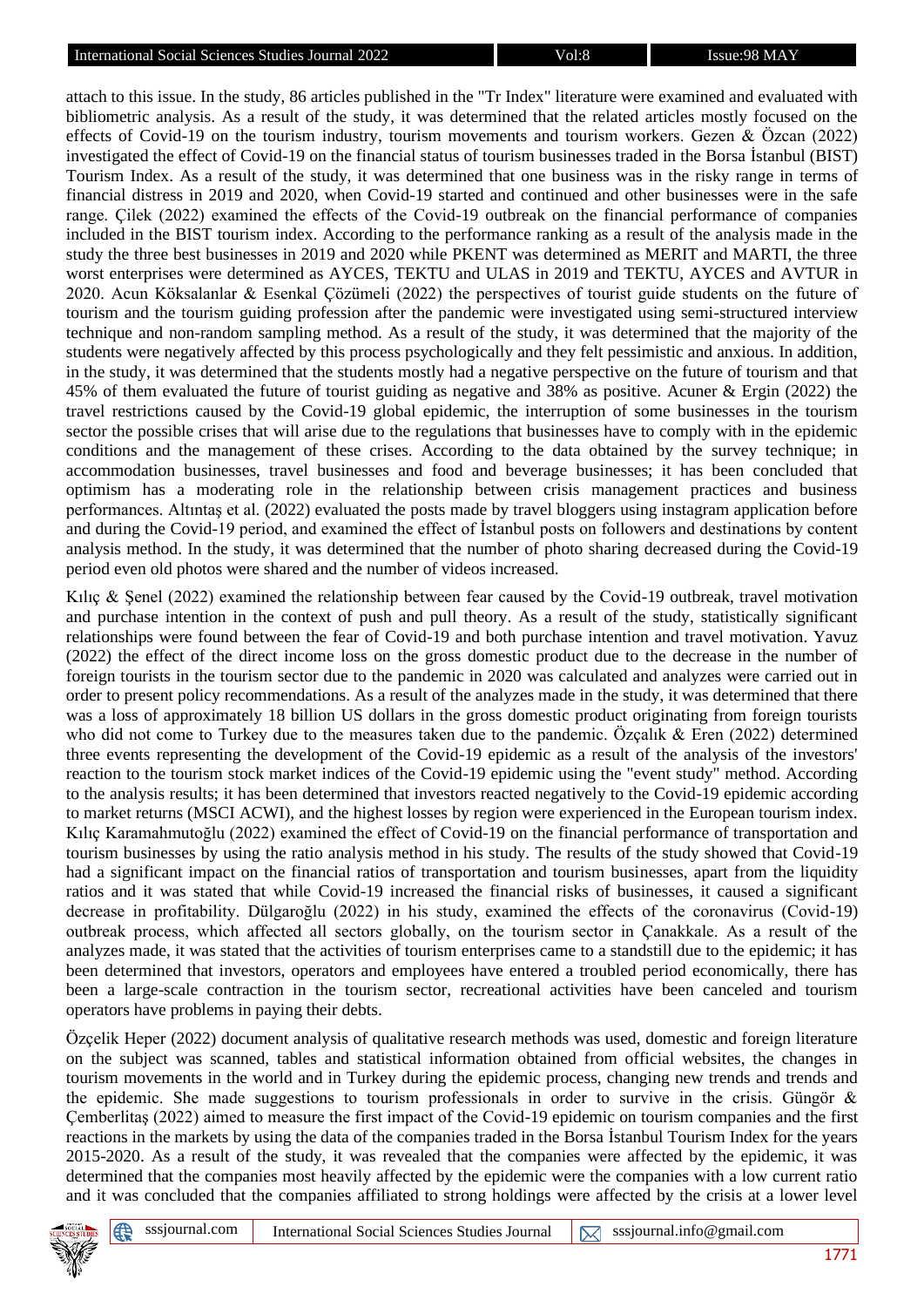than other companies. Güneri & Yay (2022) in order to reveal how the kitchen departments of five-star hotel businesses in Antalya were affected during the Covid-19 epidemic process from the perspective of kitchen chefs; the data they obtained as a result of face-to-face interviews with 20 kitchen chefs were analyzed by content analysis. As a result of the findings obtained in the study, the positive and negative effects of the Covid-19 epidemic on the kitchen departments of the hotels, the changes in the kitchen department and the sustainability of the changes were emphasized. Beyazgül et al. (2022) comparatively analyzed the impact of the Covid-19 outbreak on the liquidity and financial failure risk of the land, sea and air passenger transportation sectors in Turkey. As a result of the analysis, it has been determined that the liquidity and financial failure risks of all the sectors examined are high, the liquidity and financial failure risks of the airline passenger transportation sector have increased significantly compared to the pre-Covid-19 epidemic period and the sector that is most adversely affected by the Covid-19 epidemic is the airline passenger transport sector.

The evaluations of the *proceeding papers* included in the content analysis within the scope of the research are presented below.

Dineri (2020) the relationship between the decrease in tourism revenues during the Covid-19 process and the financing of the current account deficit was examined theoretically and discussed what kind of practices should be done in order to finance the future of the tourism sector and the chronic current account deficit problem in the new world order caused by the Covid-19 epidemic. Civelek (2021) it aimed to analyze the tourism commercials shot during the pandemic process semiologically and tried to examine the promotional activities of Turkish tourism in the pandemic process by making use of the models of theorists. Demirbulat Güdü & Saatcı (2021) which was organized in the corporate Instagram account of a total of 13 professional chambers, seven professional chambers and six regional professional chambers established in accordance with the "Tourist Guidance Vocational Law", on the Instagram platform, which is one of the social media tools by the tourist guide professional chambers during the pandemic period; analyzed their online activities. In the results of working; when the posts made by the tourist guide profession chambers on their Instagram accounts during the pandemic period are analyzed quantitatively; it was determined that the most sharing was made by Aydın Tourist Guides Chamber and the least share was made by Adana Regional Tourist Guides Chamber. Karakan & Çolak (2021) in order to determine the manager's views on the measures taken during the adaptation process to the new normal within the scope of the Covid-19 pandemic in city hotels operating in Gaziantep, the preparations made the difficulties experienced and the expectations after the pandemic, they met with senior or middle level managers in seven hotel businesses. conducted face-to-face interviews. As a result of the study, 65-70% loss in room occupancy and 80-100% loss in banquet revenues were determined in the first periods of the pandemic (March-May), it was determined that there was no loss of personnel and it was determined that the participants did not expect any change in their customer portfolio after the pandemic. Kaya & Pekerşen (2021) academicians' evaluations and problems related to the difficulties experienced in the teaching of tourism faculties courses at universities with distance education in the process experienced with the Covid-19 epidemic were examined by using interview technique. In the study, it was found that technology, communication and interaction problems are experienced in the distance education method, the rate of participation in the lesson and the feedback are low. However it has been concluded that thanks to technology, information transfer takes place quickly and easily, saving time, space and energy.

Akpınar & Selçuk (2021) different crisis management processes applied by hotel managements were examined within the framework of condition dependency theory. In the study, it is seen that the themes of external environmental factors, technological adaptation and the effects of the crisis in managerial processes come to the fore. Demirdelen Alrawadieh (2021) investigated the experiences of Airbnb users during Covid-19 days in his study. Leximancer, a qualitative analysis program, was used in the study and 12 themes were revealed. According to the results of the study; it was concluded that Airbnb users had a generally positive experience during the Covid-19 days. Umur & Akçay (2021) carried out a bibliometric analysis in order to determine the trends of scientific publications' studies on Covid-19 and tourism, to interpret the current situation in detail and to make suggestions for future studies. Ersöz (2021) he investigated the cyberbullying that affected social media influencers during the Covid-19 epidemic and the strategies of influencers to cope with this situation and also examined whether there was any change in their self-disclosure behavior with the Covid-19 epidemic. As a result of the study, it was stated that the accusation phenomenon which had not been discovered before in the studies in the literature, emerged within the types of cyberbullying and it was stated that social media phenomena were accused of freeloading through the gifts they received or the trips they took in cooperation, they were bullied and there was no data in the literature regarding this category. Üngüren & Yildiz (2021) in order to examine the effect of the fear of Covid-19, which is the fear of the worldwide pandemic on burnout and the moderator role of psychological resilience in this process, the relationship of Covid-19 and burnout with stress, the relationship of psychological resilience with stress and burnout the theory of conservation of resources. Examined the studies on the relationship between stress,



**et**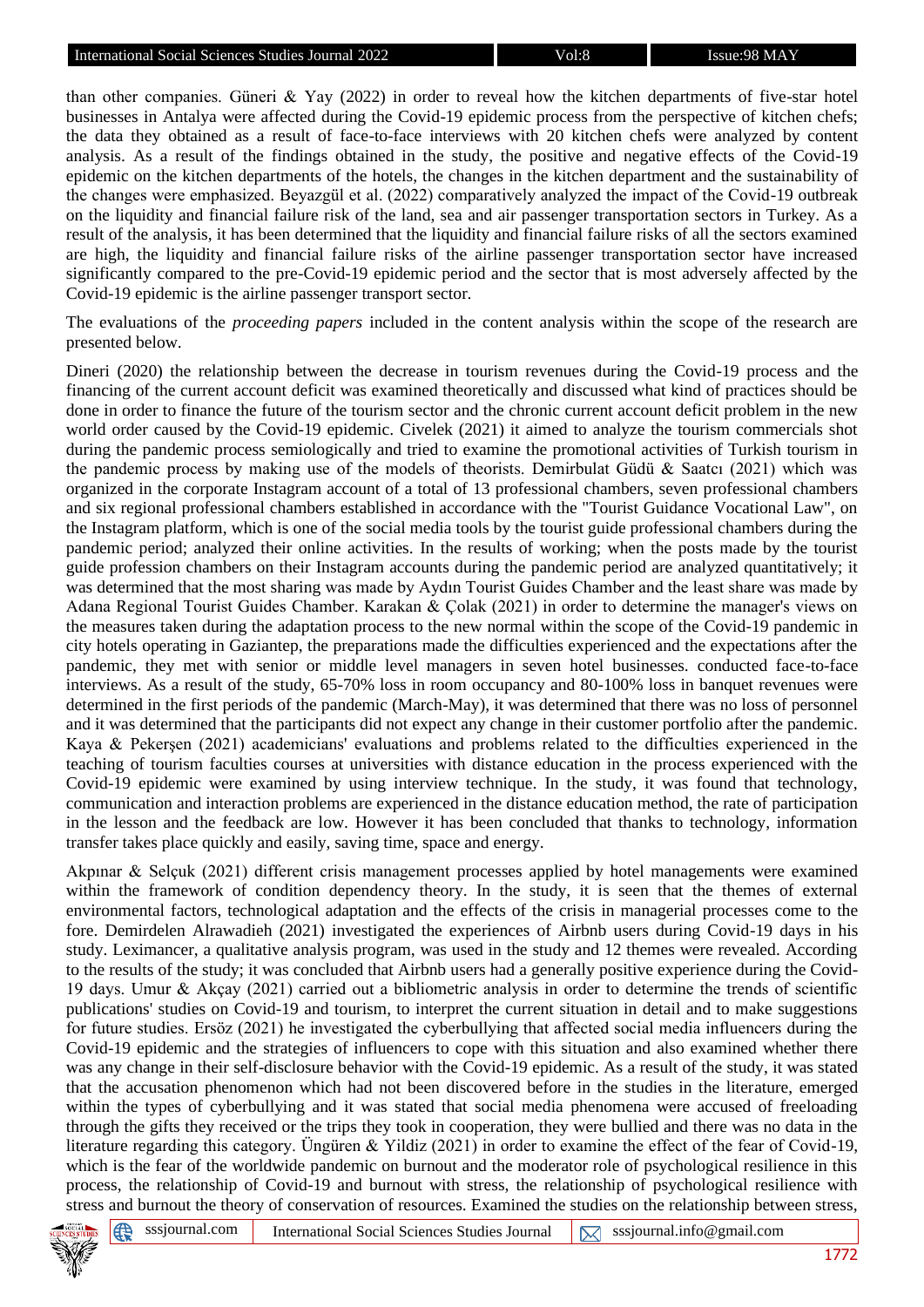burnout and psychological resilience. According to the results of the study; fear of Covid-19 can lead to stress, long-term stress can lead to burnout. Erdoğan & Eylül Koç (2021) conducted online semi-structured interviews with nine students studying abroad among Kastamonu University Faculty of Tourism Department of Tourism Guidance students in order to examine the views of students studying abroad during distance education during the pandemic process. In the study, it has been determined that the distance education planning is done well, the technological infrastructure such as software and hardware is sufficient in the distance education process the instructors easily adapt to the process and are sufficient.

Dereli & Kızılırmak (2021) investigated the travel risk perception levels, future travel decisions and travel behaviors of local people after Covid-19. According to the data obtained; it has been stated that the travel risk perceptions of the participants have a positive, strong and significant effect on the travel behavior and that there are significant differences between the travel risk perception and travel behavior of some demographic characteristics. In the study, it was revealed that they turned to more individual and nature-oriented tourism types in their travels after Covid-19. Macit (2021) revealed the policies implemented by African countries in the fight against the Covid-19 pandemic, discussed the adequacy of the measures and offered improvement suggestions for the deficiencies. Çelik & Deveci (2021) in order to determine whether the Covid-19 concerns of the cabin crew working in the aircraft in the aviation sector differ according to the demographic characteristics, data from 1000 cabin crew members who worked in airline companies in Turkey during the Covid-19 pandemic period and continued to fly during the period. As a result of the analysis made in the study, it was stated that Covid-19 anxiety differs according to gender and women experience more Covid-19 anxiety than men. Tengilimoğlu (2021) dealt with the management of health tourism in the pandemic. According to the results of the study, which dealt with issues such as pre-pandemic health tourism, international patient mobility, types of tourism considered within the scope of health tourism, the share of health expenditures in GDP, the effects of Covid-19 on health tourism, pandemic and tourism the safest countries, Turkey, Covid-19. It showed a relatively successful performance in the fight against 19, especially in the health sector and compared to other countries in general. In addition, it was stated in the study that after the pandemic, Turkey is expected to take its place in health tourism to the top. In the study emphasizing that the travel motivations and expectations of medical tourists will change with Covid-19, it has been stated that medical tourists will prefer countries that better manage Covid-19 in the pandemic and post-pandemic period. Keskin et al. (2021) examined the categorization of the complaints made by the guests in the online environment and the most concentrated complaints about the five star hotel businesses operating in Kuşadası during the Covid-19 process. As a result of the study, it has been determined that hotel businesses should pay more attention to the cleanliness of the rooms, food and beverage quality and hygiene within the framework of the complaints issues and make improvements in this direction.

The evaluations of the *books* included in the content analysis within the scope of the research are presented below.

Sürme (2020), general information about coronavirus was given then the effect of Covid-19 on tourism was explained in line with the relevant literature. The study, which was carried out by focusing on the holiday buying behavior during the Covid-19 process, contains information on the method of the research conducted to determine the opinions on holiday buying during the Covid-19 process. It is thought that the findings, results and suggestions obtained in the research will guide tourism businesses and tourists. According to the results of the study, it was seen that the risk perception of the participants was quite high so it was stated that the risk perception of the consumers was high during the Covid-19 process. However, in the study it was observed that the average of perceived behavior and holiday purchase intention was low. In this context, it has been suggested to tourism enterprises to prepare promotions and packages to include families. Çavuşgil Köse & Erden Ayhün (2020) dealt with the reasons of crisis in the tourism industry in the context of crisis management in the context of crisis management in the tourism industry and the effects of the effects on the tourism industry against the Covid-19 epidemic in Turkey and the effects on the tourism industry. analyzed the epidemic. In the study, it is aimed to embody the action plan of the T.R. Ministry of Culture and Tourism in the focus of the Covid-19 outbreak. The study explained which practices were implemented during the Covid-19 crisis phase, how to act within the scope of crisis resolution within the scope of reactive and proactive strategies.

The evaluations of the *book chapters* included in the content analysis within the scope of the research are presented below.

Diktas (2021) reinterpreted the Covid-19 pandemic and tourism around industry 4.0 took a different perspective in order to keep up with the developments, to create an innovative solution with a proactive view to the negativities, to benefit from technology, to integrate smart tourism in tourism, digital tourism opportunities into the activities of tourism operations. provided different angle. In the study, tourism under the shadow of Covid-19, industry 4.0 and tourism 4.0 were interpreted from the perspective of Covid-19. As a result of the study, after many developments

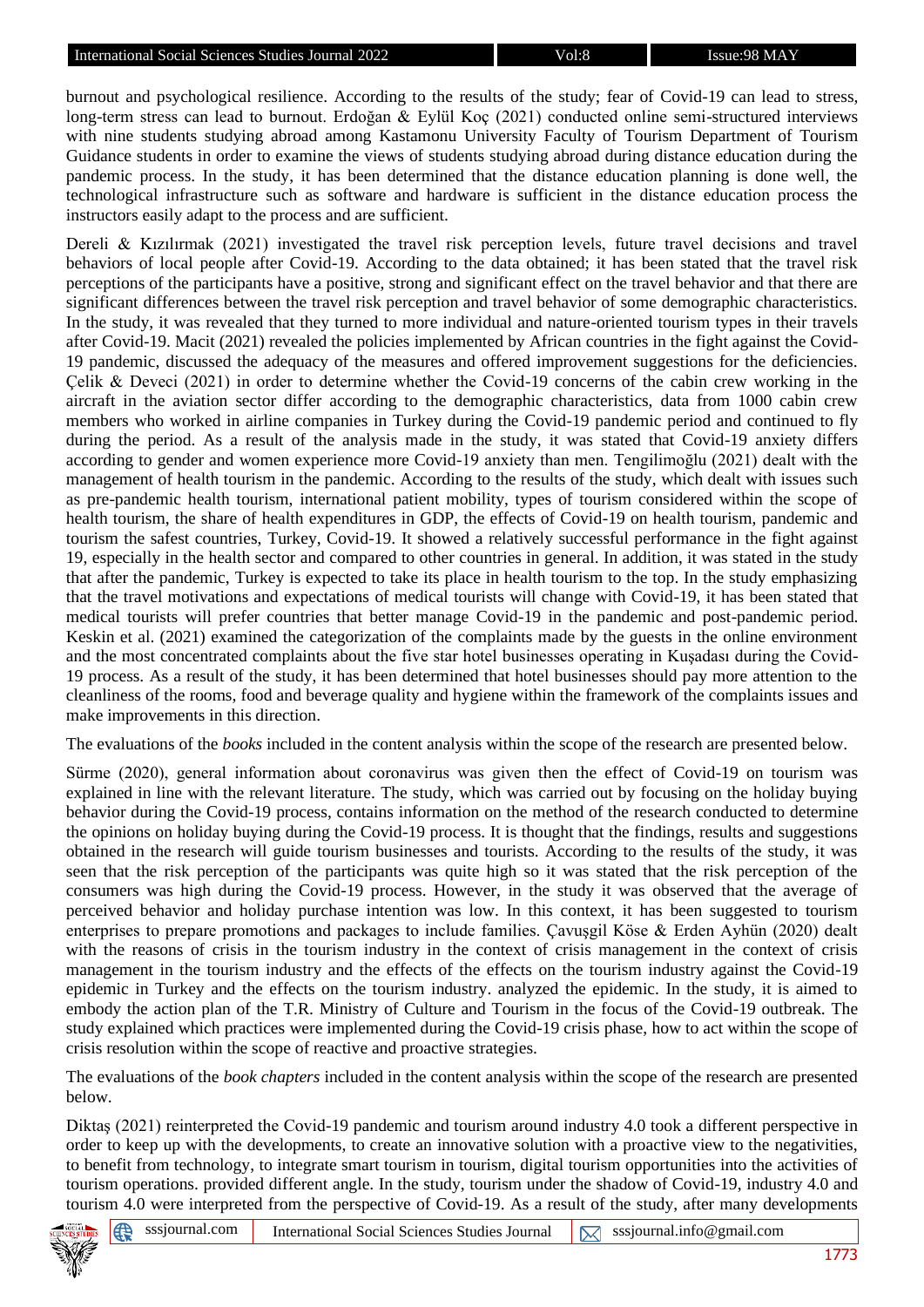such as the health crisis, where the Covid-1 epidemic crisis offers important opportunities for a better way for the future of tourism, smart technology-based innovations developed in the industry 4.0 period. It has been emphasized that it is inevitable to benefit from information and communication technologies. Keleş (2021) examined the impact of the Covid-19 pandemic on museums and historical sites in the context of cultural tourism. In the study in which the applications in the tourism sector were examined during the pandemic process; the importance of the virtual museum platform, which was launched in the previous periods was emphasized at the point of creating an alternative in cultural and tourism activities that were deeply affected by the Covid-19 pandemic. As a result of the study, tourism enterprises have high expectations in terms of hygiene level and protection of health, virtual platforms will be an important alternative tourism form with the increase in augmented reality and artificial intelligence applications the epidemic has caused changes in touristic consumer behaviors as well as general consumer behaviors and touristic. It is stated that consumers will acquire new habits. In Aktuna & Şimşek (2021) the course of the Covid-19 pandemic its impact on tourism activities and the relationship between the pandemic and e-sports were examined. As a result of the study, e-sports can be used as an effective power in the marketing of Turkish tourism and strengthen the image of the country during the pandemic period, large electronic sports events planned to be held after the pandemic will increase the variety of touristic products, appeal to more people so that tourism activities can spread throughout the year and it was stated that the amount of expenditure per capita could be brought to the desired levels. Keleş (2021) examined the reflections of the Covid-19 epidemic on the tourism sector, based on numerical data and economic indicators and made some suggestions on the subject. In the study, a comprehensive literature review was carried out, the emergence of the Covid-19 epidemic and the performance of the industry, especially in the last five years were discussed in depth. As a result of the study, it was determined to what extent the tourism sector was affected by the Covid-19 epidemic in terms of the general structure and suggestions were presented to the tourism sector.

Bakkaloğlu (2021) in the light of the United Nations World Tourism Organization (UNWTO) data, the tourism revenues of the seven OECD countries that are in the top ten in the World Tourism Ranking barometer before the epidemic were examined in a comparative manner with the pre-epidemic, epidemic and post-epidemic and will be discarded. Bilge & Büyüksarı (2021) tourism marketing was discussed during the Covid-19 pandemic and changes in customer expectations and marketing strategies followed by businesses were examined. As a result of the study suggestions were made in order to ensure an effective destination marketing of the changing travel demand and changing supply elements and to ensure long-term improvement and continuity in the marketing of destinations. İyem & İslamoğlu (2021) information about health tourism and geriatric tourism was given and a comparative analysis was presented about the general structure of geriatric tourism before and after Covid-19. In the study, the general attitude of geriatric tourism which is a type of health tourism before and after the Covid-19 pandemic is explained in Kuşadası, based on the opinions of experts in the sector. As a result of the study, it has been evaluated that there are important differences in the geriatric tourism sector before and after the Covid-19 pandemic what these differences and similarities are and what they can be. Cinel (2021) investigated the effects of the pandemic process on the Turkish tourism sector. As a result of the study, measures and policies that should be implemented in order to reduce the negative effects of the pandemic in the tourism sector have been put forward. Göral & Yurtlu (2021) also discussed the uncertainty of tourism which is one of the sectors most affected by the Covid-19 epidemic. As a result of the study, it was emphasized that the Covid-19 pandemic crisis can be evaluated as an opportunity to rethink future tourism. Tourism is at a turning point and the measures taken will shape the tourism of tomorrow. Ay (2021) discussed the effects of the epidemic on tourism revenues and employment on a global and local scale and evaluated the situation in the sub-sectors of tourism. As a result, he discussed the damage caused by the Covid-19 epidemic on the global tourism sector and made suggestions.

The evaluations of the *theses* included in the content analysis within the scope of the research are presented below.

Çoban (2020) aimed to reveal how hotel businesses operating in Eskişehir were affected by the coronavirus (Covid-19) epidemic and to determine the crisis management strategies that hotel managers applied during the epidemic period. Within the scope of the study, descriptive analysis and content analysis methods were used to analyze the data obtained through the Zoom (one) program, which is a face-to-face (12) and online interview program with 13 hotel managers serving in Eskişehir. The results of the study revealed that the managers felt the negativities of the crisis in the hotels where they worked, that the hotel managers managed to control the crisis process with their knowledge, skills and experience and that they made the necessary effort to overcome the crisis with the least damage. Şermet (2021) using a qualitative research method, the comments of hotel guests who stayed in five star hotels in Antalya's Alanya and Manavgat districts and transferred their experiences to the TripAdvisor platform were subjected to content analysis and analyzed the collected data through the MAXQDA program. As a result of the study, the experiences of the guests staying in the hotels; measures taken, cleanliness, opinion about the staff, restaurant experience during the pandemic period, animations and insufficient number of staff, elements about



⊕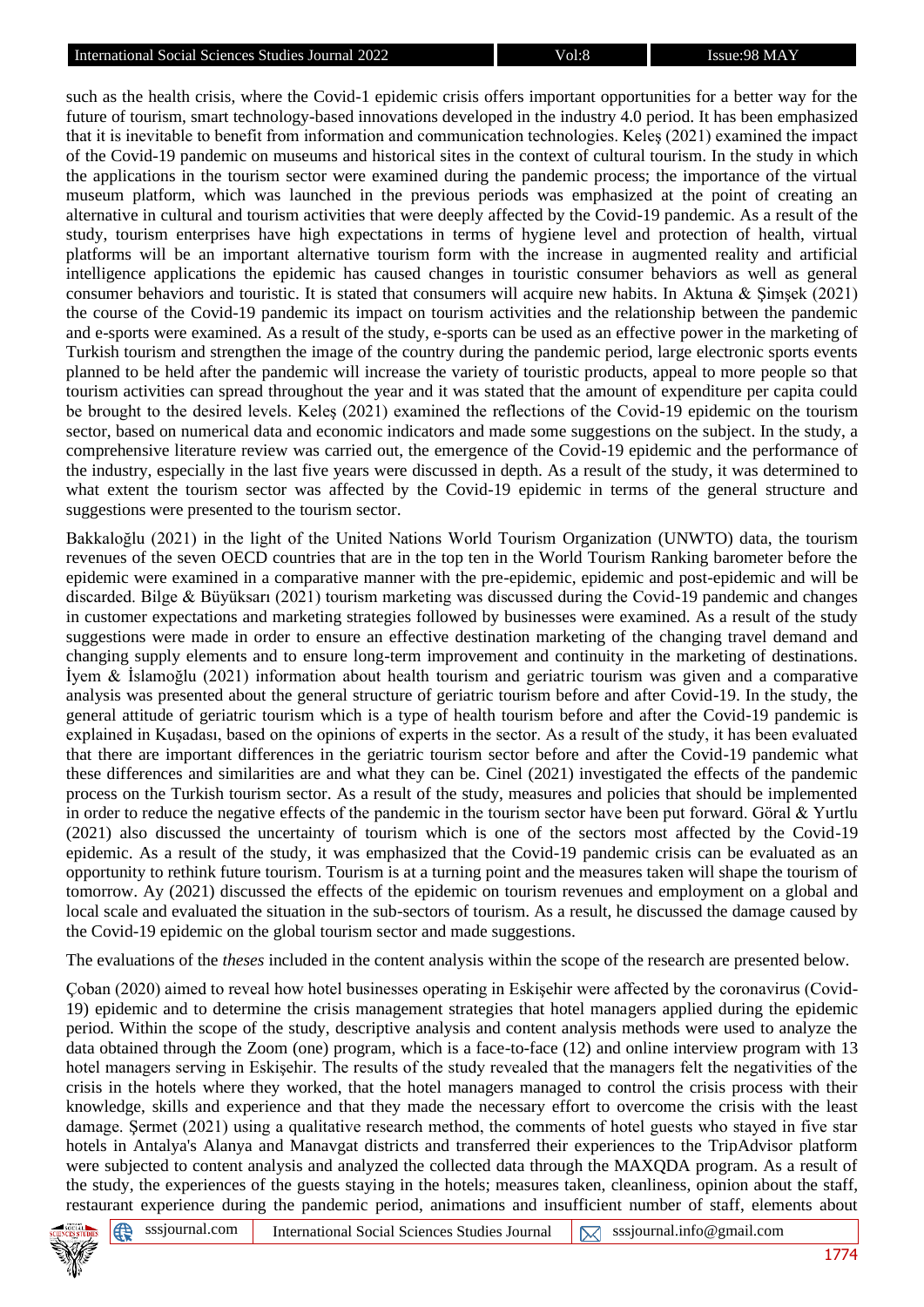guests. The anxiety caused by the pandemic was explained as the pandemic inattention and crowd perceptions of the guests and various suggestions were made. Baytürk (2021) analyzed the effect of perceived value and perceived risk on consumers' intentions to purchase vacations from the internet by developing a research model on the example of Covid-19 and within the scope of this model and the relationships between variables. According to the results of the study; it has been determined that there is a significant and positive relationship between the perceived value and its sub-dimensions and the purchase intention of the consumer.

İsmayilli (2021) made an up-to-date assessment of the effects of the Covid-19 epidemic on the tourism sector through a case study and made predictions about how neuromarketing measurement techniques could be used in the tourism sector in this process. As a result of the study, it was emphasized that neuro-imaging techniques can provide more accurate and alternative results, and neuro-marketing can be used in times of crisis and disaster and especially in times when it is difficult to do research such as the very rare Covid-19 pandemic. Ağılönü (2021) examined the effects of the pandemic on water sports in terms of sports tourism and recreational activities during the Covid-19 pandemic process. In the study, the answers given to the semi-structured interview form were analyzed by content analysis. As a result of the study, it was stated that the concepts of customer, economy and tourism are directly related to Covid-19 and water sports. Cebeci (2021) by revealing the attitudes, awareness and acceptance of consumers towards functional foods during the Covid-19 disease process, created a perspective for consumers in all age groups. In the study, a literature review and a descriptive research model based on quantitative data were used. The study data were collected through an online questionnaire from 200 individuals of different ages and occupations residing in İstanbul, taking into account the personal hygiene, social distance and health conditions experienced during the pandemic period. The results of the study showed that the level of hearing and knowing functional foods of the participants was low and the level of seeing themselves as healthy was high. Ergin (2021) examined the moderating role of optimism in the relationship between the crisis management practices adopted by the managers of tourism enterprises and the performance of the enterprises in the fight against the global epidemic that occurred with the Covid-19 epidemic. As a result of the study, in accommodation businesses, travel businesses and food and beverage businesses; it has been determined that optimism has a moderating role in the relationship between crisis management practices and business performances. Ünver (2021) analyzed air transport mobility in terms of Europe and Turkey based on available data from sources associated with the airline industry. In the study, it was concluded that the Covid-19 pandemic caused an average of 70% decrease in the use of European and Turkish Airspace in the January-August period of 2020 and as a result, there were great decreases in the employment of flight attendants who are the face of airline companies.

Turak (2021) revealed with a study on the Covid-19 pandemic how the types of tourists separated according to their decision-making styles are affected by the factors affecting their purchasing behavior. As a result of the study, the factors that most affect the purchasing behavior of tourist types; marketing efforts for rational, accustomed, restricted and compliant tourists, psychological factors for hedonic tourists, and personal and cultural factors for opportunistic tourists. Koç (2021) investigated the medical tourism travel intention of the Turkish diaspora living in Europe during the Covid-19 process to Turkey. According to the results of the analysis made as a result of the survey conducted with expatriates of Turkish origin living in Europe; it was concluded that as the socialization anxiety of expatriates increases, short-term and long-term avoidance behaviors tend to increase, that individuals' anxiety about catching Covid-19 does not have a significant effect on their medical tourism travel intentions. Coşkun (2021) semi-structured interviews were held with 15 professional tourist guides who had toured at least once in the ancient city of Ephesus during the epidemic period. and the precautions to be taken, the behavior of cultural tourists are also examined. According to the results of the study, professional tourist guides are sensitive about protection from the epidemic in tours, the circular called the rules to be followed during the epidemic period published by TUREB should be updated, the holiday and travel preferences of cultural tourists will change after the epidemic, the unemployed tourist guides have some social and economic problems as well as some social problems. It has been determined that the tourist guides are also faced with problems, that there is a decline in their professional competence, skills and that the tourist guides expect effective management and economic support from the relevant institutions. Nasibov (2021) examined the relationships between consumers' travel risk perception, travel motivations, hygiene and safety perceptions and willingness to pay for hygiene. In the study, the data obtained from the consumers living in Azerbaijan by the online survey method were analyzed through SPSS and SMART PLS statistical programs. In the study, it was concluded that travel risk perception has a positive effect on travel motivations and willingness to pay for hygiene and the perception of hygiene and safety has a positive effect on willingness to pay for hygiene. Cebeci (2021) examined glamping tourism within the scope of Covid-19 the situation of glamping tourism in Turkey was determined and its applicability in Giresun province was investigated. As a result of the study, it was determined that glamping tourism is suitable for Giresun province and glamping enterprises have a great potential for tourism development of Giresun.

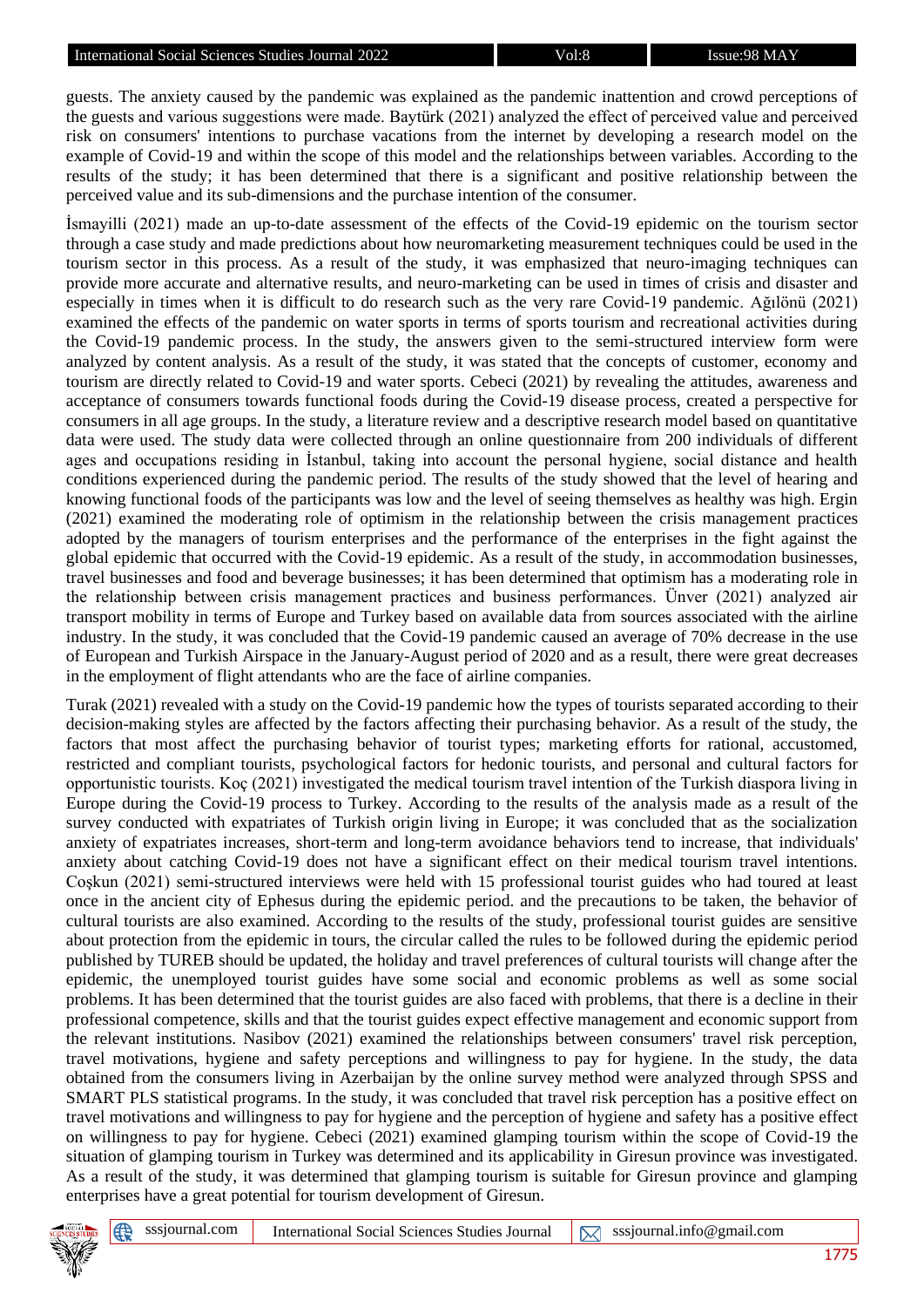Tan (2021) examined how businesses and employees in the food and beverage industry in İstanbul/Beyoğlu were affected by the pandemic process. According to the results of the study; it has been determined that small and medium-sized businesses will be greatly affected by the epidemic, excluding companies belonging to tour operators, large travel agencies and hotels in chains. Baki (2021) compared consumer purchasing preferences over 404 tourists who had chartered yachts in Marmaris, Muğla in the yacht charter market before and during the Covid-19 pandemic. As a result of the study, it has been determined that the participants prioritize the quality, cleanliness and hygiene factors more in their yacht charter purchase preferences during the Covid-19 pandemic than before the Covid-19 pandemic care less about social desirability and economic factors and spend more time on research to charter a yacht. Gül (2021) conducted semi-structured interviews with 27 travel agencies in the province of Hatay and examined the impact of Covid-19 on travel businesses. As a result of the study, it was determined that the businesses were negatively affected economically and psychologically in the Covid-19 epidemic they had to lay off their personnel and some businesses were closed or downsized. In addition, in the study, tourist expectations and understanding of tourism have changed, tourists are more inclined to private tours; it has been stated that there is a tendency to tourism types based on nature, plateau and eco tourism. Şevkli (2021) investigated the role of anxiety disorder in the intention to go to food and beverage establishments in the light of planned behavior theory in his study, which he carried out with the questionnaire technique which is one of the quantitative research methods. While it was concluded in the study that the levels of anxiety disorder were higher in women than in men, it was seen that anxiety disorder had a significant and opposite effect on behavioral intention and it was stated that behavioral intention would decrease with an increase in anxiety disorder feelings.

Mutu (2022) it was aimed to measure the participation status of the tourism enterprises operating in the region where the gastronomy festival was held after Covid-19, their expectations from the festival, their motivation level and their contribution to the festival and their perspectives and participation in the gastronomy festivals organized by the tourism enterprises operating in the Silivri district of İstanbul after the Covid-19 epidemic. It aimed to determine the intentions of the enterprises and to measure their satisfaction levels, to determine the reasons for the non-participation of the enterprises and to produce innovative solutions. Questionnaire technique, one of the quantitative research methods was used in the study. As a result of the study, when the status of following the gastronomy events held in İstanbul was statistically tested, there was a significant difference between the enterprises, and when the participation in the tourism fairs held in Turkey was statistically evaluated, there was a significant difference between the enterprises. Since it is thought that malnutrition is associated with Covid-19 disease. Yıldırım Uğurlu (2022) the nutritional habits of healthcare workers, who are in the high risk group were investigated during the Covid-19 pandemic period. The study was carried out by applying a questionnaire consisting of demographic information, changes in nutrition-lifestyle during the pandemic period, frequency of food consumption, consumption status during the pandemic and beck depression scale to health workers in Kırıkkale Yüksek İhtisas Hospital, Kırıkkale University Medical Faculty Hospital and Kırıkkale Oral and Dental Health Center. As a result of the study, it was revealed that there was no statistically significant difference between the distribution of Beck depression scale results according to gender, the frequency of women eating when they were sad-tired was significantly higher than men and the Covid-19 pandemic changed the living conditions and eating habits of healthcare professionals.



Figure 1. Words and Concepts That Are Often Recurred in the National Academic Literature on Covid-19

sssjournal.com International Social Sciences Studies Journal  $\sqrt{\times}$  [sssjournal.info@gmail.com](mailto:sssjournal.info@gmail.com)

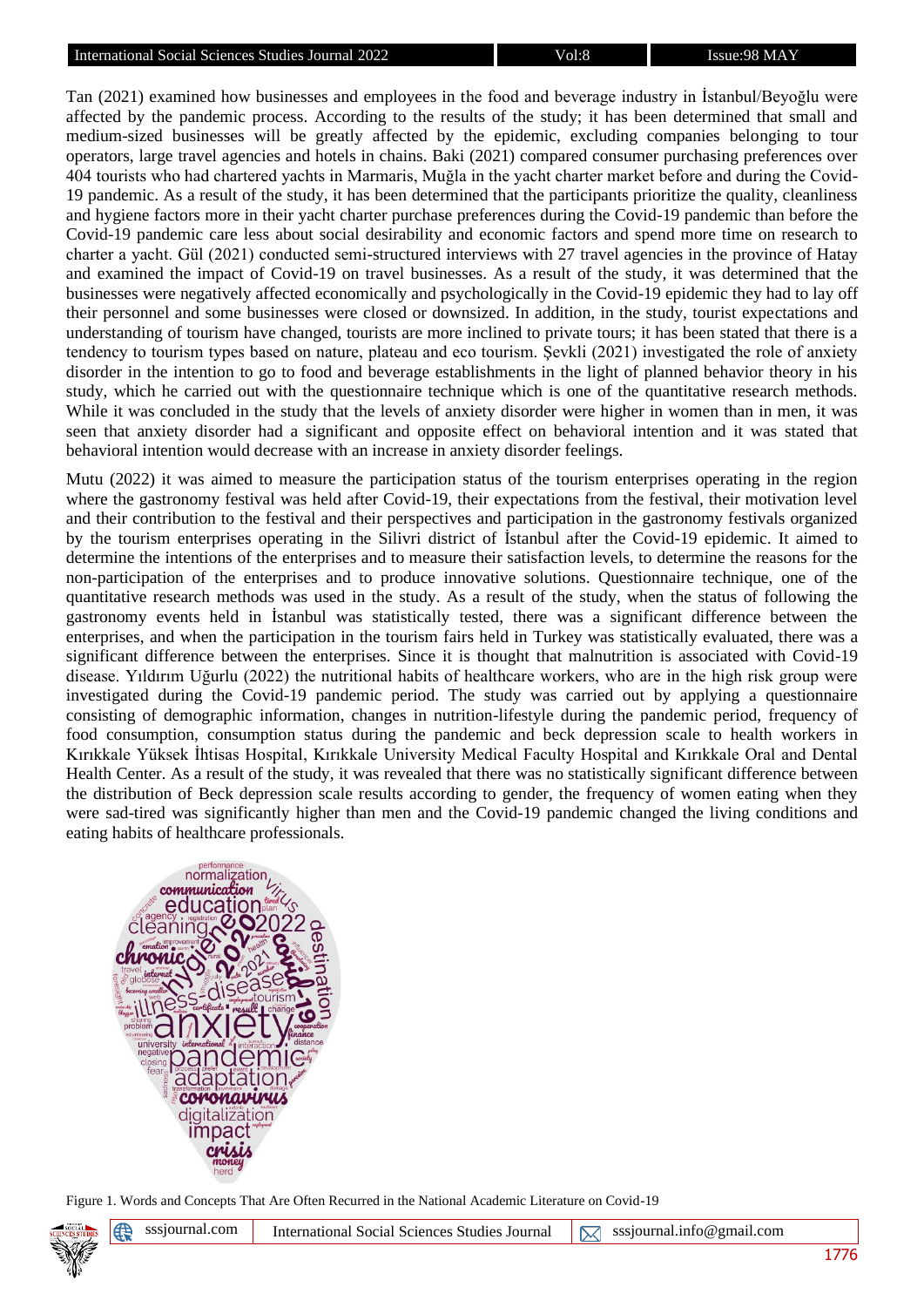As a result of the analyzes made to create a word cloud for the relevant findings (Figure 1), 2020, 2021, 2022, agency, airbnb, adaptation, perception, Covid-19, blogger, change, destination, digitalization, transformation, emotion-thought, concern, education, hygiene, interaction, development, volunteering, disease, damage, impact, communication, influencer, internet, employment, recovery, cooperation, closure, anxiety, rural, fear, coranavirus, crisis, chronic, cruise, downsizing, global, international, distance, finance, cleanliness, struggle, normal, normalization, negative, rate, foresight, measurement, case, measure, health, organization, pandemic, money, sharing, personnel, performance, plan, policy, psychological, recreational, recreation, official, number, certificate, travel, system, problem, concrete, result, flock, process, threat, measure, july, preference, registration, medicine, society, tourism, burnout, expert, country, university, sadness, virus, whatsapp, web and creative. It was determined that the words old, novelty, inadequate, tired, percentage, rise and difficulty were frequently repeated has died. It has been concluded that related words and concepts are frequently used in academic literature as well as in daily and social life with the Covid-19 pandemic.

## **4. CONCLUSIONS, DISCUSSION AND RECOMMENDATIONS**

Tourism is one of the sectors that are evaluated in the category of non-essential needs and that are first affected by natural disasters, wars, political tensions and economic crises. Due to its fragile nature, tourism is a phenomenon that is directly affected by all kinds of crises and that people's preferences can change negatively. In particular, in the serious declines in the participation of people in tourism movements due to the intense pandemic conditions in the 2019-2021 period on a global scale; health concern, travel bans, mandatory, measures, etc. circumstances have been effective. Therefore, it is extremely important to research the situations that all stakeholders in the tourism sector should do during and after the crisis and to develop various suggestions. It will be possible to ensure that the tourism sector survives the crises with the least damage by learning lessons from the experienced situations and knowing what to do in case of possible negativities or crisis situations in the future. After the first Covid-19 case was reported in China in 2019, the pandemic which caused devastating negative effects around the world has found wide coverage in international and national academic studies. The large number of academic studies published in the Turkish literature on the Covid-19 pandemic, which has deeply affected the tourism sector with its different aspects since March 2020 in Turkey, is important in terms of the way the situation is handled and the determination of different aspects. In this framework, as of April 30, 2022, a total of 214 tourism and pandemic related academic studies open to access in Google Academic and YÖK National Thesis Center databases were analyzed by content analysis. It has been understood that the related studies are carried out to measure the effects of the pandemic on the sub-components of tourism (aviation, travel agencies, food and beverage businesses, accommodation businesses and their employees, etc.) and tourists who are the final consumers. In addition, in the analyzed studies; it is understood that the Covid-19 pandemic has dealt a great blow to the economic aspect of the tourism sector and the negative effects of the pandemic on the tourism economy are felt more. On the other hand, it has been determined that the pandemic that has existed in Turkey since March 2020 has been the subject of students' studies at the graduate education level, which has been completed in at least two years and about 19 master's theses have been completed in this process. This can be explained by the fact that consultants and students are intensely interested in current issues. However, the fact that the subject is very new, the excess of unknowns, the problem of reliable sources and the information pollution experienced in the subject bring limitations and difficulties in scientific research. All these problems and constraints will disappear in the coming years with the dissolution of the uncertainties on the subject and the proliferation of reliable sources. This study is very important in terms of addressing various academic works (articles, proceeding papers, books, book chapters and thesis) on the Covid-19 pandemic and tourism in the national literature and determining the current situation. With this aspect, the study will shed light on the researchers and authors who will carry out studies in the future within the scope of the subject. The recommendations made as a result of the study are listed below.

➢ It has been determined that the Covid-19 pandemic and tourism-related national academic research are mostly related to the economic effects of the pandemic on tourism. Based on this determination, considering the interdisciplinary structure of tourism, researches can be conducted that specifically target the psychological and sociological aspects of the Covid-19 pandemic on tourism.

➢ Considering that the habits that people have gained during the pandemic period will continue, albeit partially, in the coming years, it is recommended to carry out studies that highlight the types of health and ecotourism.

➢ Strategies to highlight various untouched destinations can be implemented due to the increase in people's desire to stay away from the crowds during the pandemic period, which used to have low touristic attractiveness.

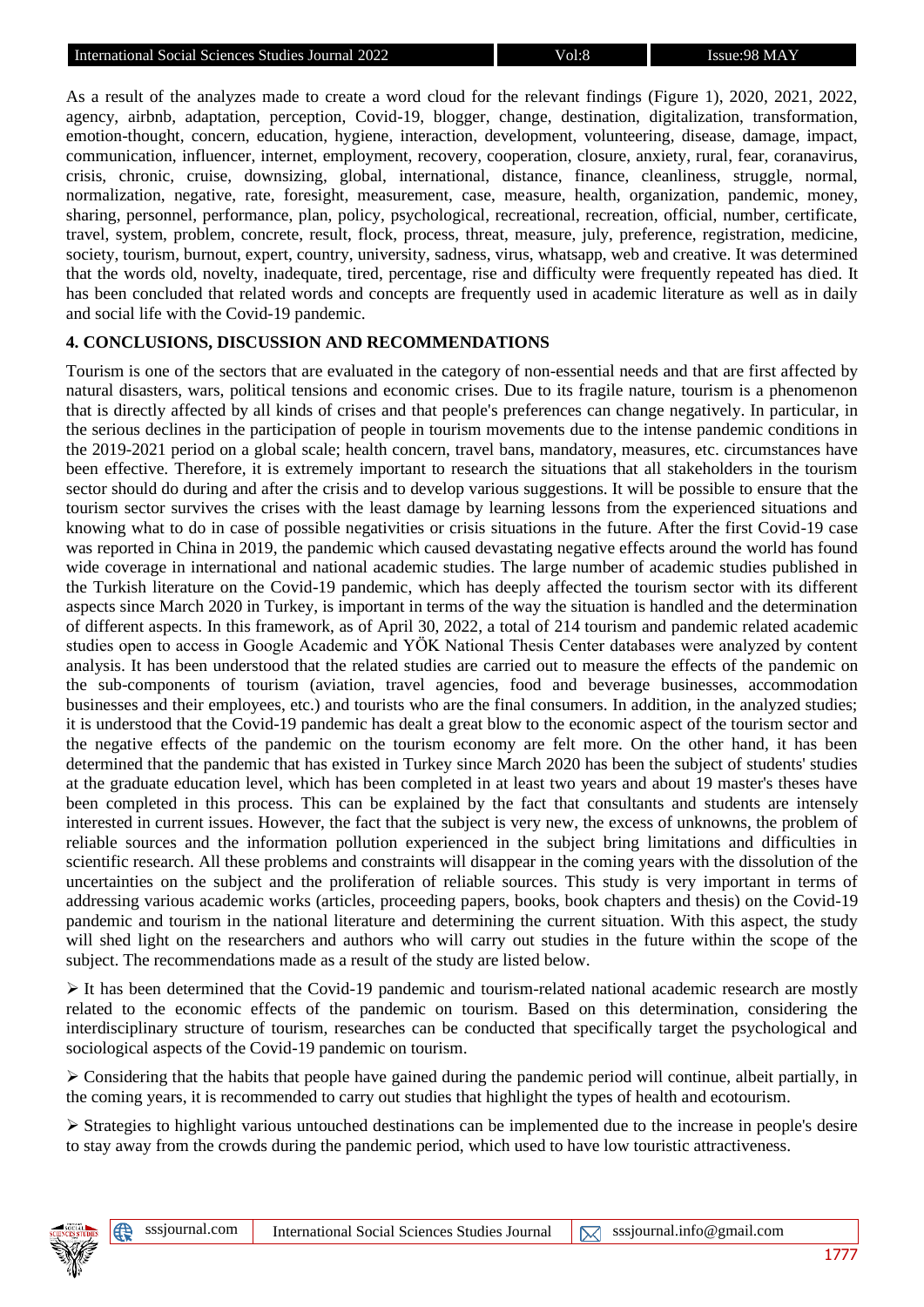➢ More concrete research on the subject can be done in the postgraduate theses to be conducted. Data collection and analysis processes of research can be designed by developing scales related to the pandemic period and tourism.

 $\triangleright$  By considering the Covid-19 pandemic together with alternative tourism types, researches that contribute to theory and practice can be carried out.

➢ By making inferences from the pandemic, studies can be carried out in areas such as sustainable tourism, environmental awareness and health literacy.

➢ Solution proposals and possible exit solutions can be developed by designing and scripting pandemics or other crises that may occur in the coming years.

Regarding the limitations of the study, it can be said that it consists of academic researches in the national literature and accessible. In future research, Web of Sicence (WoS), Emerald, Scopus etc. It is possible to analyze the researches on Covid-19 and tourism in databases with content and bibliometric analysis methods.

#### **5. REFERENCES**

Acar, Y. (2020). Yeni Koronavirüs (Covid-19) Salgını ve Turizm Faaliyetlerine Etkisi. Güncel Turizm Araştırmaları Dergisi, 4(1), 7-21.

Acun Köksalanlar, A. & Esenkal Çözeli, F. (2021). İznik Meslek Yüksekokulu Turist Rehberliği Bölümü Öğrencilerinin COVID-19 Nedeni ile Uzaktan Yapılan Eğitime Bakış Açıları. Akademik Araştırmalar ve Çalışmalar Dergisi, 13(25), 539-550.

Acun Köksalanlar, A. & Esenkal Çözeli, F. (2022). İznik Meslek Yüksekokulunda Öğrenim Gören Turist Rehberliği Öğrencilerinin Covid-19 Sonrasında Mesleğe ve Turizme Bakış Açıları. Gaziantep University Journal of Social Sciences, 21(1), 431-444.

Acuner, E. & Ergin, E. (2022). Covid -19 Küresel Salgın Sürecinde Turizm İşletmelerinin Kriz Yönetim Uygulamaları ile İşletme Performansı Arasındaki İlişkide İyimserliğin Düzenleyici Rolü: TR90 Bölgesi Örneği. Gaziantep University Journal of Social Sciences, 21(1), 397-418.

Ağılönü, G. K. (2021). Pandemi Sürecinde Covid-19'un Turizm ve Rekreasyonel Etkilerinden Su Sporları Üzerine Etkisinin İncelenmesi. Yüksek Lisans Tezi. Sosyal Bilimler Enstitüsü, Muğla Sıtkı Koçman Üniversitesi, Muğla.

Akar Şahingöz, S. & Öztürk, B. (2021). Covid-19 Pandemisi Normalleşme Sürecinde Bireylerin Yiyecek İçecek Tercihleri. Haliç Üniversitesi Sosyal Bilimler Dergisi, 4(2), 187-214.

Akay, E. (2021). Turizm Sektöründe Faaliyet Gösteren Otellerde Covid- 19 Sonrası Personel Sorunları Kırşehir İli Örneği. Sivas İnterdisipliner Turizm Araştırmaları Dergisi, 4(1), 1-11.

Akbaba, M. (2020). Covid-19 Salgını Kapsamında Turist Yorgunluğunun Turistlerin Satın Alma, Tavsiye Etme ve Daha Fazla Ödeme Niyetlerine Etkisinin Belirlenmesi. International Journal of Social Sciences and Education Research, 6(2), 225-240.

Akbulut, O. & Ekin, Y. (2021). Destinasyonların Toparlanma Stratejilerine Örnek: Horwath Hotel Travel Leisure [HTL] Covid-19 Toparlanma Yol Haritası. Van Yüzüncü Yıl Üniversitesi Sosyal Bilimler Enstitüsü Dergisi, 54, 353-368.

Akça, M. (2020). Covid-19'un Havacılık Sektörüne Etkisi. Avrasya Sosyal ve Ekonomi Araştırmaları Dergisi (ASEAD), 7(5), 45-64.

Akdemir, P. (2021). Covid-19 Pandemi Sürecinde Turizm İşletmelerinde Atık Yönetimi: Bir Çözüm Önerisi Olarak Döngüsel Ekonomi. İşletme Akademisi Dergisi, 2(4), 366-380.

Akduru, H. E. (2020). Covid-19 Pandemisinin Konaklama Sektörü Üzerine Etkisi: Bodrum/Türkiye'den Bir Araştırma. Turkish Studies, 15(8), 3359-3371.

Akkaşoğlu, S. & Akyol, C. (2022). Salgın Hastalık Kaynaklı Krizlerin Turizm Endüstrisine Etkileri; Covid-19 Özelinde Bir Araştırma. Doğuş Üniversitesi Dergisi, 23 (Covid-19 Özel Sayısı), 121-134.

Akkuş, G. & Temel, B. (2021). Covid-19 Sürecinde Türkiye'deki Gastronomi Destinasyonlarının Dijitalleşme Açısından Rekabetçiliklerinin Değerlendirilmesi. Journal of Tourism and Gastronomy Studies, 9(2), 855-877.

Akpınar, A. & Selçuk, Ç. (2021). Koşul Bağımlılık Kuramı Bağlamında Covid-19 Krizi: Otel Yönetimleri Örneği. (Editörler: Çobanoğlu, C., Günlü Küçükaltan, E., Tuna, M., Başoda, A., Doğan, S.). MTCON 2021 2. Kıtalararası

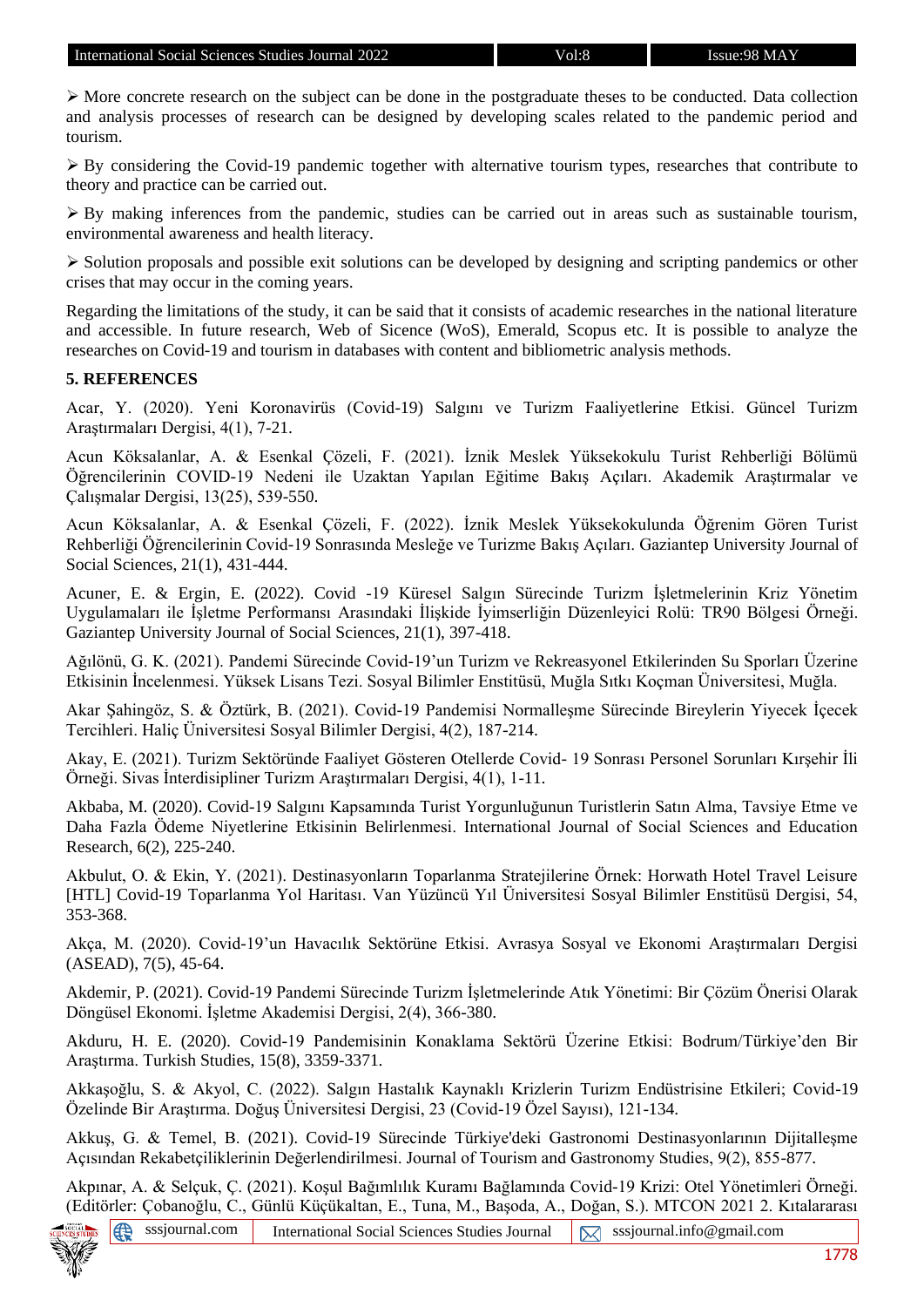Turizm Yönetimi Konferansı - 2nd Conference on Managing Tourism Across Continents Tam Metin Bildiriler Kitabı, 407-425.

Akseki, U. & Gök, B. (2021). Covid – 19 Salgınının Türkiye Turizm Sektörü Üzerine Etkisi: Girdi-Çıktı Analizi. Sosyal Bilimler Metinleri, 2(1), 1-24.

Aksoy, G., Aytaç, A. İ. & Mammadova, M. (2021). Azerbaycan Vatandaşlarının Seyahat Etme Niyeti ile Covid-19 Korkusu ve Güven Algısının İlişkisinin Belirlenmesi Üzerine Bir Araştırma. Uluslararası Türk Dünyası Araştırmaları Dergisi, 4(3), 87-104.

Aktaş, S. G. (2020). Küresel Sağlıktan Sağlık Turizmine Covid-19. Türk Coğrafya Dergisi, 76, 107-114.

Aktuna, H. C. & Şimşek, E. (2021). Pandemi ve E-Spor Turizmi. (Editör: Ergün, G. S.). Multidisipliner Turizm Çalışmaları, (ss.52-61), Konya: Çizgi Kitabevi Yayınları.

Akyol, C. (2020a). Turizm Eğitimi Alan Öğrencilerin Covid-19 Salgınına Yönelik Görüşleri. Journal of Gastronomy, Hospitality and Travel, 3(1), 112-121.

Akyol, C. (2020b). Turizm Ön Lisans Öğrencilerinin Covid-19 Pandemisi Sürecinde Gerçekleştirilen Uzaktan Eğitim Uygulamalarına Yönelik Görüşleri. Studies in Educational Research and Development, 4(2), 65-82.

Alaeddinoğlu, F. & Rol, S. (2020). Covid-19 Pandemisi ve Turizm Üzerindeki Etkileri. Van Yüzüncü Yıl Üniversitesi Sosyal Bilimler Enstitüsü Dergisi, Salgın Hastalıklar Özel Sayısı, 233-258.

Altın, H. (2020). Türkiye'de 1969-2020 Yılları Turizm Sektör Performansının Waspas Yöntemiyle Analizi: Covid-19 Etkisi. Turkish Studies-Economy, 15(3), 1141-1161.

Altıntaş, V., Aksoy, M. & Tokatlı, C. (2022). Covid-19 Sürecinde Seyahat Bloggerlarının Alternatif Turizm Değerlendirmesindeki Rolü: İstanbul İli Örneği. Türk Turizm Araştırmaları Dergisi, 6(1), 281-302.

Aracı, S. & Ergen, F. D. (2021). Otel İşletmelerinin Teknolojik Yeniliklerinde Covid-19 Salgın Etkilerinin Değerlendirilmesi. Balıkesir Üniversitesi Sosyal Bilimler Enstitüsü Dergisi, 24(46-1), UTK 2021 Turizm Özel Sayısı, 1271-1282.

Arslan, E. & Kendir, H. (2020). Covid-19 Salgını Sonrası Yükselen Trend Kırsal Turizm: Zile Örneği. Türk Turizm Araştırmaları Dergisi, 4(4), 3668-3683.

Aşan, K. & Gargacı Kınay, A. (2021). Covid-19 Salgın Döneminde Bir Rekreasyonel Beslenme Faaliyeti: #evdeekmekyapımı. Journal of Tourism and Gastronomy Studies, 9(3), 1661-1678.

Atay, L. (2020). Covid-19 Salgını ve Turizme Etkileri. Seyahat ve Otel İşletmeciliği Dergisi, 17(1), 168-172.

Avcı, C. (2021). Covid-19 Sürecinde Turizm: Hipokondrik Turist Eğilimlerine İlişkin Kavramsal Bir Değerlendirme. Sosyal, Beşerî ve İdari Bilimler Dergisi, 4(10), 1028-1037.

Avcı, E. & Bardakoğlu, Ö. (2021). Konaklama İşletmelerinde Tüketici Deneyiminin Çevrimiçi Yorumlara Yansıması: Covid-19 Pandemi Süreci ve Deneyimin Olumsuz Sonuçlanması. Türk Turizm Araştırmaları Dergisi, 5(4), 2254-2273.

Ay, M. (2021). Covid-19 Salgınının Turizm Sektörü Üzerindeki Etkisi. (Editörler: İğdeli, A., Demirtaş, C.) Covid-19 'un Etkilerinin Sektörel Açıdan Değerlendirilmesi, (ss. 35-55), Bursa: Ekin Yayınevi.

Aydın, B. & Doğan, M. (2020). Yeni Koronavirüs (Covid-19) Pandemisinin Turistik Tüketici Davranışları ve Türkiye Turizmi Üzerindeki Etkilerinin Değerlendirilmesi. Pazarlama Teorisi ve Uygulamaları Dergisi, 6(1), 93- 115.

Aylan, S. (2020). Covid-19 Pandemisinin Turizm Sektörüne Etkisi: Turizm Yazılı Basınında Çıkan Haberlere Yönelik Nitel Bir Araştırma. Journal of Gastronomy Hospitality and Travel, 3(2), 164-177.

Bağçı, E., Uzun, C. & Bostan, A. (2020). Covid-19 ve Sağlık Turizmi. Journal of Awarness, 5(3), 331-348.

Bahar, O. & Çelik İlal, N. (2020). Coronavirüsün (Covid-19) Turizm Sektörü Üzerindeki Ekonomik Etkileri. International Journal of Social Sciences and Education Research, 6(1), 125-139.

Bakar, N. A. & Rosbi, S. (2020). Effect of Coronavirus Disease (Covid-19) to Tourism Industry. International Journal of Advanced Engineering Research and Science. 7(4), 189-193.

Baki, P. (2021). Covid-19 Sonrası Yat Charter Pazarında Tüketici Satınalma Tercihlerinin Belirlenmesi- Marmaris Örneği. Yüksek Lisans Tezi. Sosyal Bilimler Enstitüsü, Anadolu Üniversitesi, Eskişehir.

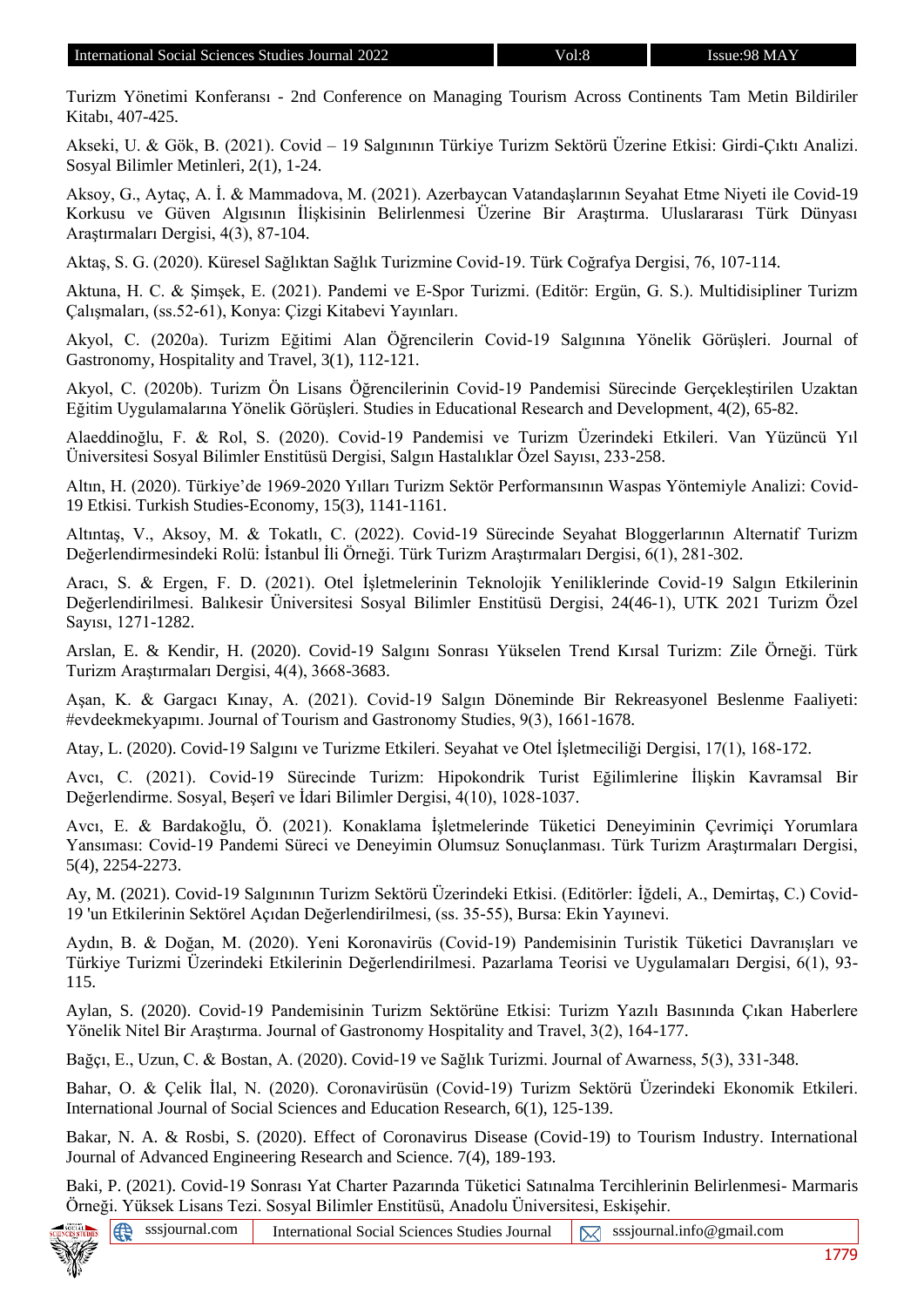Bakkaloğlu, A. (2021). Covid-19'un OECD Ülkelerinin Turizm Ekonomilerine Etkilerinin İncelenmesi: 7 Oecd Ülkesi. (Editör: Ergün, G. S.). Multidisipliner Turizm Çalışmaları, (ss. 126-133), Konya: Çizgi Kitabevi Yayınları.

Batıbeki, S. E. & Saatcı, G. (2021). Temas Hipotezi Bağlamında Covid-19 Pandemisi Sonrası Çinli Turistlere Yönelik Çalışan Tutumlarının İncelenmesi. Türk Turizm Araştırmaları Dergisi, 5(3), 1912- 1926.

Batman, O., Bilgiçli, İ. & Yıldırgan, R. (2020). Otel Çalışanı ve Misafirinin Covid-19 Pandemi Kurallarına Uyumu: Antalya ve Muğla Karşılaştırması. Sosyal, Beşerî ve İdari Bilimler Dergisi, 3(12), 935-955.

Bayesen, D., Özkök, F. & Sünnetçioğlu, S. (2020). Covid-19 Pandemisi Sonrası Turistlerin Ekoturizm Hakkındaki Görüşlerinin Değerlendirilmesi. Journal of Recreation and Tourism Research, 7(4), 528-550.

Baytürk, N. (2021). Algılanan Değer ve Algılanan Riskin İnternetten Tatil Satın Alma Kararına Etkisi: Covid-19 Pandemi Süreci Örneği. Yüksek Lisans Tezi. Lisansüstü Eğitim Enstitüsü, Karabük Üniversitesi, Karabük.

Beşballı, S. G. (2021). Turizm Sektörü Üzerine Bir İnceleme: Pandemiden Yansımalar. Politik Ekonomik Kuram, 5(1), 161-176.

Beyazgül, M., Öcek, C. & Karadeniz, E. (2022). Covid-19 Salgınının Kara, Deniz ve Havayolu Yolcu Taşımacılığı Sektörlerinin Likidite ve Finansal Başarısızlık Risklerine Etkisinin Analizi. Güncel Turizm Araştırmaları Dergisi, 6(1), 282-300.

Bilge F. A, & Büyüksarı, B. B. (2021). Covid-19 Pandemisinde Turizm Pazarlaması. (Editörler: Ateş, A., Erdem, B.) Pazarlamada Güncel Yaklaşımlar, (ss. 243-259), İstanbul: Eğitim Yayınevi.

Bilgiçli, İ. & Yıldırgan, R. (2021). Covid-19 Salgınının Yat Turizm İşletmecileri Tarafından Değerlendirilmesi Marmaris Örneği. Sosyal, Beşerî ve İdari Bilimler Dergisi, 3(11), 857-870.

Binbaşıoğlu H. (2020). Yeni Tip Koronavirüs (Covid-19) Döneminde Ulusal Turizm Örgütlerinin Resmî Web Sitelerinin Bir İletişim Aracı Olarak İncelenmesi. Turizm Akademik Dergisi, 7(2), 73-88.

Boyraz, M. (2021). Koronavirüs (Covid-19) Eğitime Hiç mi Olumlu Katkı Sağlamadı? Turizm Eğitimi Veren Kurumların Çevrimiçi Etkinlik Performansı. AHBVÜ Turizm Fakültesi Dergisi, 24(1), 20-45.

Boz, İ. (2021). 2020 Covid-19 Pandemi Sonrası Mersin İçin Turizm Politikası Önerileri. Toros Üniversitesi İİSBF Sosyal Bilimler Dergisi, 8(15), 72-89.

Buluk Eşitti, B. (2021). Koronavirüs (Covid-19) Sürecinde İç Turizmin Talepleri ve Turizm İşletmeleri Yöneticilerinin İç Turizme Yönelik Bakış Açılarının İncelenmesi. Türk Turizm Araştırmaları Dergisi, 5(1), 260- 280.

Buluk, B. & Eşitti, B. (2020). Koronavirüs (Covid-19) Sürecinde Uzaktan Eğitimin Turizm Lisans Öğrencileri Tarafından Değerlendirilmesi. Journal of Awareness, 5(3), 285-298.

Büyük, Ö. & Can., E. (2020). Covid-19 Salgınının Türk Turizmine Etkisi: Seyahat ve Konaklama Endüstrileri Üzerine Değerlendirme. AHBVÜ Turizm Fakültesi Dergisi, 23(2), 312-331.

Cebeci, H. (2021). Covid-19 Salgını Sonrasında Güncellenen Turizm Algısının Glamping Turizmine Etkisi Üzerine Bir Araştırma: Giresun Örneği. Yüksek Lisans Tezi. Sosyal Bilimler Enstitüsü, Giresun Üniversitesi, Giresun.

Cebeci, K. B. (2021). Covid-19 Pandemi Sürecinde Tüketicilerin Fonksiyonel Gıdalara Yönelik Tutumları. Yüksek Lisans Tezi. Lisansüstü Eğitim Enstitüsü, İstanbul Ayvansaray Üniversitesi, İstanbul.

Cihangir, E. & Demirhan, Ö. (2021). Van Tarihi Peynirciler Çarşısı'nın Turizm Sektörü ve Yerel Turizm Girişimciliği Açısından Restorasyon ve Covid-19 Sürecinde Değerlendirilmesi. Kent Akademisi, 14(3), 705-727.

Cinel, E. A. (2021). Pandemi Sürecinin Türk Turizm Sektörüne Etkileri. (Editör: Soysal, A.) İktisadi ve İdari Bilimler Alanında Uluslararası Araştırmalar-4, (ss. 73-89), Konya: Eğitim Yayınevi.

Cinnioğlu, H. (2021). Covid-19 Pandemi Sürecinde Otel Yöneticilerinin Sergiledikleri Liderlik Davranışları: İstanbul Örneği. Türk Turizm Araştırmaları Dergisi, 5(1), 34-46.

Civelek, M. (2021). Covid-19 Pandemisi Sürecinde Yayınlanan Turizm Reklam Filmlerinin Analizi. (Editörler: Çobanoğlu, C., Günlü Küçükaltan, E., Tuna, M., Başoda, A., Doğan, S.). MTCON 2021 2. Kıtalararası Turizm Yönetimi Konferansı - 2nd Conference on Managing Tourism Across Continents Tam Metin Bildiriler Kitabı, 635- 649.

Cohen, L., Manion, L. & Morrison, K. (2007). Research Methods in Education (6. Edition). New York: Routledge.

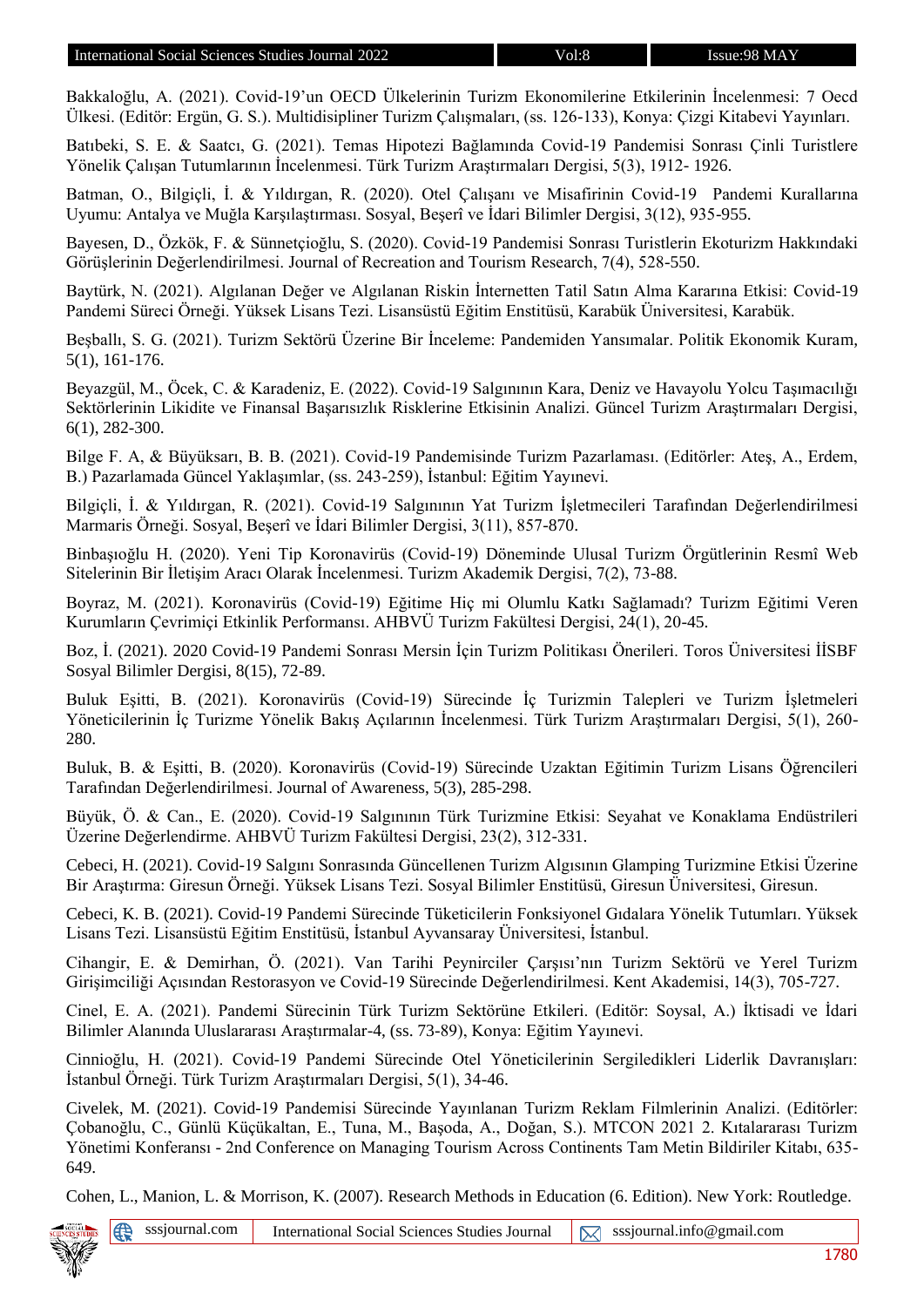Coşkun, O. (2021). Covid-19 Pandemisinin Profesyonel Turist Rehberlerine ve Kültür Turlarına Etkisi. Yüksek Lisans Tezi. Sosyal Bilimler Enstitüsü, Dokuz Eylül Üniversitesi, İzmir.

Cömert, M. & Azbaz, S. (2021). Covid-19 Pandemisinin Dünya ve Türkiye Kongre Turizmi Gelirlerine Etkisinin Değerlendirilmesi. Journal of Tourism And Gastronomy Studies, 9(3), 2259-2271.

Çakır, P. & Barakazi, M. (2020). Koranavirüs Sürecinin Turizm Sektörüne Etkisi ve Salgına Karşı Alınan Tedbirler. Anadolu Üniversitesi Sosyal Bilimler Dergisi, 20(3), 313-332.

Çalışkan, C. (2020). Değişen Dünya, Teknolojik Dönüşüm, Küreselleşme ve Covid-19: Turizmin Distopyası mı? Sosyal, Beşerî ve İdari Bilimler Dergisi, 3(10), 787-799.

Çam, O. & Çılgınoğlu, H. (2021). Basın-Yayın Organlarının Yeni Koronavirüs (Covid-19) Hastalığıyla İlgili Gelişmeleri Topluma Yansıtmaları ve Bu Salgın Hastalığın Etkilerinin Turizm Açısından İrdelenmesi: İstanbul İli Örneği. Safran Kültür ve Turizm Araştırmaları Dergisi, 4(1), 130-150.

Çavuşgil Köse, B. (2020). Turizm ve Covid-19: Bir Bibliyometrik Analiz Yaklaşımı. Journal of Humanities and Tourism Research, (Special Issue 5), 99-111.

Çavuşgil Köse, B., & Erden Ayhün, S. (2020). Turizmde Kriz Yönetimi "Covid-19 Salgınının Analizi". Lyon: Livre de Lyon.

Çelik, M. & Emre Deveci, S. (2021). Kabin Ekibinin Covid-19 Kaygılarının Sosyo-Demografik Özelliklerine Göre Farklılaşması. (Editörler: Hno, H. F., Bozkurt, Ö., Soufiane, S. A.). 14. Uluslararası Güncel Araştırmalarla Sosyal Bilimler Kongresi Tam Metin Bildiriler Kitabı, 1285-1295.

Çetinkaya, Ö. & İstanbullu Dinçer, F. (2021). Covid-19 Sürecinde Turist Rehberlerinin Çalışma Motivasyonları ve Yaşam Doyumlarının Analizi. Turist Rehberliği Dergisi, 4(1), 19-32.

Çetinkaya, Ö., Özer, Y. & Kandemir Altunel, G. (2020). Covid-19 Sürecinde Turistik Seyahat Risk Algısı ve Hijyen-Güvenlik Algısının Değerlendirilmesi. Tourism and Recreation, 2(2), 78-83.

Çınar, F. & Özkaya, B. (2020). Koronavirüs (Covid-19) Pandemisinin Medikal Turizm Faaliyetlerine Etkisi. Sağlık ve Sosyal Refah Araştırmaları Dergisi, 2(2), 35-50.

Çıtak, N. & Çalış, Y. E. (2020). Covid-19 Salgının Turizm Sektörü Üzerine Olan Finansal Etkileri. Ida Academia Dergisi, 3(2), 110-132.

Çilek, A. (2022). Entegre CRITIC-COPRAS Yaklaşımıyla Covid-19 Salgınının Borsa İstanbul Turizm Endeksinde İşlem Gören Şirketlerin Finansal Performansına Etkisi. Güncel Turizm Araştırmaları Dergisi, 6(1), 263-281.

Çizel, B., Kırtıl, İ. G., Çizel, R. & Aşkun, V. (2021). Covid-19 Pandemisi Sürecinde Seyahatten Kaçınma Niyetinin Karmaşıklık Bakış Açısı ile Analizi. Anatolia: Turizm Araştırmaları Dergisi, 32(2), 212-223.

Çoban, E. (2020). Eskişehir'deki Otel Yöneticilerinin Koronavirüs (Covid-19) Salgını Boyunca Uyguladıkları Kriz Yönetimi Stratejilerinin Belirlenmesi. Yüksek Lisans Tezi. Sosyal Bilimler Enstitüsü, Anadolu Üniversitesi, Eskişehir.

Dağ, K., Çavuşoğlu, S. & Demirağ, B. (2021). Covid-19'un Tüketici Davranışları Üzerindeki Etkisi: Yerli Turistler Üzerinde Bir Araştırma. Süleyman Demirel Üniversitesi Vizyoner Dergisi, 12(32), 1160-1175.

Dalahmetoğlu, K. B. & Avcı, M. (2021). Covid-19 Salgınının Gastronomi Turizm Üzerine Etkisi: Kastamonu Örneği. Journal of Humanities and Tourism Research, 11(4), 645-668.

Deb, S. K. & Nafi, S. M. (2020). Impact of Covid-19 Pandemic on Tourism: Perceptions from Bangladesh. https://papers.ssrn.com/sol3/papers. cfm?abstract\_id=3632798, E.T.: 29.04.2022.

Demir, B. & Türkmen, S. (2021). Covid-19 Salgının Oluşturduğu Sağlık Riski Sonrasında Türk Turistlerin Tatil Beklentilerinin Belirlenmesi. Türk Turizm Araştırmaları Dergisi, 4(3), 2456-2471.

Demir, M., Günaydın, Y. & Demir, Ş. Ş. (2020). Coronavirüs (Covid-19)'ün Türkiye'de Turizm Üzerindeki Öncüllerinin, Etkilerinin ve Sonuçlarının Değerlendirilmesi. International Journal of Social Sciences and Education Research, 6(1), 80-107.

Demir, M., Şen Demir, Ş., Ergen, F. D. & Dalgıç, A. (2021). Covid-19 Sürecinde Tüketicilerin Otel Seçimini Etkileyen Faktörler. International Journal of Social Sciences and Education Research, 7(1), 82-94.

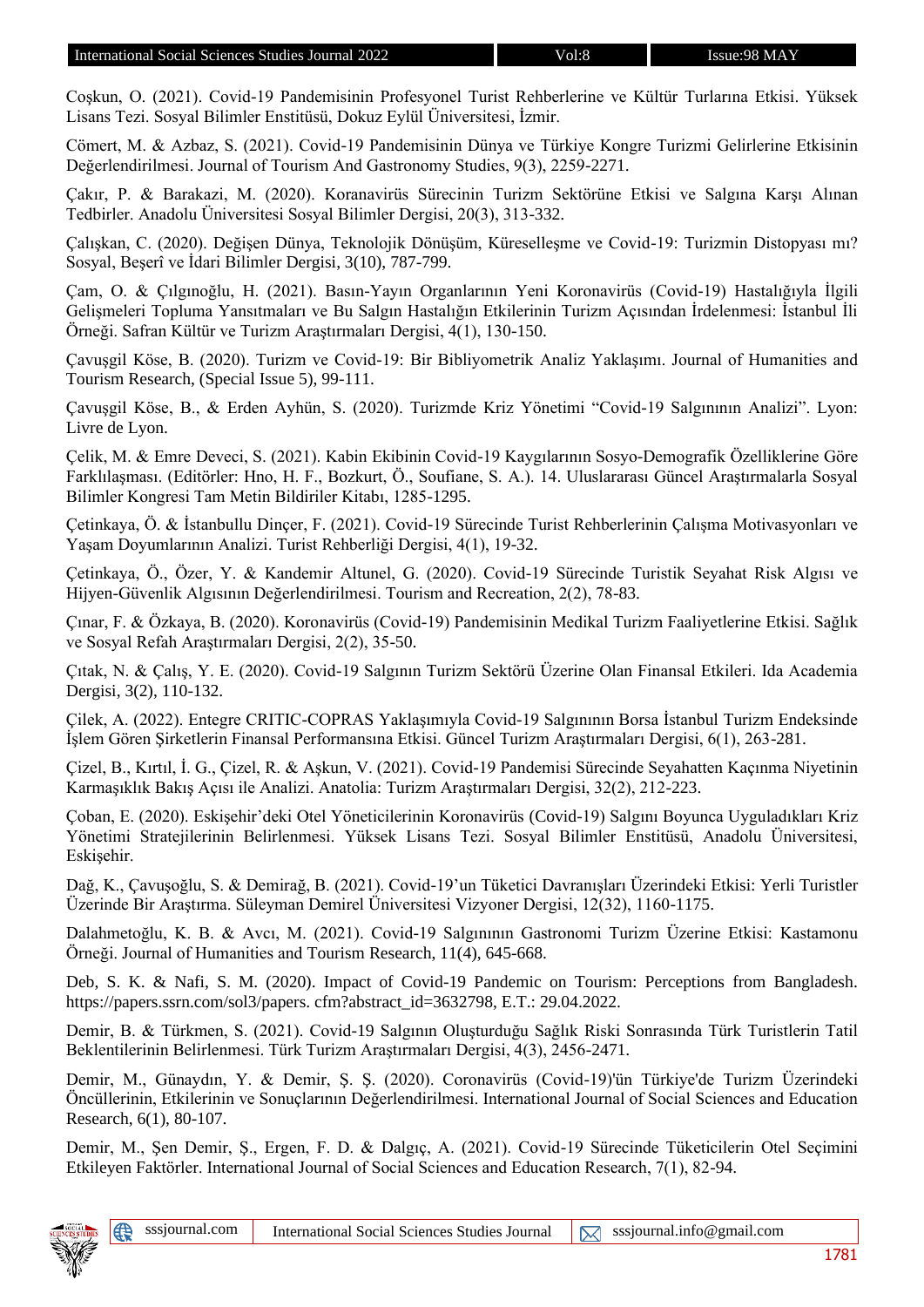Demir, Ş. Ş. (2020). Türkiye'de Covid-19 Sürecinde Turizmle İlgili Yayınlanan Genelgelerin Analizi. International Journal of Social Sciences and Education Research, 6(4), 491-500.

Demirbulat Güdü, Ö. & Saatcı, G. (2021). Turist Rehberliği Meslek Odalarının Covid-19 Pandemi Dönemindeki Faaliyetlerinin İncelenmesi-Instagram Örneği. (Editörler: Çobanoğlu, C., Günlü Küçükaltan, E., Tuna, M., Başoda, A., Doğan, S.). MTCON 2021 2. Kıtalararası Turizm Yönetimi Konferansı - 2nd Conference on Managing Tourism Across Continents Tam Metin Bildiriler Kitabı, 111-127.

Demirci, B. & Üstün, S. (2021). COVİD-19 ve Seyahat Riski Algılarının Seyahat Davranışına Etkisi: Bursa Örneği. Business & Management Studies: An International Journal, 9(4), 1270-1285.

Demirdelen Alrawadieh, D. & Çifçi, İ. (2021). Covid-19 Salgını Sonrası Yiyecek ve İçecek Sektörü: Mutfak Şeflerinin Perspektiflerine Yönelik Bir Araştırma. Güncel Turizm Araştırmaları Dergisi, 5(2), 439-454.

Demirdelen Alrawadieh, D. (2021). Covid-19 Günlerinde Airbnb: Leximancer Yardımıyla Nitel Bir Analiz. (Editörler: Çobanoğlu, C., Günlü Küçükaltan, E., Tuna, M., Başoda, A., Doğan, S.). MTCON 2021 2. Kıtalararası Turizm Yönetimi Konferansı - 2nd Conference on Managing Tourism Across Continents Tam Metin Bildiriler Kitabı, 493-499.

Dereli, G. & Kızılırmak, İ. (2021). Covid-19 Sonrası Yerli Turistlerin Seyahat Davranışları Üzerine Bir Araştırma. 19. Geleneksel Turizm Sempozyumu Bildiriler Kitabı, 1-22.

Derinöz, B. (2021). Turizmin Geleceğini Covid-19 Mu İnşa Ediyor? Türk Coğrafya Dergisi, (79), 41-50.

Diktaş, M. (2021). Covid-19 Pandemisi ve Turizm 4.0. (Editör: Ergün, G. S.). Multidisipliner Turizm Çalışmaları, (ss. 18-28), Konya: Çizgi Kitabevi Yayınları.

Dineri, E. (2020). Covid- 19 Pandemisi Sırasında Türkiye'de Turizm Süreci ve Cari Açık. (Editör: Emen, H.). 9. Uluslararası Bilimsel Araştırmalar Kongresi Tam Metin Bildiriler Kitabı, 247-256.

Doğan, M. (2021). Covid-19 Öncesi ve Sonrası Dönemlerinde Tarım, Sanayi ve Turizm Sektörleri Kamu, Mevduat ve Katılım Bankalarının Kredi Performanslarına Etkisi. Academic Knowledge, 4(2), 249-266.

Doğru, E. & Koçak, E. (2021). Covid-19 Salgınının Konaklama İşletmelerine Etkisi (Fethiye Örneği). Doğu Coğrafya Dergisi, 26(45), 107-124.

Dost, A., Kaya, Ş., Susoy, A. & Tosçu, F. (2021). Türkiye'de Seyahat Sağlığı Hizmetleri ve Covid-19 Pandemisi Sürecinde Seyahat Sağlığı Uygulamaları. Hacettepe Üniversitesi Hemşirelik Fakültesi Dergisi, 8(2), 239-244.

Durgun Kaygısız, A. (2021). Covid-19 Sonrası Türk Turizm Sektöründe Oluşabilecek Fırsatlar ve Riskler. Bartın Üniversitesi İktisadi ve İdari Bilimler Fakültesi Dergisi, 12(23), 79-95.

Duro, J. A., Perez-Laborda, A., Turrion-Prats, J. & Fernandez-Fernandez, M. (2021). Covid-19 and Tourism Vulnerability. Tourism Management Perspectives. 38, 100819.

Dülgaroğlu, O. (2022). Koronavirüs (Covid-19) Salgınının Çanakkale'deki Rekreasyon Etkinlikleri ve Turizm Sektörü Üzerine Etkileri: Basında Çıkan Haberler Üzerine Bir Söylem Analizi. Gastroia: Journal of Gastronomy and Travel Research, 6(1), 30-47.

Dündar, Y., Silik, C., E. & Ilgaz, B. (2020). Antalya'da Yer Alan Konaklama Tesisleri Yöneticilerinin Covid-19 Kapsamında Alınabilecek Tedbirler Üzerine Görüşleri. İşletme Araştırmaları Dergisi, 12(4), 3776-3794.

Düzgün, E. & Kurt, A. (2020). Covid-19 (Koronavirüs) Salgınının Turist Rehberleri Üzerindeki Etkileri: Ankara Turist Rehberleri Odası Örneği. Karadeniz Sosyal Bilimler Dergisi, 12(23), 18-38.

Düzgün, E. (2021). Pandemi Sonrası Yeni Turist Tercihi: Glamping Turizmi. ODÜ Sosyal Bilimler Araştırmaları Dergisi, 11(1), 145-158.

Efendi, E. (2021). Çeşme'de Bulunan Küçük Ölçekli Konaklama Tesisleri; Covid-19 Süreci ve E-Şikâyetlerin İncelenmesi. Türk Turizm Araştırmaları Dergisi, 5(1), 103-118.

Ege, İ. & Metin, S. (2021). Türkiye'de İlk Covid-19 Vakası Haberinin Pay Piyasasına Etkisi: Bist Gıda ve Turizm Endeksleri Üzerine Bir Uygulama. İktisadi ve İdari Yaklaşımlar Dergisi, 3(1), 44-58.

Eker, N., Durdu, M. K. & Bozkurt, A. (2022). Covid-19 ve Turizm İlişkisini Ele Alan ve Tr Dizin'de Yayınlanan Makalelerin İncelenmesi. Journal of Tourism and Gastronomy Studies, 10(1), 335-357.

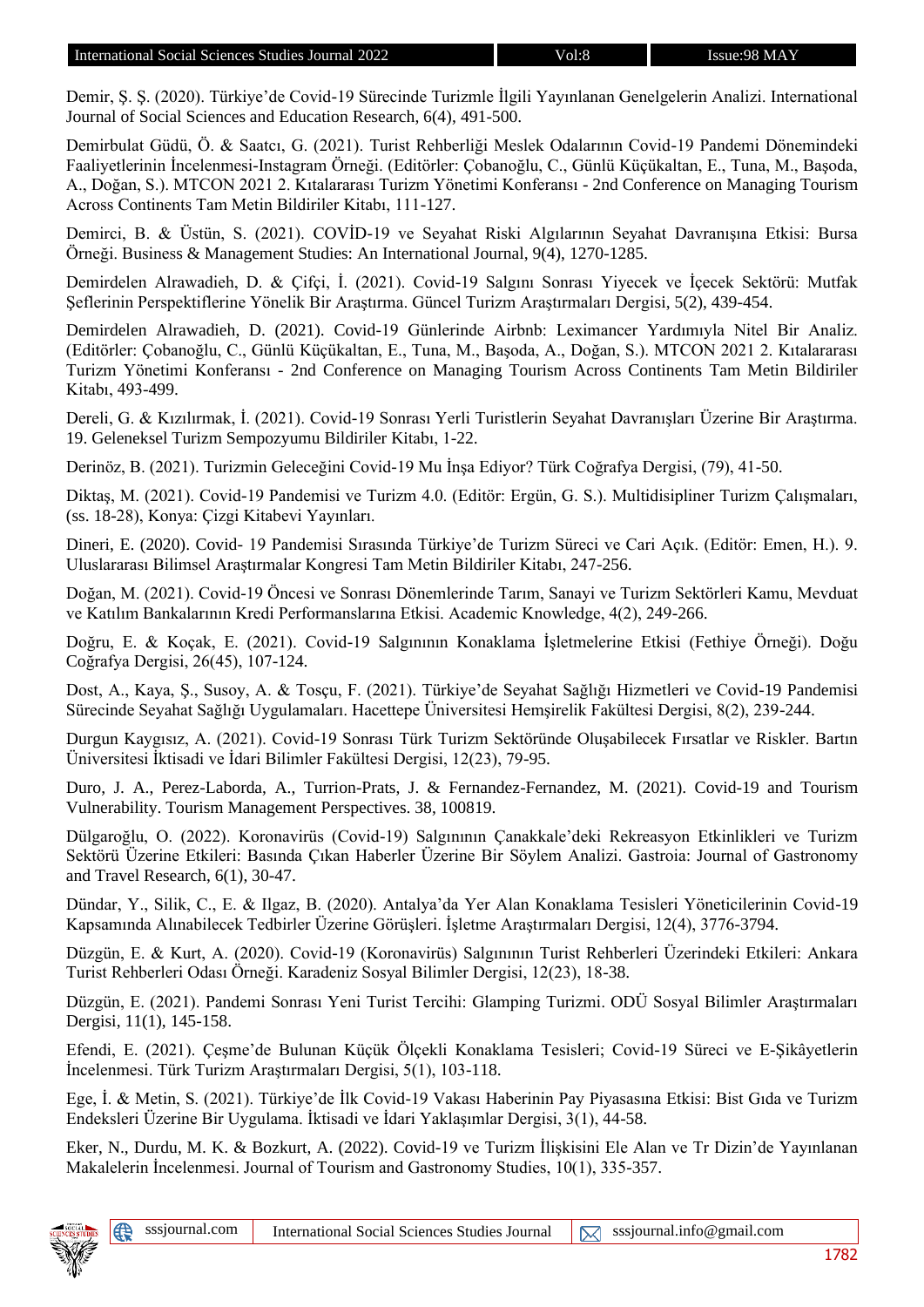Erdoğan, Ç. & Yamaç Erdoğan, Z. (2021). Turizmin Covid-19 Direnci: Bakanlık Perspektifinden Turizmde Normalleşme Faaliyetleri-I. Çeyrek. Türk Turizm Araştırmaları Dergisi, 4(4), 3358-3377.

Erdoğan, Y. & Koç, D. E. (2021). Covid-19 Pandemisinde Erasmus+ ile Eğitim Alan Turizm Rehberliği Öğrenci Görüşleri. (Editörler: Atasoy, A., Yenipınar, U.). 4. Ulusal Turist Rehberliği Kongresi Bildiriler Kitabı, 134-142.

Ergin, E. (2021). Covid-19 Küresel Salgın Sürecinde Turizm İşletmelerinin Kriz Yönetim Uygulamaları ile İşletme Performansı Arasındaki İlişkide İyimserliğin Düzenleyici Rolü: Tr90 Bölgesi Örneği. Yüksek Lisans Tezi. Lisansüstü Eğitim Enstitüsü, Recep Tayyip Erdoğan Üniversitesi, Rize.

Eroğlu Gümüş, S. & Belber, B. G. (2021). Covid-19 Salgınının Butik Otel İşgörenleri Üzerindeki Etkisi: Göreme Örneği. Nevşehir Hacı Bektaş Veli Üniversitesi SBE Dergisi, 11(4), 2175-2195.

Ersöz, Y. G. (2021). Influencer'ların Maruz Kaldıkları Siber Zorbalık ve COVID-19 Sürecinde Çevrimiçi Kendini Açma Davranışları. (Editörler: Çobanoğlu, C., Günlü Küçükaltan, E., Tuna, M., Başoda, A., Doğan, S.). MTCON 2021 2. Kıtalararası Turizm Yönetimi Konferansı - 2nd Conference on Managing Tourism Across Continents Tam Metin Bildiriler Kitabı, 616-634.

Eryılmaz, B. (2020). Türkiye'de Faaliyet Gösteren Otel Zincirlerinin Yeni Tip Koronavirüs (Covid-19) Bilgilendirmeleri. Turizm Akademik Dergisi, 7(1), 15-27.

Eryılmaz, G. & Kaya, M. (2021). Covid-19 Dönemi Öncesi ve Sonrası Turizm Destinasyonlarına Yönelik Beklentilerin İncelenmesi. Sosyal, Beşerî ve İdari Bilimler Dergisi, 4(1), 17-36.

Etyemez, S. & Kemer, E. (2021). Covid-19 Salgınının Turistik Restoranlara Etkisi Üzerine Nitel Bir Çalışma, İşletme Araştırmaları Dergisi, 13(1), 493-503.

Foo, L. P., Chin, M. Y., Tan, K. L. & Phuah, K. T. (2021). The Impact of Covid-19 on Tourism Industry in Malaysia. Current Issues in Tourism. 24(19), 2735-2739.

Garipoğlu Uğur, N., Kızılırmak, İ. & Dereli, G. (2021). Covid-19 Pandemi Sürecinin Seyahat Etme Niyetine Etkisi. Balıkesir Üniversitesi Sosyal Bilimler Enstitüsü Dergisi, 24(46), 1247-1262.

Gezen, A. & Özcan, S. (2022). Covid-19'un Finansal Sıkıntı Üzerine Etkisi: BİST Turizm Endeksi Uygulaması. İşletme Araştırmaları Dergisi, 14(1), 483-496.

Gökdemir, S. (2021). Turist Rehberlerinin Bakış Açısı ile Paket Turlarda Covid-19 Pandemi Dönemi ve Sonrası Gerçekleştirilebilecek Uygulamalar. Seyahat ve Otel İşletmeciliği Dergisi, 18(2), 376-398.

Gönen, T. & Çetinkaya, E. (2021). Covid-19 Salgınının Konut Tercihlerine Etkisi. Kent ve Çevre Araştırmaları Dergisi, 3(2), 25-33.

Göral, R. & Yurtlu, M. (2021). Turizmde Covid-19 Darboğazı. (Editörler: Sezgin, M, Köseoğlu A., Keleş A.) Turizmde Dar Boğazlar, (ss. 63-106), Ankara: İksad Yayınevi.

Gözgeç Mutlu, H. & Doğdubay, M. (2021). Müşterileri Uzak Doğu Restoranlarına Yönlendiren Etkiler ve Covid-19 Algılamaları. Üçüncü Sektör Sosyal Ekonomi Dergisi, 56(3), 1846-1870.

Gül, K. A. (2021). Covid- 19 Salgınının Seyahat Acentaları Üzerindeki Etkisinin İncelenmesi: Hatay İli Örneği. Yüksek Lisans Tezi. Lisansüstü Eğitim Enstitüsü, İskenderun Teknik Üniversitesi, Hatay.

Güllü, K. & Akçay, S. (2021). COVİD-19 Pandemisi Sürecinde Konaklama Sektöründe E-Şikâyetlerin Analizi. Business&Management Studies: An International Journal, 9(4), 1640-1655.

Gümüş, A. & Hacıevliyagil, N. (2020). Covid-19 Salgın Hastalığının Borsaya Etkisi: Turizm ve Ulaştırma Endeksleri Üzerine Bir Uygulama. Akademik Yaklaşımlar Dergisi, 11(1), 76-98.

Gün, S. & Tutcu, A. (2021). Covid-19 Sürecinde Turizm Sektörü ve Türkiye Açısından Bir Değerlendirme. Sosyal, Beşerî ve İdari Bilimler Dergisi, 4(6), 530-543.

Güneri, B. & Yay, Ö. (2022). Covid-19 Salgınının Otellerin Mutfak Departmanına Yansımaları: Antalya'daki Beş Yıldızlı Otel İşletmeleri Üzerinde Nitel Bir Araştırma. Journal of Tourism and Gastronomy Studies, 10(1), 225- 247.

Güngör, H. C. & Çemberlitaş, İ. (2022). Ekonomik, Siyasi Faktörler ve Covid-19'un Turizm Firmalarının Finansal Performanslarına Etkisi. Dicle Üniversitesi Sosyal Bilimler Enstitüsü Dergisi, 29, 122-143.

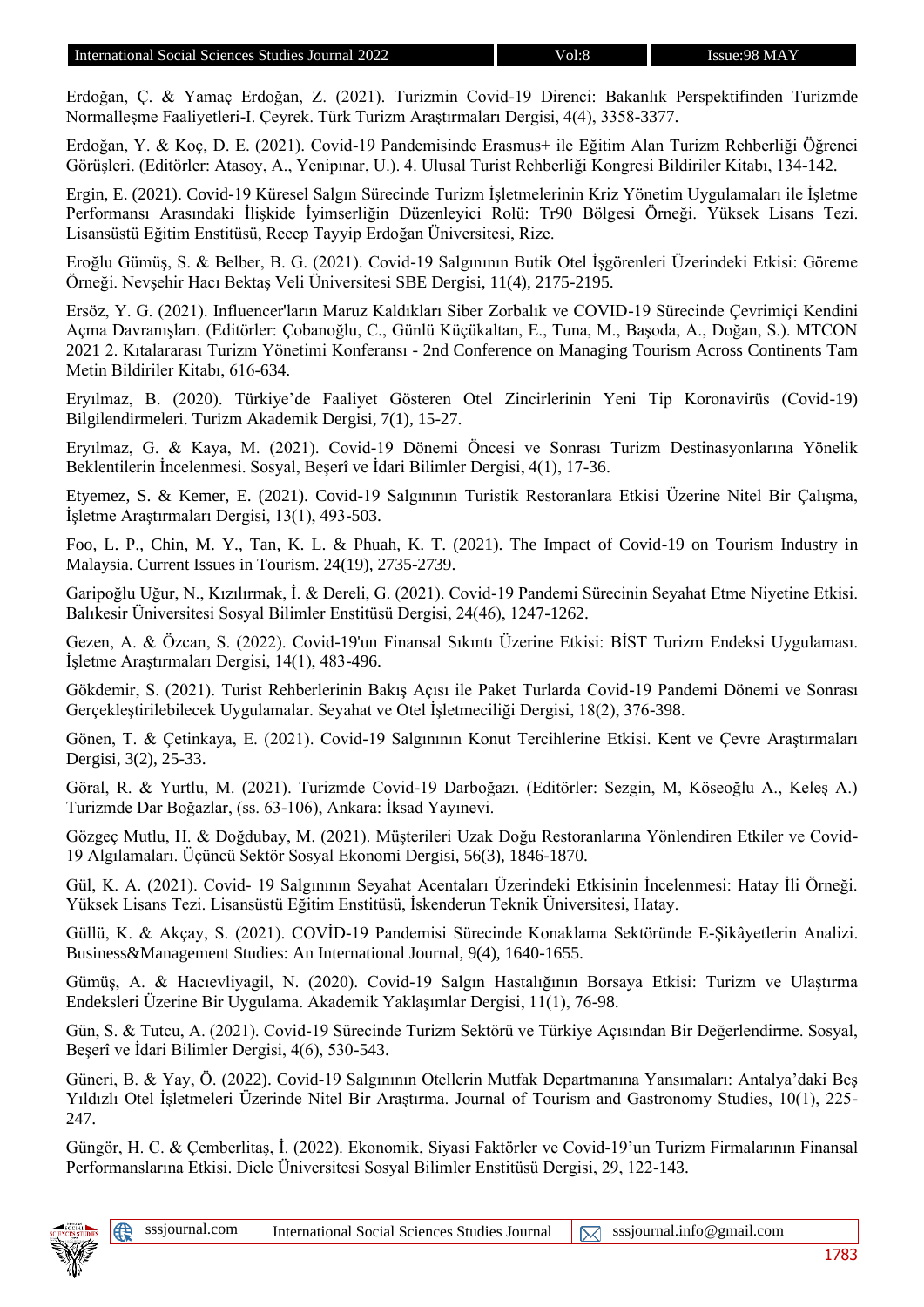Güngör, S., Aydın, N. & İnak, A. (2021). Covid-19 Salgınının Turizm, Ulaştırma ve Yiyecek & İçecek Sektörlerine Etkisi: Rals Engle ve Granger Eşbütünleşme Testi. Tokat Gaziosmanpaşa Üniversitesi Sosyal Bilimler Araştırmaları Dergisi, 6, 95-107.

Gürleyen, B. & Çınar, F. (2021). Türkiye'nin Medikal Turizm SWOT Analizi: Covid-19 Örneği. Sağlık ve Sosyal Refah Araştırmaları Dergisi, 3(1), 51-60.

Hastaoğlu, E. (2021). Covid-19 Salgını Sürecinde Turizm Öğrencilerinin Stres Düzeyleri ve Sağlıklı Beslenme Davranışları Üzerine Bir Araştırma. Journal of Tourism And Gastronomy Studies, 9(3), 16110-1621.

Heper, Ö. F. (2022). Covid-19 Salgınının Dünya Turizm Hareketleri ve Turist Tercihlerinde Meydana Getirdiği Değişimlere Genel Bir Bakış. Turizm ve İşletme Bilimleri Dergisi, 2(1), 1-18.

Işık Erol, S. (2020). Covid-19'un Turizm Sektöründe İstihdama Etkisi: İtalya, İspanya ve Türkiye Örnekleri. İşletme ve İktisat Çalışmaları Dergisi, 8(2), 38-49.

İbiş, S. (2020). Covid-19 Salgınının Seyahat Acentaları Üzerine Etkisi. Safran Kültür ve Turizm Araştırmaları Dergisi, 3(1), 85-98.

İflazoğlu, N., Can, İ. I., Nur, M. & Cevent Nisani, E. (2021). Covid-19 Pandemisi Sürecinde Turizm Eğitimi Alan Lise Öğrencilerinin Gelecek Beklentileri ve Turizm Sektörüne Yönelik Algıları Üzerine Bir Araştırma: Hatay Örneği. Türk Turizm Araştırmaları Dergisi, 5(3), 1982-2001.

İsmayilli, S. (2021). Covid-19 Salgını ve İç Turizme Etkilerinin Nöropazarlama Bağlamında Değerlendirilmesi. Yüksek Lisans Tezi. Sosyal Bilimler Enstitüsü, Üsküdar Üniversitesi. İstanbul.

Kabadayı, M. & Kardeş, N. (2020). Kovid-19'un (Koronavirüsün) Yerli Turist Davranışı ve Seyahat Eğilimlerine Etkileri. Türk Turizm Araştırmaları Dergisi, 4(4), 3703-3719.

Karadeniz, E., Beyaz, F. S., Ünlübulduk, S. N. & Kayhan, E. (2021). Covid-19 Salgınının Turizm Sektörüne Etkilerinin ve Uygulanan Stratejilerin Değerlendirilmesi: Otel Yöneticileri Üzerinde Bir Araştırma. Türk Turizm Araştırmaları Dergisi, 4(4), 3116-3136.

Karahan, S. & Öztürk, Y. (2021). Covid-19 Salgını Sonrası Aşırı Turizm: Uluslararası Destinasyonlarla İlgili E-Haberlerin İçerik Analizi. Balıkesir Üniversitesi Sosyal Bilimler Enstitüsü Dergisi, 24(46-1), UTK 2021 Turizm Özel Sayısı, 1371-1385.

Karakan, H. İ. & Çolak, O. (2021). Covid-19 Pandemisi Yeni Normal/Normalleşme Sürecinde Şehir Otelleri Üzerine Bir Araştırma. (Editörler: Çobanoğlu, C., Günlü Küçükaltan, E., Tuna, M., Başoda, A., Doğan, S.). MTCON 2021 2. Kıtalararası Turizm Yönetimi Konferansı - 2nd Conference on Managing Tourism Across Continents Tam Metin Bildiriler Kitabı, 156-173.

Karakaş, E. & Atay, L. (2021). Covid-19 Sürecinde Geliştirilen Akıllı Destinasyon Uygulamaları: Malaga Örneği. Avrasya Turizm Araştırmaları Dergisi, 2(1), 33-41.

Karamahmutoğlu, M. K. (2022). Covid-19'un Ulaştırma ve Turizm İşletmelerinin Finansal Performansına Etkisi: Borsa İstanbul (BİST)'Da Bir Uygulama. Muhasebe ve Denetime Bakış, 65, 65-88.

Karaman, Ö. & Kara, A. (2021). The İmpacts of Covid-19 on Touristic Consumer Behaviour of Commercial Airlines Pilots. Journal of Business Administration and Social Studies, 5(2), 47-56.

Karamustafa, K. & Örnek, N. (2021). Covid-19 Salgını ve Zenginleştirilmiş Turizm Ürünü: Turizm Çiçeği Önerisi. Journal of Tourism And Gastronomy Studies, 9 (3), 1639-1660.

Karamustafa, K., Ülker, M. & Akçay, S. (2021). Covid-19 Salgınına Bağlı Olarak Yiyecek ve İçecek Hizmet Süreçlerindeki Değişimler Üzerine Nitel Bir Araştırma. Tüketici ve Tüketim Araştırmaları Dergisi, 13(1), 33-69.

Kaya, S. & Pekerşen, Y. (2021). Covid-19 Salgını Turizm Eğitimini Nasıl Etkiledi? Turizm Akademisyenleri Perspektifinden Bir Değerlendirme. (Editörler: Çobanoğlu, C., Günlü Küçükaltan, E., Tuna, M., Başoda, A., Doğan, S.). MTCON 2021 2. Kıtalararası Turizm Yönetimi Konferansı - 2nd Conference on Managing Tourism Across Continents Tam Metin Bildiriler Kitabı, 274-291.

Keleş, A. (2021). Covid-19 Pandemisinin Kültür Turizmi Bağlamında Müze ve Ören Yerlerine Etkisi. (Editör: Ergün, G. S.). Multidisipliner Turizm Çalışmaları, (ss. 42-51), Konya: Çizgi Kitabevi Yayınları.

Keleş, H. (2021). Covid-19 Salgınının Turizm Sektörüne Yansımaları. (Editör: Ergün, G. S.). Multidisipliner Turizm Çalışmaları, (ss. 94-104), Konya: Çizgi Kitabevi Yayınları.

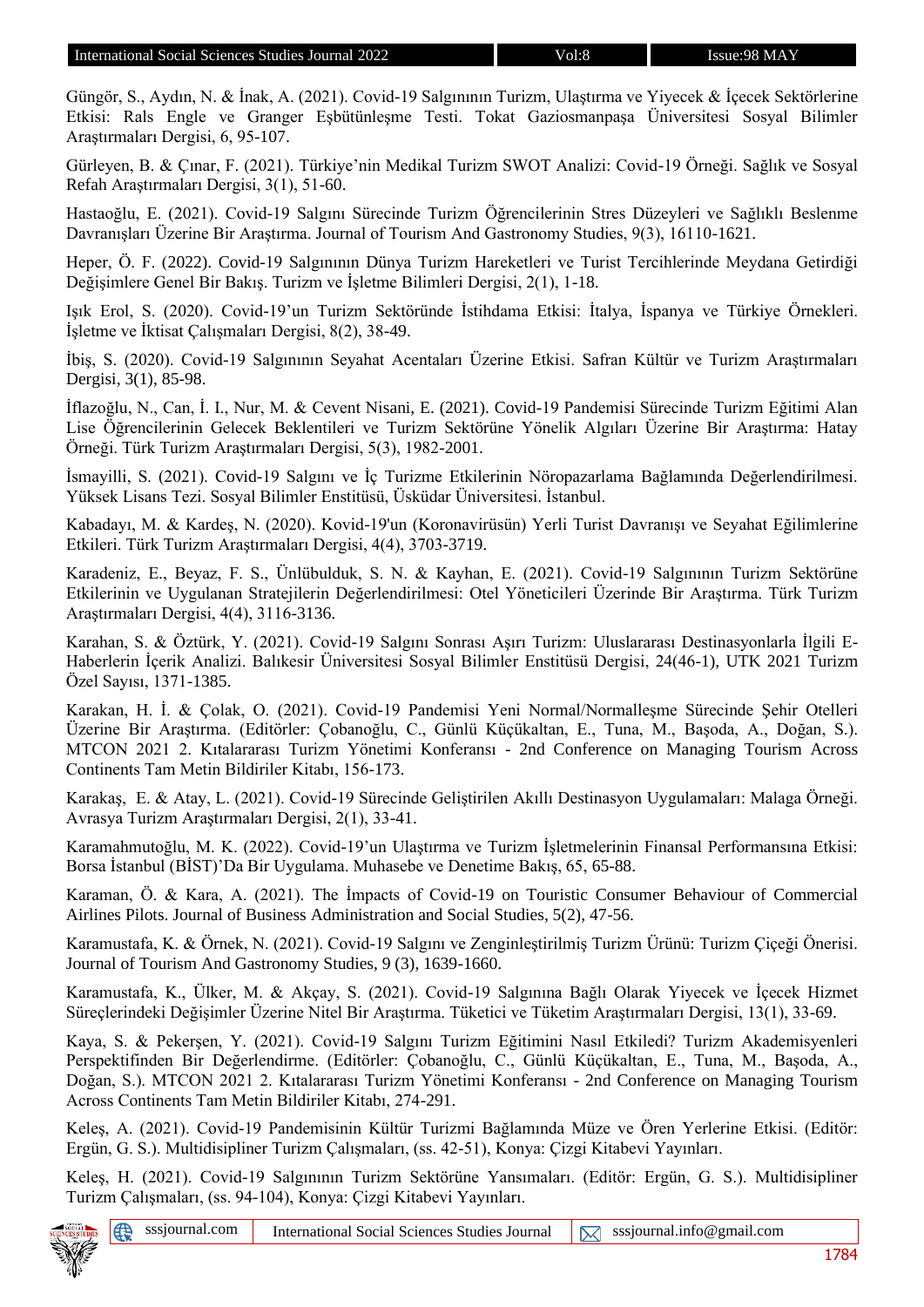Kervankıran, İ. & Bağmancı, M.F. (2021). Covid-19 Sürecinde Türkiye Turizminin Mekânsal Görünümü: Hangi İl Nasıl Etkilendi?. Coğrafi Bilimler Dergisi, 19(1), 263-287.

Kervankıran, İ. & Bağmancı, M. F. (2020). Bildiğimiz Turizmin Sonu Mu? Covid-19'un Türkiye'deki Turizm Hareketliliğine Etkisi. Türk Coğrafya Dergisi, 76, 19-32.

Keskin, G., Bilgiç, M. Y. & Yazıcı Ayyıldız, A. (2021). Covid-19 Sürecinde Otel İşletmelerine Yönelik E-Şikâyetlerin İncelenmesi. 25. Pazarlama Kongresi, 1-12.

Khan, A. A. (2020). Covid-19 Salgınının Turizm Üzerindeki Etkileri: Safranbolu Miras Kenti Örneği. İşletme ve İktisat Çalışmaları Dergisi, 8(2), 28-37.

Kılıç, B. (2020). Covid-19 Pandemi Salgınının Türk Turizmine Etkisi. Akademik Sosyal Araştırmalar Dergisi, 8(105), 254-262.

Kılıç, B. (2021). Covid-19 Salgınında Kriz Yönetiminin Önemi: T.C. Kültür ve Turizm Bakanlığının Güvenli Turizm Sertifikası Örneği. Sosyal, Beşerî ve İdari Bilimler Dergisi, 4(4), 354- 367.

Kılıç, B., Aslan, H. & Gövce, M. (2020). Covid-19 Sonrası Turistik Tüketim Tutumu. Gaziantep University Journal of Social Sciences Special Issue, 554-570.

Kılıç, İ. & Şenel, E. (2022). Covid-19 Korkusu ile Seyahat Motivasyonu ve Satın Alma Niyeti İlişkisi. Güncel Turizm Araştırmaları Dergisi, 6(1), 92-105.

Kılıç, P. & Çınar, F. (2021). Pandemi ve Medikal Turizme Genel Bir Bakış. Sağlık ve Sosyal Refah Araştırmaları Dergisi, 3(1), 77-86.

Kıvılcım, B. (2020). Covid-19 (Yeni Koronavirüs) Salgınının Turizm Sektörüne Muhtemel Etkileri. Uluslararası Batı Karadeniz Sosyal ve Beşerî Bilimler Dergisi, 4(1), 17-27.

Kiper, V. O., Saraç, Ö., Çolak, O. & Batman, O. (2020). Covid-19 Salgınıyla Oluşan Krizlerin Turizm Faaliyetleri Üzerindeki Etkilerinin Turizm Akademisyenleri Tarafından Değerlendirilmesi. Balıkesir Üniversitesi Sosyal Bilimler Enstitüsü Dergisi, 23(43), 527-551.

Koç, H. & Depeci, C. (2021). An Analysis of The Presentation of Tourism News Articles in The National Printed Media During the Covid-19 Period (March 15-June 1, 2020). International Journal of Geography and Geography Education (IGGE), 44, 359-376.

Koç, P. & Şahin, N. N. (2021). Covid-19 Döneminde Seyahat Aşerme ve Seyahat Motivasyonları. The Journal of Academic Social Science, 9(118), 158-174.

Koç, Ş. (2021). Covid-19'a Yakalanma Kaygısının Medikal Turizm Seyahat Niyetine Etkisi: Türk Diasporası Üzerine Bir Çalışma. Yüksek Lisans Tezi. Sosyal Bilimler Enstitüsü, Sivas Cumhuriyet Üniversitesi, Sivas.

Konak, S. (2021). Lisans Öğrencilerinin Covid-19 Salgını Ortamında Çevrimiçi Öğrenmeye Hazır Bulunuşluk Düzeylerinin Belirlenmesi. (Editörler: Çobanoğlu, C., Günlü Küçükaltan, E., Tuna, M., Başoda, A., Doğan, S.). MTCON 2021 2. Kıtalararası Turizm Yönetimi Konferansı - 2nd Conference on Managing Tourism Across Continents Tam Metin Bildiriler Kitabı, 700-708.

Korkut, Y., Eker, M, Zeren, F. & Altunışık R. (2020). Covid-19 Pandemisinin Turizm Üzerindeki Etkileri: Borsa İstanbul Turizm Endeksi Üzerine Bir İnceleme. Gaziantep University Journal of Social Sciences Special Issue, 71- 86.

Kunt, S. (2021). Covid-19 Pandemisinin Turizme Etkisi Konusunda Yapılan Çalışmaların Carrot² Analizi ile Değerlendirilmesi. Güncel Turizm Araştırmaları Dergisi, 5(1), 30-47.

Kurt Yılmaz, B. & Sürgevil Dalkılıç, O. (2021). Covid-19 Pandemisinin Turizm Sektörüne Etkileri: Ulusal ve Uluslararasi Yazina Yönelik İçerik Analizi, International Journal of Contemporary Tourism Research, 5, (Özel Sayı), 55-72.

Kutay, N. & Tektüfekçi, F. (2021). Covid-19 Salgın Sürecinde Borsa İstanbul Turizm Endeksi İşletmeleri Finansal Tabloları ve Bağımsız Denetçi Raporları Üzerinde Etkinin Bütüncül Yaklaşımla İncelenmesi. International Journal of Contemporary Tourism Research, 5, (Özel Sayı), 73-97.

Macit, A. & Macit, D. (2020). Türk Sivil Havacılık Sektöründe Covıd-19 Pandemisinin Yönetimi. Avrasya Sosyal ve Ekonomi Araştırmaları Dergisi, 7(4), 100-116.

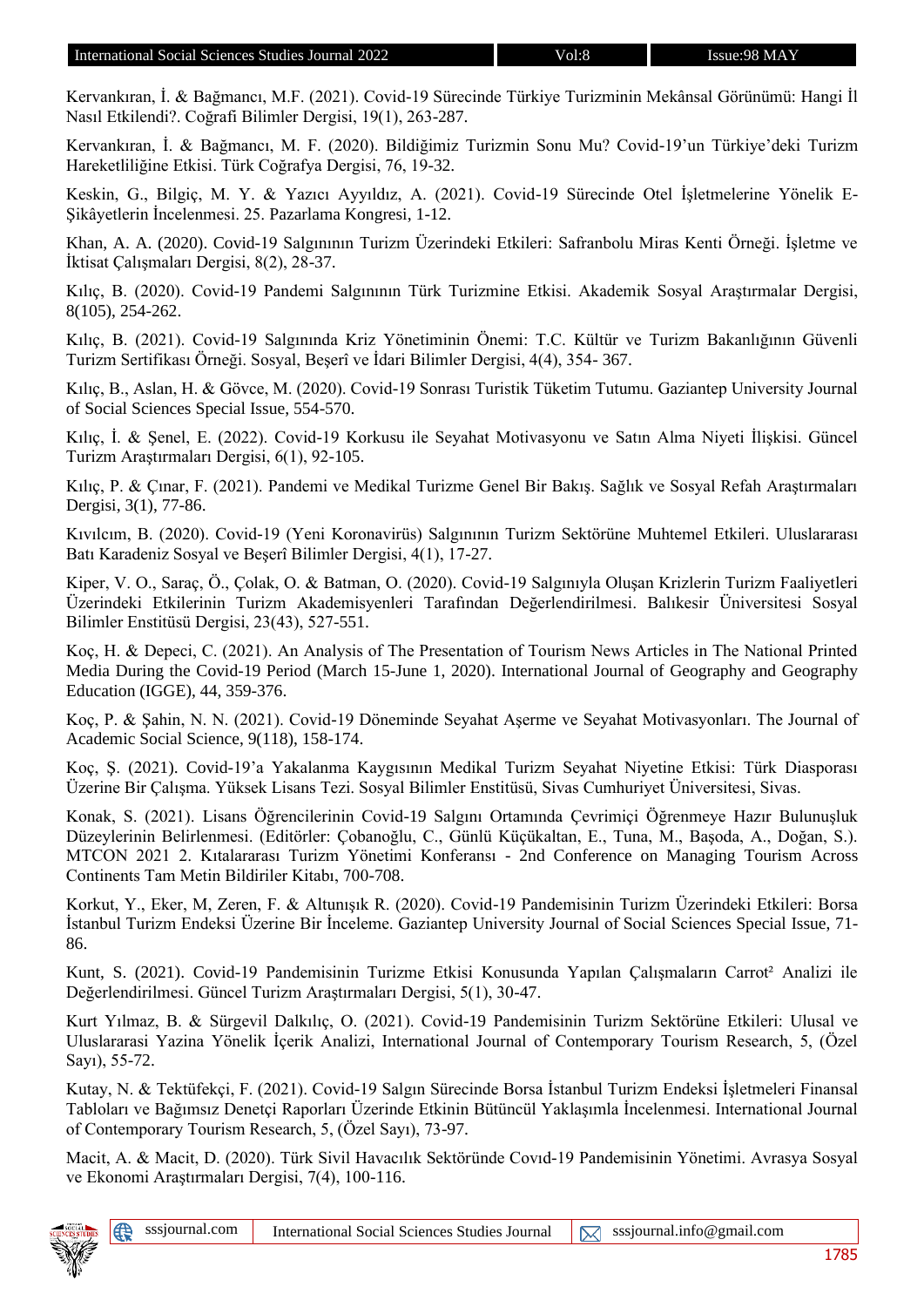Macit, D. (2021). Covid-19 Pandemisi ve Ulaştırma Sektörü: Afrika Kıtasında Alınan Önlemlerin İncelenmesi ve İyileştirme Önerileri. (Editörler: Hno, H. F., Bozkurt, Ö., Soufiane, S. A.). 14. Uluslararası Güncel Araştırmalarla Sosyal Bilimler Kongresi Tam Metin Bildiriler Kitabı, 1212-1226.

MAXQDA Learning. (2020). Use MAXQDA for Any Type of Qualitative Research Including but not Limited to Grounded Theory, Literature Reviews, Exploratory Market Research, Qualitative Text Analyses and Mixed Methods Approaches. https://www.maxqda.com/what-is-maxqda#, E.T.: 07.05.2022.

Monhanty, P., Hassan, A. & Ekis, E. (2020). Augmented Reality for Relaunching Tourism Post-Covid-19: Socially Distant, Virtually Connected. Worldwide Hospitality and Tourism Themes. 12(6), 753-760.

Mutu, O. (2022). Covid-19 Salgını Sonrası Turizm İşletmelerinin Gastronomi Turizmi Etkinliklerine Katılma Niyeti: Silivri İlçesi Örneği. Yüksek Lisans Tezi. Sosyal Bilimler Enstitüsü, Necmettin Erbakan Üniversitesi, Konya.

Nasibov, V. (2021). Covid-19 Salgını Sürecinde Turistlerin Seyahat Risk Algısının ve Turizm Motivasyonlarının Araştırılması: Azerbaycan Örneği. Yüksek Lisans Tezi. Lisansüstü Eğitim Enstitüsü, Ondokuz Mayıs Üniversitesi, Samsun.

Okat, Ç., Bahçeci, V. & Ocak, E. (2020). Covid-19 (Yeni Koronavirüs) Salgınının Neden Olduğu Krizin Yiyecek İçecek İşletmeleri Üzerindeki Etkisinin Değerlendirilmesi. International Journal of Contemporary Tourism Research, 4(2), 201-218.

Oran, İ. B. (2020). Covid-19'un Uluslararası Turizm Üzerinde Diğer Krizlerden Farklı Etkileri. Turkish Studies, 15(4), 807-826.

Özaltın Türker, G. & Ertürk, N. (2020). Covid-19'un Konaklama İşletmelerine Etkileri: Yöneticiler Perspektifinden Bir Değerlendirme. Turizm Ekonomi ve İşletme Araştırmaları Dergisi, 2(2), 89-101.

Özaltın Türker, G. (2020). Covid-19 Salgını Turizm Sektörünü Nasıl Etkiler? Turizm Akademisyenleri Perspektifinden Bir Değerlendirme. International Journal of Social Sciences and Education Research, 6(2), 207- 224.

Özcan, M. (2021). Covid-19 Pandemisinin Turizm ve Ulaştırma İşletmelerinin Finansal Performansına Etkisi. OPUS-Uluslararası Toplum Araştırmaları Dergisi (Pandemi Özel Sayısı), 11(17), 3542-3567.

Özçalık, S. G. & Eren, B. S. (2022). Covid-19 (Koronavirüs) Pandemisinin Turizm Endeksleri Üzerindeki Etkisi: Bir Olay Çalışması. Manisa Celal Bayar Üniversitesi Sosyal Bilimler Dergisi, 20(1), 136-150.

Özçoban, E. (2020). Koronavirüs'ün (Covid-19) Turizm Sektörü Üzerindeki Etkileri ve Türkiye'nin Kırsal Turizm Potansiyeli Üzerine Bir Analiz. Turkish Studies, 15(4), 853-866.

Özdemir Altınay, M. (2020). Covid-19 Salgını Sonrası Alınan Önlemlerle Turizm: Muhtemel Senaryolar. Journal of Recreation and Tourism Research, 7(2), 222-238.

Özdemir Güzel, S. (2021). Beş Yıldızlı Otel Çalışanlarının Covid-19 Sürecini Değerlendirmesi. Türk Turizm Araştırmaları Dergisi, 5(2), 1018-1033.

Özdemir, F., Eryılmaz, G. & Gül, K. A. (2021). Turizm Alanında Covid-19 Pandemisiyle İlgili Yayımlanmış Makalelerin İçerik Bakımından Değerlendirilmesi. AHBVÜ Turizm Fakültesi Dergisi, 24 (2), 177-191.

Özdemir, O. & Akçakanat, Ö. (2021). Covid-19 Pandemisinin Turizm ve Havayolu Sektörlerine Mali Etkileri Üzerine Bir Araştırma. Mali Çözüm Dergisi-Financial Analysis, 31(165), 89-120.

Özel, G. & Yıldız, F. (2021). Covid-19 Sonrası Dışarıda Yemek Yeme Alışkanlıklarının Planlı Davranış Teorisi Kapsamında Değerlendirilmesi. Gaziantep University Journal of Social Sciences, 20(2), 953-972.

Özel, G., İnak, A. & Özel C. (2021). Konaklama İşletmelerinde Covid-19 Sonrası Uygulanan Sağlık ve Güvenlik Uygulamalarının Örgüte Uyum ve İşgören Performansı Üzerine Etkisi. Türk Turizm Araştırmaları Dergisi, 5(3), 1652-1669.

Özer, S. & Okat, Ç. (2021). Yeni Koronavirüs (Covid-19) Günlerinde Bireylerin Yeme Tutumlarının İncelenmesi. Türk Turizm Araştırmaları Dergisi, 5(1), 84-102.

Özkan, Ç. & Yeşildağ, B. (2021). Covid-19 Salgınının Turist Rehberliği Mesleği Üzerine Etkileri: Çanakkale Rehberler Odası Örneği. Türk Turizm Araştırmaları Dergisi, 5(3), 1603-1615.

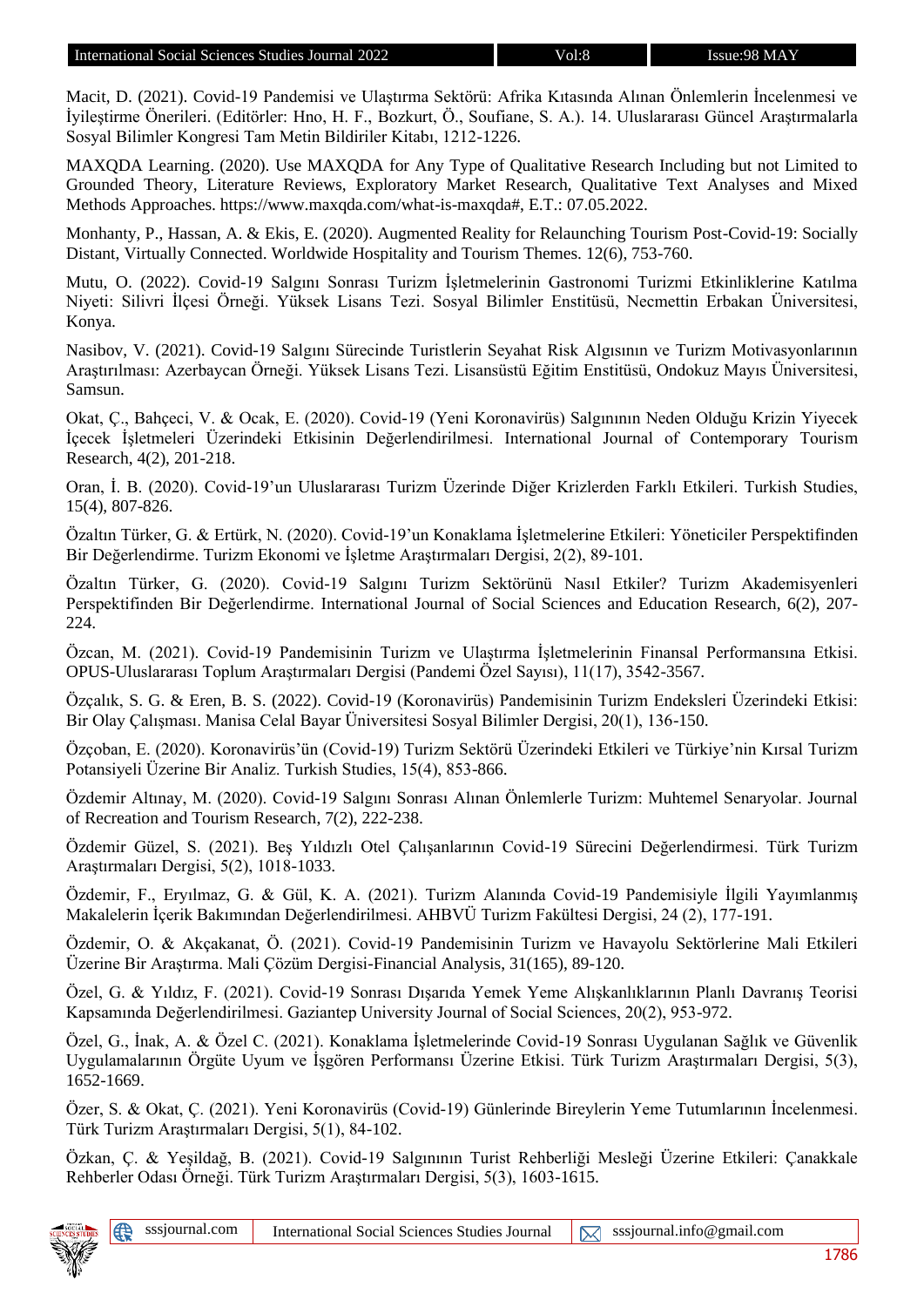Özşahin Koç, F. (2021). Kilit Denetim Konuları: BİST'te İşlem Gören Turizm Şirketlerinin Covid-19 Öncesi ve Sonrası Denetim Raporlarının İncelenmesi. Uşak Üniversitesi Uygulamalı Bilimler Fakültesi Dergisi, 1(1), 36-45.

Öztürk, İ. & Tankuş, E. (2020). Covid-19'un Potansiyel Turist Profili Oluşturan Tüketici Davranışı Üzerindeki Etkilerinin Çözüm Önerileri Perspektifinde Değerlendirilmesi. Sivas Cumhuriyet Üniversitesi İktisadi ve İdari Bilimler Dergisi, 21(2), 103-121.

Sandıkcı, M. & Çoban, E. (2021). Koronavirüs (Covid-19) Salgınının Menülerde Meydana Getirdiği Değişikliklerin İncelenmesi: Afyonkarahisar İli Örneği. Journal of Tourism and Gastronomy Studies, 9(3), 1741- 1757.

Sarkhanov, T. & Tutar, H. (2021). Covid-19 Pandemisi ve Azerbaycan Turizmi: Sektör Temsilcisi Görüşlerinin İncelenmesi. Anatolia: Turizm Araştırmaları Dergisi, 32(1), 7-18.

Sarman, A. & Sarman, E. (2021). Covid-19 Pandemisinin Sağlık Turizmi Üzerindeki Etkisi. Journal of Applied Tourism Research, 2(2), 117-124.

Sertkaya, B. & Baş, S. (2021). Covid-19 Salgınının Türkiye Ekonomisi Üzerine Etkileri: Riskler ve Olası Senaryolar. Dicle Üniversitesi İktisadi ve İdari Bilimler Fakültesi Dergisi, 11(21), 147-167.

Sezen Doğancılı, O. (2020). Covid-19 Salgını Sonrası Turizm Destekleri. Türk Turizm Araştırmaları Dergisi, 4(3), 2808-2820.

Silik, C. E., Ilgaz, B. & Dündar, Y. (2020). Covid-19 Sonrası Turist Davranışlarının Kuşak Farklılıkları Açısından Çoklu Uyum Analizi (MCA) ile Değerlendirilmesi. Iğdır Üniversitesi Sosyal Bilimler Dergisi, 24(10), 341-372.

Soylu, Ö. B. (2020). Türkiye Ekonomisinde Covid-19'un Sektörel Etkileri. Avrasya Sosyal ve Ekonomi Araştırmaları Dergisi (ASEAD), 7(5), 169-185.

Sürme, M. (2020). Turizm ve Kovid-19. Ankara: İksad Yayınevi.

Şengel, Ü. & Erkan, M. K. (2021). Financial Policies of European Union Countries Regarding the Tourism Industry in Covid-19 Process. İşletme Araştırmaları Dergisi-Journal of Business Research-Turk, 13(1), 123-135.

Şermet, T. (2021). Covid-19 Pandemisinin Müşteri Deneyimi Üzerine Etkisi: Turistlerin Bakış Açısından Otel İşletmeleri Üzerine Bir İnceleme. Yüksek Lisans Tezi. Sosyal Bilimler Enstitüsü, Trakya Üniversitesi, Edirne.

Şevkli, B. (2021). Covid-19 Sürecinde Planlı Davranış Teorisi Kapsamında Yiyecek-İçecek İşletmelerine Gitme Niyetinde Kaygı Bozukluğunun Moderatör Rolü. Yüksek Lisans Tezi. Sosyal Bilimler Enstitüsü, Kastamonu Üniversitesi, Kastamonu.

Tan, M. (2021). Covid-19 Pandemisi'nin Yiyecek İçecek İşletmelerine Olan Etkilerinin İşletme Sahipleri ve Çalışanlar Açısından Değerlendirilmesi: İstanbul Beyoğlu Örneği. Yüksek Lisans Tezi. Lisansüstü Eğitim Enstitüsü, İstanbul Ayvansaray Üniversitesi, İstanbul.

Tanrıkulu, M. (2020). Covid-19 Gölgesinde Türkiye'de Holistik Turizm ve Kültüre Dönüş. Avrasya Sosyal ve Ekonomi Araştırmaları Dergisi, 7(5), 406-417.

Tekin, Y. (2021). Covid-19 Sürecinde Turizm Sektörü ve Turizm Eğitiminde Yenilikçi Uygulamalar. Sosyal, Beşerî ve İdari Bilimler Dergisi, 4(9), 876-888.

Tengilimoğlu, D. (2021). Pandemide Sağlık Turizmi Yönetimi. Sağlık Turizmi Aracı Kuruluşlarının Teknik Kapasitesinin Geliştirilmesi Eğitimi. 1-61.

Tiwari, P., Seraphin, H. & Chowdhary, N. R. (2021). Impacts of Covid-19 on Tourism Education: Analysis and Perspectives. Journal of Teaching in Travel & Tourism. 21(4), 313-338.

Toker, A. (2021). Covid-19 Salgınının Turizm Medyasındaki Temsili: Turizm Gazetesi Örneği. Balıkesir Üniversitesi Sosyal Bilimler Enstitüsü Dergisi, 24(46-1), UTK 2021 Turizm Özel Sayısı, 1487-1500.

Toktaş, Y. (2021). Covid-19 Sürecinde Kriz Yönetimi: Türkiye'de Turizm İşletmelerine Yönelik Düzenlemeler. Uluslararası Yönetim Akademisi Dergisi, 4(1), 157-180.

Turak, G. (2021). Salgın Hastalıkların Turistik Satın Alma Kararlarına Etkisi: Covid-19 Pandemisine İlişkin Bir Çalışma. Yüksek Lisans Tezi. Lisansüstü Eğitim Enstitüsü, Çanakkale Onsekiz Mart Üniversitesi, Çanakkale.

Tükel, Y. (2021). Covid-19 Sürecinde Rekreatif Faaliyetlere Katılan Bireylerin Psikolojik Sağlamlık Düzeylerinin İncelenmesi. Başkent Üniversitesi Sağlık Bilimleri Fakültesi Dergisi, 6(1), 91-104.